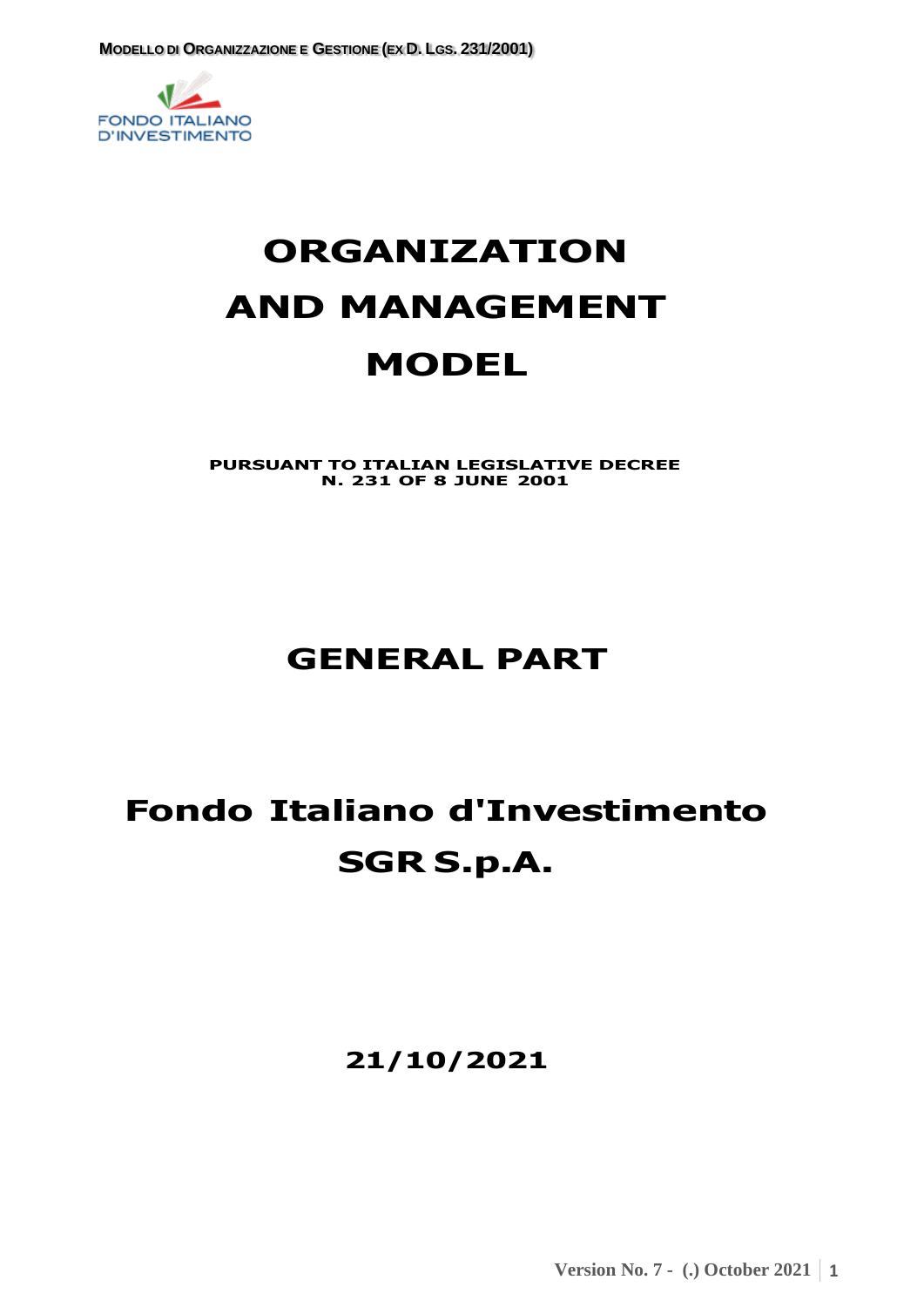

| 1.  | Italian Legislative Decree n. 231 of 8 June 2001 governing the administrative liability of                    |    |  |
|-----|---------------------------------------------------------------------------------------------------------------|----|--|
|     | legal entities, companies and associations, incorporated or unincorporated                                    | 4  |  |
| 1.1 |                                                                                                               |    |  |
| 1.2 |                                                                                                               |    |  |
| 1.3 |                                                                                                               |    |  |
| 1.4 |                                                                                                               |    |  |
| 2.  | Organization and management models for exoneration from liability.                                            |    |  |
|     |                                                                                                               |    |  |
|     |                                                                                                               |    |  |
|     |                                                                                                               |    |  |
| 3.  | Fondo Italiano d'Investimento SGR S.p.A                                                                       | 12 |  |
|     |                                                                                                               |    |  |
|     |                                                                                                               |    |  |
| 4.  | The Organization and Management Model of Fondo Italiano d'Investimento SGR                                    |    |  |
|     | <b>S.p.A.</b>                                                                                                 | 13 |  |
|     | 4.1. Adoption of the Organization and Management Model by Fondo Italiano d'Investimento SGR                   |    |  |
|     | S.p.A.: the objectives pursued by Fondo Italiano d'Investimento SGR S.p.A ---------------------------------13 |    |  |
|     |                                                                                                               |    |  |
|     |                                                                                                               |    |  |
|     |                                                                                                               |    |  |
|     |                                                                                                               |    |  |
|     |                                                                                                               |    |  |
|     | 4.3. Organization and Management Model structure - Amendments and supplements-------------------- 16          |    |  |
|     |                                                                                                               |    |  |
| 5.  | The corporate bodies and the organizational structure of Fondo Italiano d'Investimento                        |    |  |
|     | SGR S.p.A.                                                                                                    | 20 |  |
|     |                                                                                                               |    |  |
| 6.  | <b>Delegation of authority and powers</b>                                                                     | 22 |  |
| 7.  | The control system and the procedures                                                                         | 22 |  |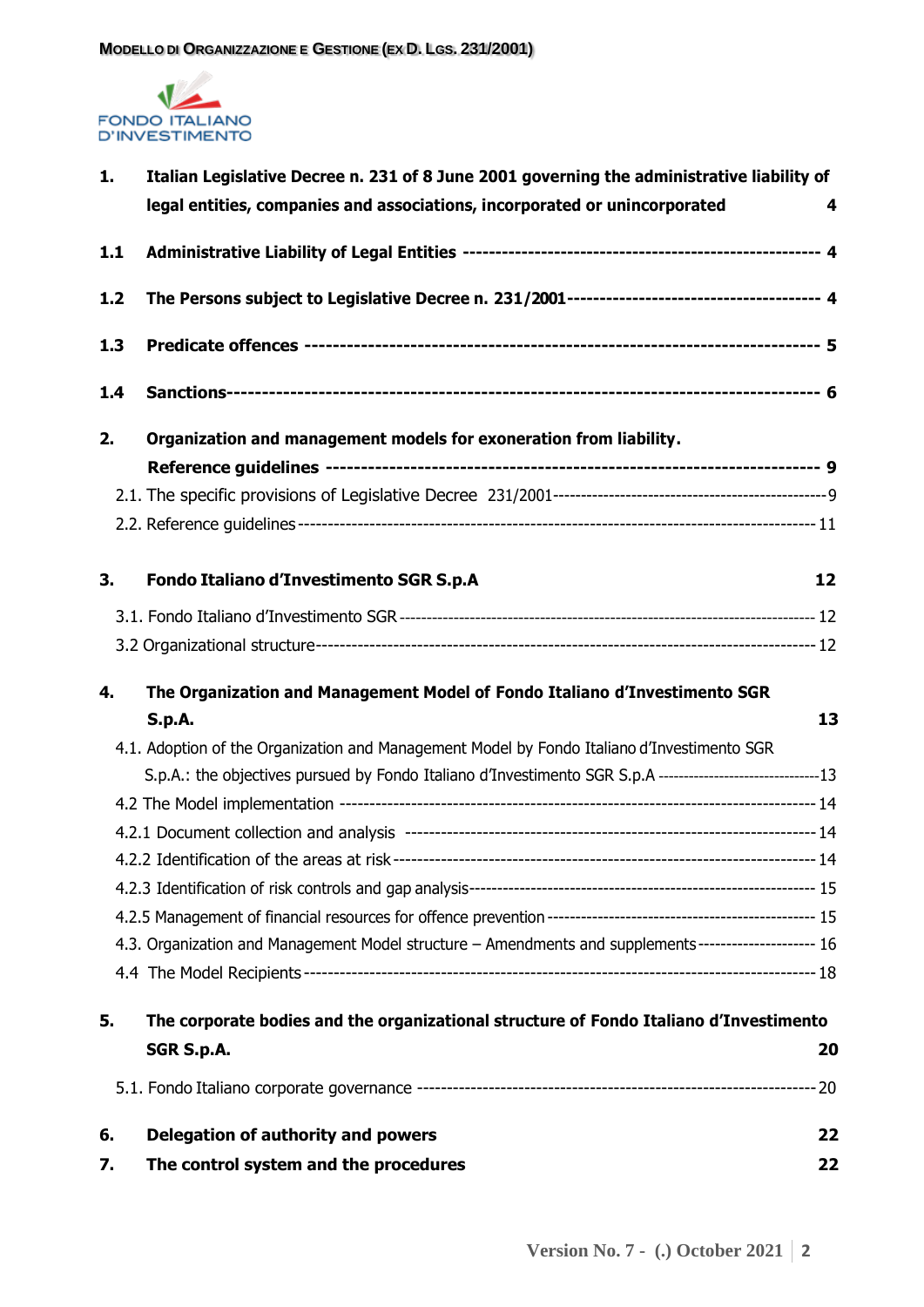

| 8.                                                                                           | <b>Management of economic and financial resources</b>                                                          | 23 |  |
|----------------------------------------------------------------------------------------------|----------------------------------------------------------------------------------------------------------------|----|--|
| 9.                                                                                           | <b>The Supervisory Board</b>                                                                                   | 24 |  |
|                                                                                              |                                                                                                                |    |  |
|                                                                                              |                                                                                                                |    |  |
|                                                                                              | 9.3 Duration of the appointment and causes of termination, revocation and expiry of office------------------25 |    |  |
|                                                                                              |                                                                                                                |    |  |
|                                                                                              |                                                                                                                |    |  |
|                                                                                              |                                                                                                                |    |  |
|                                                                                              | 9.7. Reporting obligations of the Supervisory Board to the Company Bodies ------------------------------32     |    |  |
| 10.                                                                                          | The Code of Ethics and the Code of Conduct                                                                     | 33 |  |
| 11.                                                                                          | <b>Communication and training on the Organization and Management Model</b>                                     | 34 |  |
| Whistleblowing (pursuant to Legislative Decree 231/2001, article 6, paragraphs 2-bis,<br>12. |                                                                                                                |    |  |
|                                                                                              | 2-ter and 2-quater)                                                                                            | 35 |  |
| Disciplinary System (pursuant to Legislative Decree 231/2001, article 6, paragraph 2,<br>13. |                                                                                                                |    |  |
|                                                                                              | letter e)                                                                                                      | 36 |  |
|                                                                                              |                                                                                                                |    |  |
|                                                                                              |                                                                                                                |    |  |
|                                                                                              |                                                                                                                |    |  |
|                                                                                              |                                                                                                                |    |  |
|                                                                                              |                                                                                                                |    |  |
|                                                                                              |                                                                                                                |    |  |
|                                                                                              | 13.3.4 Sanctions against the members of the Board of Directors and the Board of Statutory<br><b>Auditors</b>   | 41 |  |
|                                                                                              | 13.3.5 Sanctions against consultants, collaborators, interns, service companies and third parties              | 41 |  |
|                                                                                              |                                                                                                                |    |  |
|                                                                                              |                                                                                                                |    |  |
|                                                                                              | Annex A - Code of Ethics                                                                                       |    |  |

**Annex B – Code of Conduct**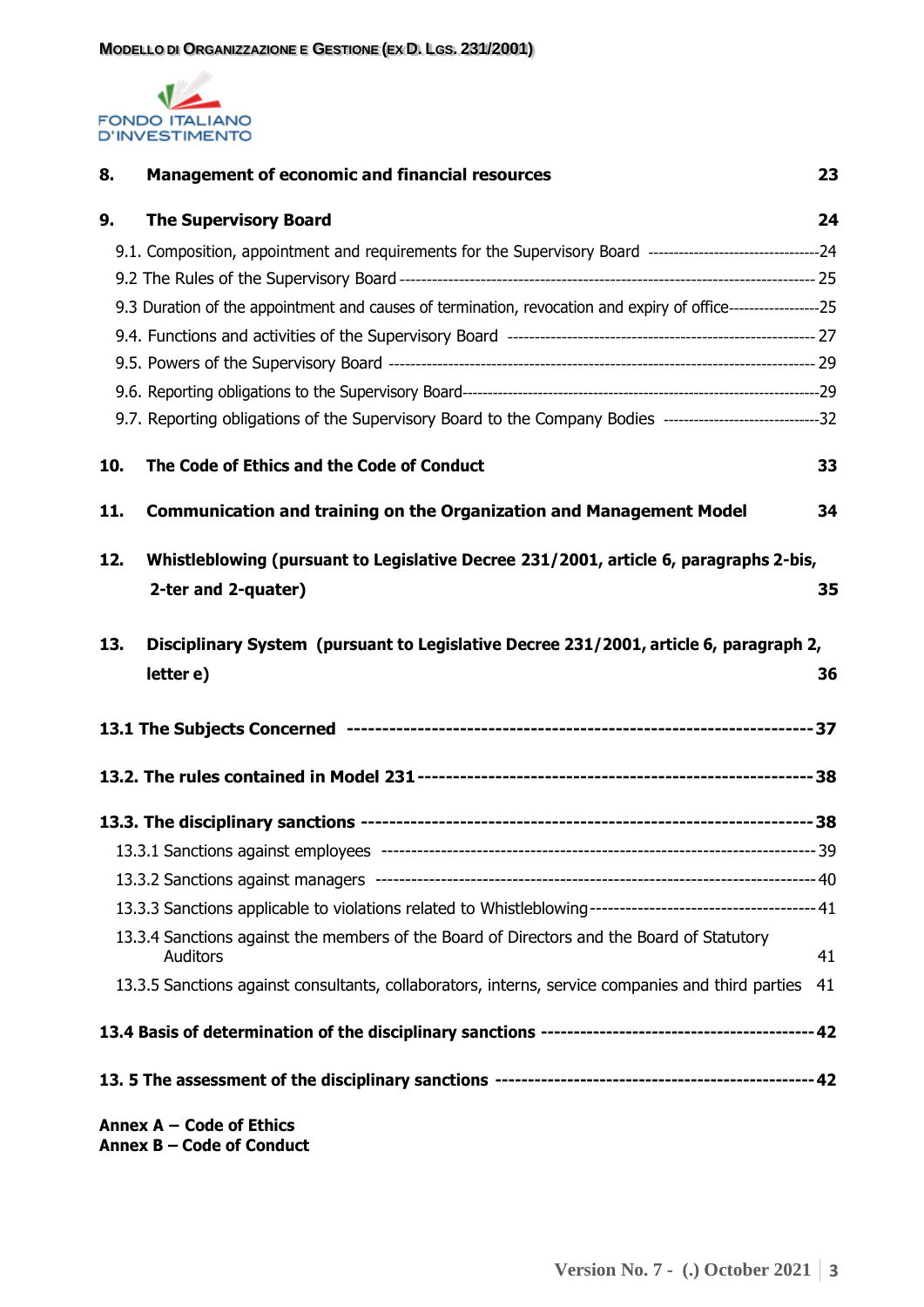

#### General Part

# **1. Italian Legislative Decree n. 231 of 8 June 2001 governing the administrative liability of legal entities, companies and associations, incorporated or unincorporated**

#### <span id="page-3-0"></span>**1.1 Administrative Liability of Legal Entities**

Italian Legislative Decree n. 231 of 8 June 2001, implementing the Delegated Act n. 300 of 29 September 2000, introduced in Italy the "Legislation on the administrative liabilities of legal entities, companies and associations incorporated or unincorporated" (hereinafter also referred to as "**Legislative Decree 231/2001**" or "**Decree**"), which is included in a broad anti-bribery legislation process and aligns the Italian legislation on legal entities' liabilities to a few International Conventions signed by Italy in the past.

Legislative Decree 231/2001 establishes the administrative liability (essentially comparable to criminal liability) of legal entities<sup>1</sup> (hereinafter referred to as "**Entity/Entities**"), that is added to the liability of the individual (better identified hereinafter) who is the physical offender, and, in punishing the offender, it aims at involving the Entities in the interest or advantage of which such offence was perpetrated. Such administrative liability exists only for the offences mandatorily listed in the same Legislative Decree 231/2001.

Article 4 of the Decree also specifies that in some cases and under the conditions envisaged by articles 7, 8, 9 and 10 of the Italian Criminal Code, the administrative liability lies on the Entities that have their main office in Italy for the offences committed in foreign Countries by individuals (as better specified hereinafter) provided that the Government of the place where the crime was committed does not prosecute such Entities.

## <span id="page-3-1"></span>**1.2 The Persons subject to Legislative Decree 231/2001**

The persons who, committing an offence in the interests and to the advantage of the Entity, may cause the latter's liability are listed below:

<sup>1</sup> Article 1 of Legislative Decree 231/2001 sets the scope of the legislation recipients to *"legal entities, companies and associations, incorporated and unincorporated"*. Consequently, the legislation shall apply to:

a) private entities, i.e. entities with legal personality and associations, incorporated and "unincorporated";

b) public entities, i.e. entities with public legal status but without public powers (so-called "economic public bodies");

c) mixed public/private entities (so-called "mixed companies").

The following entities are excluded from the list of recipients: the State authority, local authorities (Regions, Provinces, Municipalities and Mountain Communities), non-economic public bodies and, in general, all entities performing constitutional functions (Chamber of Deputies, Senate of the Republic, Constitutional Court, Secretary General of Presidency of the Republic, Superior Council of Magistracy, etc.).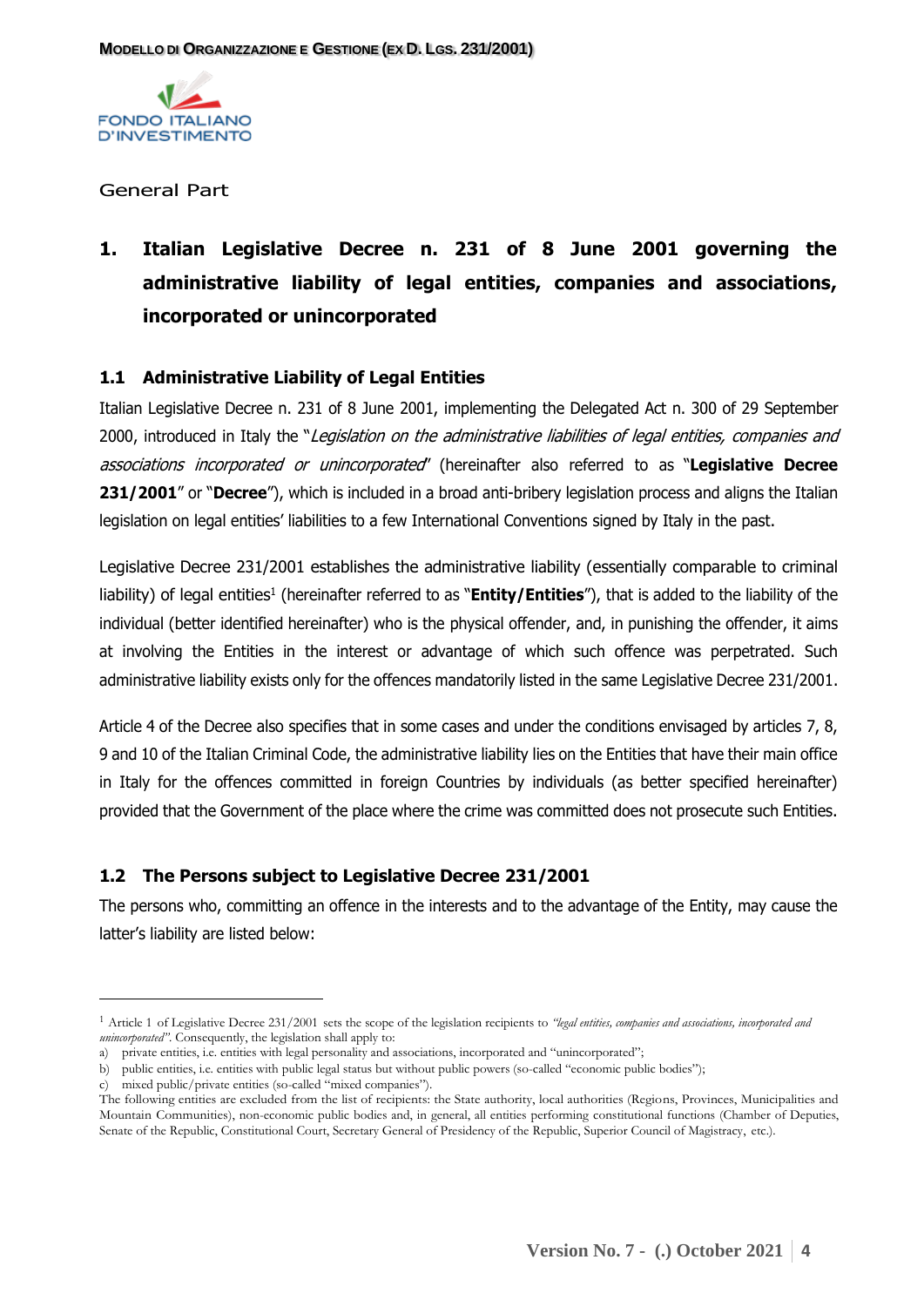

- (i) individuals holding top management positions (representatives, directors or executives of the Entity or of any financially and functionally autonomous business unit or persons exercising de facto the management and control: hereinafter referred to as "**Top Managers**");
- (ii) individuals subject to the management or supervision of any of the Top Managers (hereinafter referred to as "**Subordinates**").

In this respect, it should be noted that the Subordinates are not required to have an employment agreement with the Entity, but shall also include "workers who, though not being <employed> by the entity, have with the same a relation purportedly involving a supervision obligation by the entity top management: for example, agents, partners in joint ventures, so-called contract staff in general, distributors, suppliers, advisors, collaborators" 2 .

Indeed, according to prevailing jurisprudence, the situations in which a specific mandate is assigned to external collaborators, who shall perform it under the management or control of the Top Managers, become relevant for the purposes of the entity's administrative liability.

It is worth noting that the Entity shall not be held liable as expressly envisaged by a legislative provision (article 5, paragraph 2, of the Decree) if the aforementioned subjects acted in their own exclusive interest or in the exclusive interest of third parties. In any case, their conduct shall be referred to that "organic" relation whereby an individual's acts may be ascribed to the Entity.

# <span id="page-4-0"></span>**1.3 Predicate offences**

The Decree makes reference to the following offences (hereinafter also referred to as "Predicate Offences"):

- **(i)** against Public Administration (articles 24 and 25 of Legislative Decree 231/2001);
- (ii) computer crimes and unlawful data processing (article 24-*bis*);
- (iii) offences committed by organised crime (article 24-ter);
- **(iv)** forgery of money, public credit cards, stamp duties and identification instruments or marks (article 25-bis);
- **(v)** offences against industry and trade (article 25-bis.1);
- (vi) corporate offences (article 25-ter);
- **(vii)** crimes for the purposes of terrorism or subversion of democratic order (article 25-quater);
- **(viii)** female genital mutilation practices (article 25-quater.1);
- **(ix)** crimes against individuals (article 25-*quinquies*);
- (x) market abuse offences (article 25-sexies);

<sup>2</sup> Quoting verbatim: Assonime Circular Letter n. 68 dated 19 November 2002.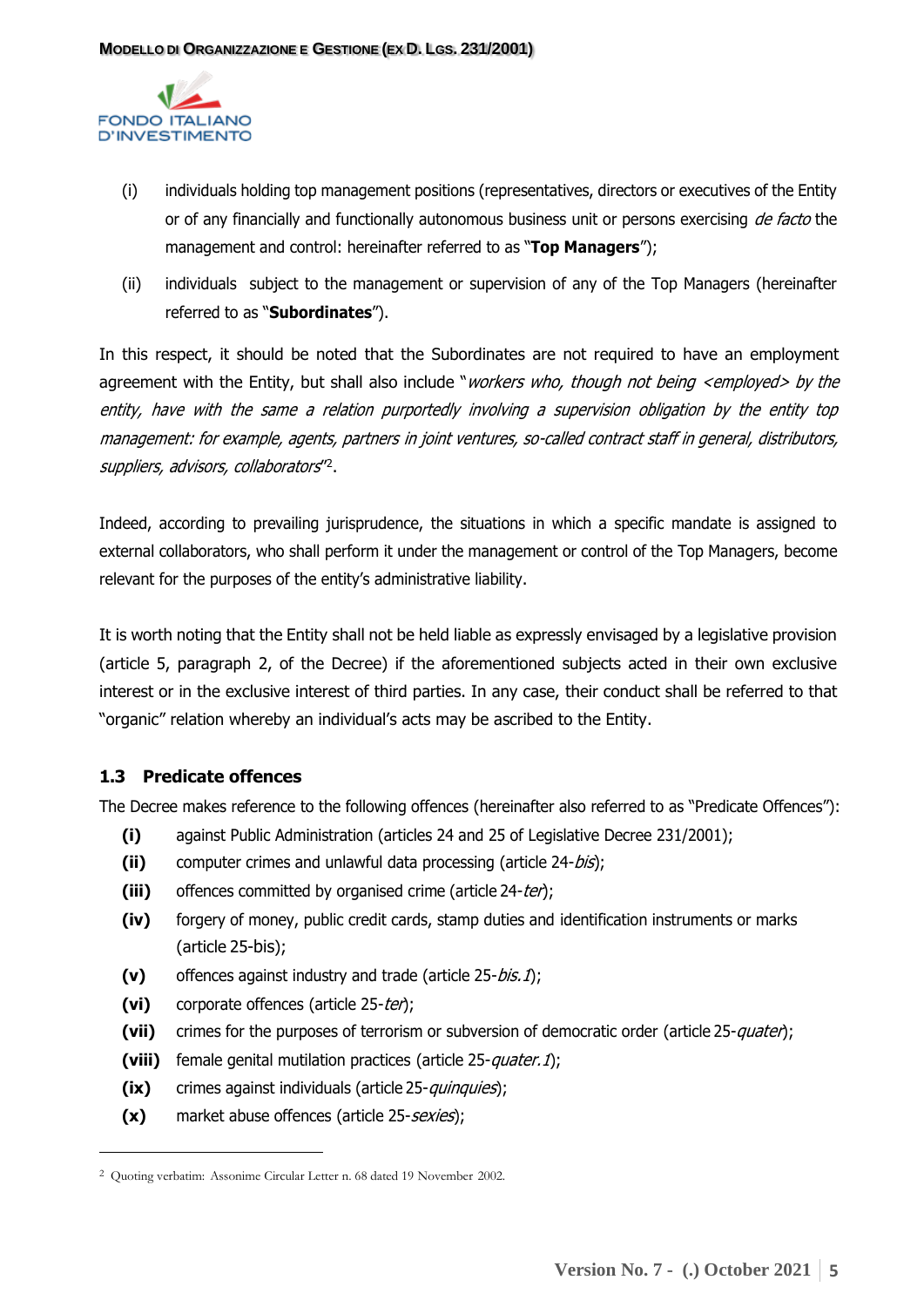

- **(xi)** manslaughter, serious and very serious personal injury committed in breach of the rules for the protection of health and safety at work (article 25-septies);
- **(xii)** crimes of receiving of stolen goods, money laundering, utilisation of money, goods or benefits of unlawful origin and self-laundering (article 25-octies);
- (xiii) offences concerning copyright infringement (article 25-novies);
- **(xiv)** offence of inducement not to make statements or to make false statements to judicial authorities (article 25-decies3);
- **(xv)** environmental crimes (article 25-undecies);
- **(xvi)** transnational crimes, introduced by Law n. 146 of 16 March 2006, "Law ratifying and implementing the United Nations Convention and Protocols against transnational organised crime" and amended by Law 69 of 27 May 2015;
- **(xvii)** crime of using illegally resident third Country nationals (article 25-*duodecies*);
- **(xviii)** offences of racism and xenophobia (article 25-terdecies);
- **(xix)** fraud offences in sporting competitions, gaming or betting and gambling exercised by means of prohibited devices (article 25-quaterdecies);
- **(xx)** tax offences (article 25-quinquiesdecies);
- **(xxi)** smuggling crimes (article 25-sexiesdecies).

## <span id="page-5-0"></span>**1.4 Sanctions**

The sanctions deriving from administrative liability offences (offences are reported in detail in paragraph 1.3.) are regulated by articles from 9 to 23 of Decree 231 as follows:

- a) Monetary sanctions (articles  $10 12$ ): applicable to any administrative offence, they are punitive and non-compensatory. The entity shall only be responsible for paying the sanction imposed by using its assets. The sanctions are calculated on the basis "of quotas in a number not below one hundred and not over one thousand", and they are imposed on the basis of the seriousness of the offence and the level of the entity's liability, the entity's effort to remove or mitigate the offence consequences and to prevent further offences from being committed. Every single quota ranges from a minimum of Euro 258 to a maximum of Euro 1,549, and the amount of each quota is determined by the judge taking into account the entity's economic and financial situation. The monetary sanction amount is therefore determined by multiplying the first factor (number of quotas) by the second (quota amount).
- b) Interdictory sanctions (articles from 13 to 17): applicable only to the cases in which they are expressly provided, as follows (article 9, paragraph 2):

<sup>3</sup> Initially 25-*novies* and so renumbered by Legislative Decree 121/2011.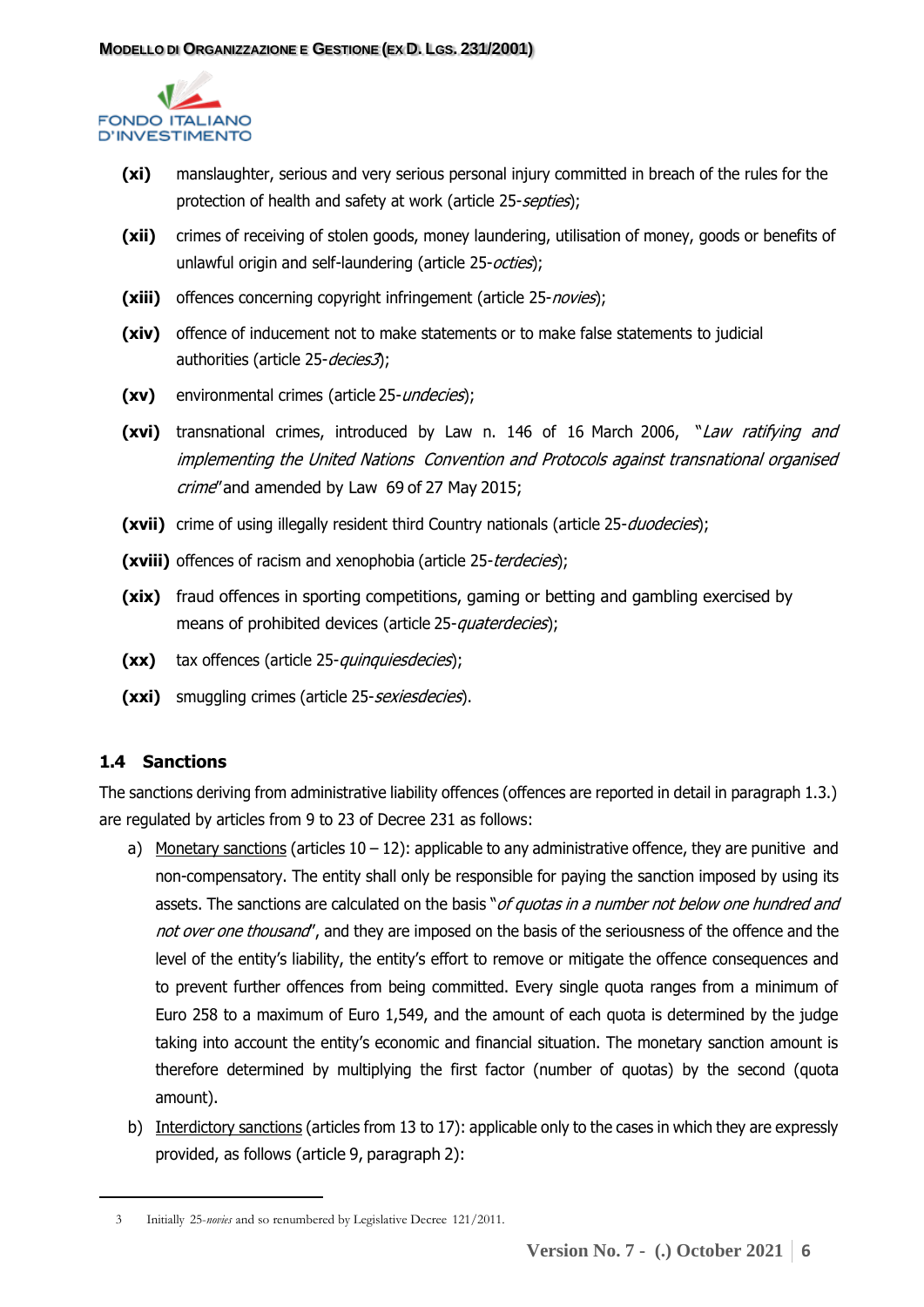

- prohibition to perform business activities ;
- suspension or revocation of any authorisation, license or concession functional to the commission of the crime;
- prohibition to negotiate with the public administration, except for obtaining any public service; such prohibition may be limited also to given types of contract or given administrations;
- exclusion from grants, loans, contributions or subsidies and the possible revocation of those already given or granted;
- prohibition to advertise goods or services.

Interdictory sanctions limit or affect the company activity, prohibiting the entity's operations in the most serious cases (prohibition to perform business); they also have the purpose to prevent any crime-related conduct.

Such sanctions shall be applicable to the cases expressly envisaged by Decree 231 whenever at least one of the following conditions occur:

- i) the entity obtained from the offence a relevant profit and the offence was committed by top managers or subordinates and, in the latter case, the crime perpetration was caused or facilitated by serious organisational deficiencies,
- ii) in case of repeated offences.

Subject to article 25, paragraph 5<sup>4</sup> of Decree 231, interdictory sanctions last at least three months and do not exceed two years; notwithstanding timing, interdictory sanctions may be definitely applied in the most serious situations as described in article 16 of Decree 231.

Article 45 of Decree 231 envisages the precautionary application of the interdictory sanctions specified in article 9, paragraph 2, when consistent evidence exists to deem the entity liable for administrative liability deriving from an offence and there are founded and specific elements leading to believe concrete the danger that offences of the same kind could be committed.

Finally, it should be noted that Decree 231 envisages under article 15 that instead of applying the interdictory sanction determining the interruption of the entity's business, in case specific conditions occur, the judge may appoint a commissioner to ensure the continuation of the entity's business for a period equal to the duration of the interdictory sanction.

Article 60-bis, paragraph 4, of the Consolidated Finance Act envisages that the interdictory sanctions specified in article 9, paragraph 2, letters a) and b), of Legislative Decree n. 231 of 8 June 2001, be not precautionarily applied to SIMs, SGRs and SICAVs. Also article 15 of Legislative Decree n. 231 of 8 June

 $^4$  The provision envisages that "In the case of conviction for any of the offences specified in paragraphs 2 and 3, the interdictory sanctions envisaged by article 9, paragraph 2 shall apply for a period of at least four years and not exceeding seven years, if the offence was committed by any of the subjects as per article 5, paragraph 1, letter a), and for <sup>a</sup> term of at least two years and not exceeding four years, if the crime was committed by any of the subjects as per article 5, paragraph 1, letter b)'.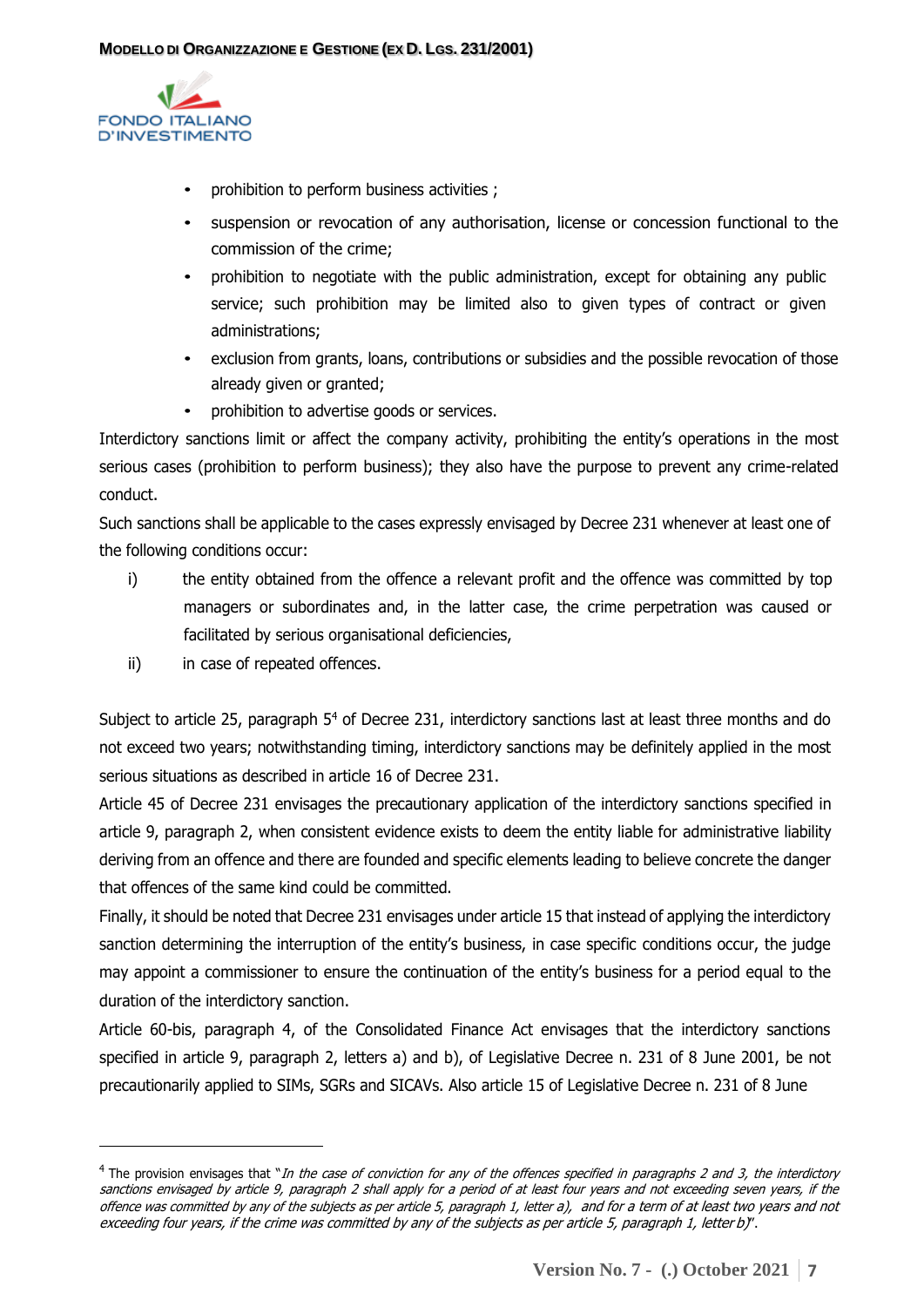

is not applicable to the same intermediaries.

c) Confiscation (article 19): it is an autonomous and mandatory sanction applicable when the entity is convicted and relates to the offence price or profit (except for the portion that may be returned to the damaged subject) or, should this not be possible, money or other benefits of a value equivalent to the offence price or profit; without prejudice to the rights acquired by the third party in good faith; the purpose is to prevent the entity from taking advantage of the illegal conducts for "profit" purposes.

d) Publication of the judgement (article 18): it may be ordered when an interdictory sanction is applied to the entity. The judgement is published only once, in the form of an abstract or in its entirety, in one or more newspapers selected by the judge, and by posting it in the notice board of the municipality where the entity has its registered offices. The publication shall be paid by the entity and made by the court. The purpose is to inform the public at large about the judgement, which is manifestly a judgement having an impact on the entity's image.

Finally, it should be noted that the Judicial Authority may also order:

- the precautionary seizure of the property that are allowed to be confiscated (article 53);
- the attachment of the Entity's movable and immovable property if there are grounds to believe that the guarantees for the payment of the monetary sanction, legal costs or any other amount due to the tax authorities do not exist or may be lost (article 54).

Article 60-*bis* of the Consolidated Finance Act envisages that "*the public prosecutor who enters, pursuant to article 55 of Legislative Decree n. 231 of 8 June 2001, in the register of suspected offences an administrative offence committed by a Sim, Sgr or Sicav, shall notify Bank of Italy and Consob thereof. During the proceedings, whenever the public prosecutor requests it, Bank of Italy and Consob are heard, that in any case have the right to file written reports.*

*At any stage of the proceedings on the merits of the case, before the judgement, the judge orders, even by official rule, the provision from Bank of Italy and Consob of updated information about the intermediary's situation, with special reference to the organization and control structure.*

*The irrevocable judgement imposing the interdictory sanctions envisaged by article 9, paragraph 2, letters a) and b), of Legislative Decree n. 231 of 8 June 2001, against a Sim, Sgr or Sicav, is sent – once the terms have elapsed for the conversion of the same sanctions – for enforcement by the Judicial Authority to Bank of Italy and Consob. To this end, Consob or Bank of Italy, each within the scope of their respective competences, may suggest or adopt the measures envisaged by Title IV of Part II, considering the characteristics of the imposed sanction and the main purposes of safeguarding the stability and protection of the investors' rights"*.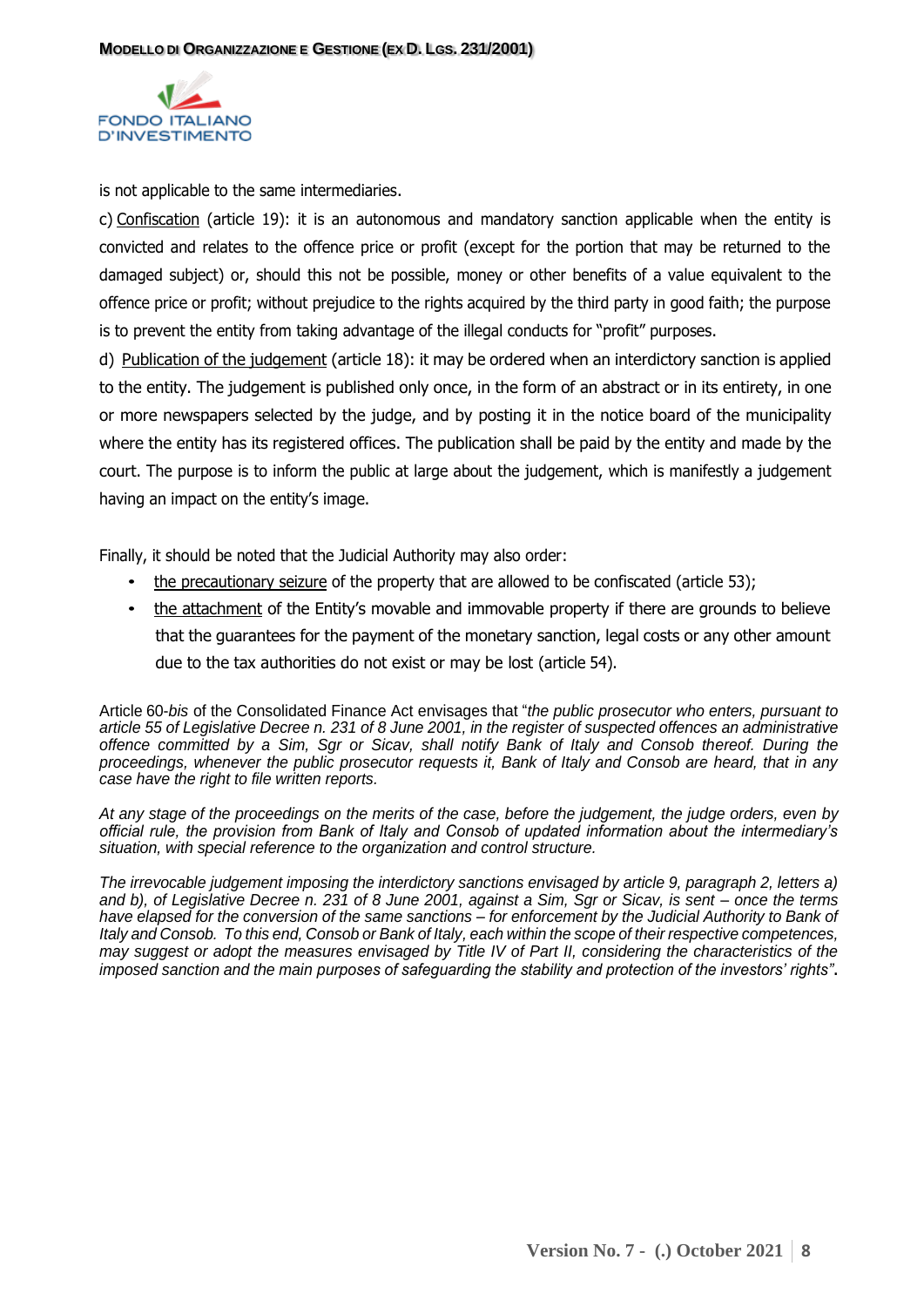

# <span id="page-8-0"></span>**2. Organization and management models for exoneration from liability. Reference guidelines**

#### <span id="page-8-1"></span>**2.1. The specific provisions of Legislative Decree 231/2001**

Articles 6 and 7 of Decree 231 envisage specific forms of exoneration from administrative liability of the Entity.

More specifically, article 6," Top managers and organization models of the Entity", envisages that the Entity shall not be held liable if it proves that:

- the board of directors adopted and effectively implemented, prior to the commission of the illegal act, organization and management models adequate to prevent the kind of offence that occurred;
- the task to oversee the operation of, compliance with and update of the models was entrusted to a body of the entity (hereinafter Supervisory Board or SB) with autonomous initiative and control powers;
- the perpetrators committed the offence by fraudulently circumventing the organization and management models adopted by the entity;
- no omitted or insufficient supervision may be attributed to the Supervisory Board.

Article 6, paragraph 2, of Legislative Decree 231/2001 specifies the key features for the development of an organization and management model, i.e. the model shall:

- identify the risks and the business areas/sectors where there is the possibility to commit the offences envisaged by Legislative Decree 231/2001. A "risk mapping" is then completed. This presumes the analysis of the specific company context, required not only to identify the business areas/sectors "at risk of crime", but also to determine prejudicial events for the purposes of Decree 231;
- envisage specific protocols aimed at planning the entity's decision-making and implementation in relation to the offences to be prevented. This includes the assessment of the preventive control system adopted by the entity and its ability to effectively counteract/reduce the identified risks as well as its possible alignment in order to implement a control system that is capable of preventing the identified risks;
- identify the measures adopted for the management of financial resources that are appropriate to prevent the offences from being committed;
- envisage disclosure obligations to the body responsible for supervising the operation of and adherence to the models;
- envisage systematic and periodic auditing activities to verify the model operation;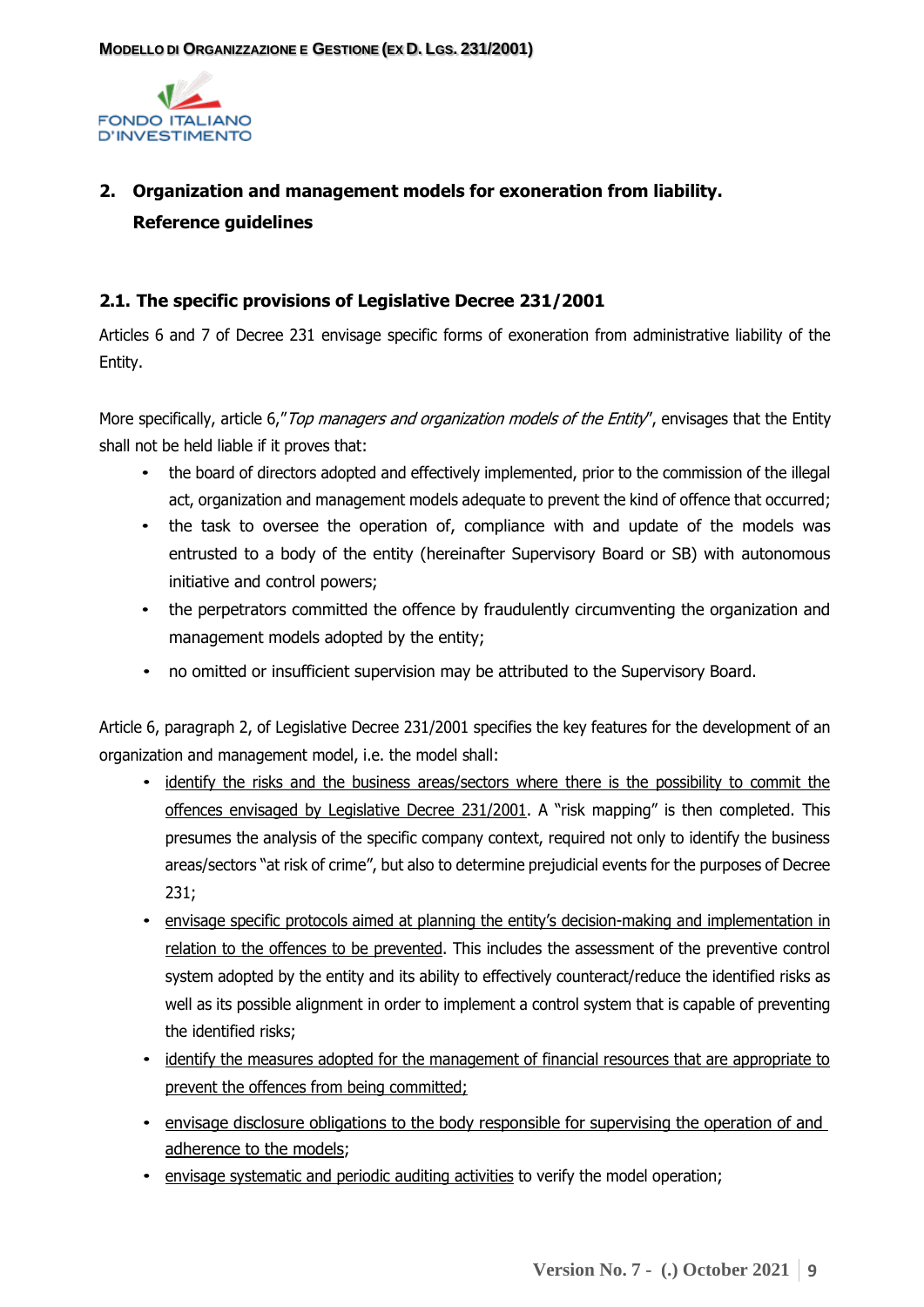

• introduce a disciplinary system suitable for sanctioning the non-compliance with the measures specified in the model.

Article 7" Subordinates and organization models of the Entity" envisages that in case of offences committed by persons under the management or supervision of any of the subjects as per article 5, paragraph 1, letter a) of the same decree, the entity shall be held liable when the crime results in non-adherence to the management and supervision obligations by the latters.

In any case, failed performance of the management or supervision obligation shall be excluded when the entity, prior to the perpetration of the offence, has adopted and effectively implemented an organization, management and control model adequate to prevent the offence occurred (article 7, paragraph 2).

Article 7, paragraphs 3 and 4, sets forth that:

- the Model, considering the business activity carried out as well as the nature and size of the organization, shall envisage measures appropriate to guarantee the performance of the business in compliance with the law, while promptly detecting any risk situation;
- the effective implementation of the Model requires a periodic check and its amendment if any significant breach of the legislative provisions is identified or in the event that substantial changes occur in the organization; the existence of an appropriate disciplinary system is also relevant.

It should also be noted that, by specific reference to the model preventive effectiveness with reference to (non-intentional) offences in the matter of health and safety at work, article 30 of the Consolidated Act n. 81/2008 rules that: "...On their first application, the company organization models defined in accordance with UNI-INAIL Guidelines for health and safety at work of 28 September 2001 or British Standard OHSAS 18001:2007 are deemed presumably compliant with the provisions of this article with regard to the requirements to be fulfilled by the relevant parties. For the same purposes other organization and management models may be indicated by the Commission as per article 6''.

Moreover, it is envisaged that, with reference to the offences specified in paragraphs 2 and 3 of article 25 of the Decree (Offences against the Public Administration), the entity to may be imposed, in case of conviction, reduced interdictory sanctions when it effectively endeavoured to prevent further offence-related occurrences, for the purpose of ensuring evidence of the offence and identifying the offenders or seizing the transferred money or other benefits, and it has removed the organizational shortcomings that caused the offence by adopting and implementing organizational models suitable for preventing the offence occurred.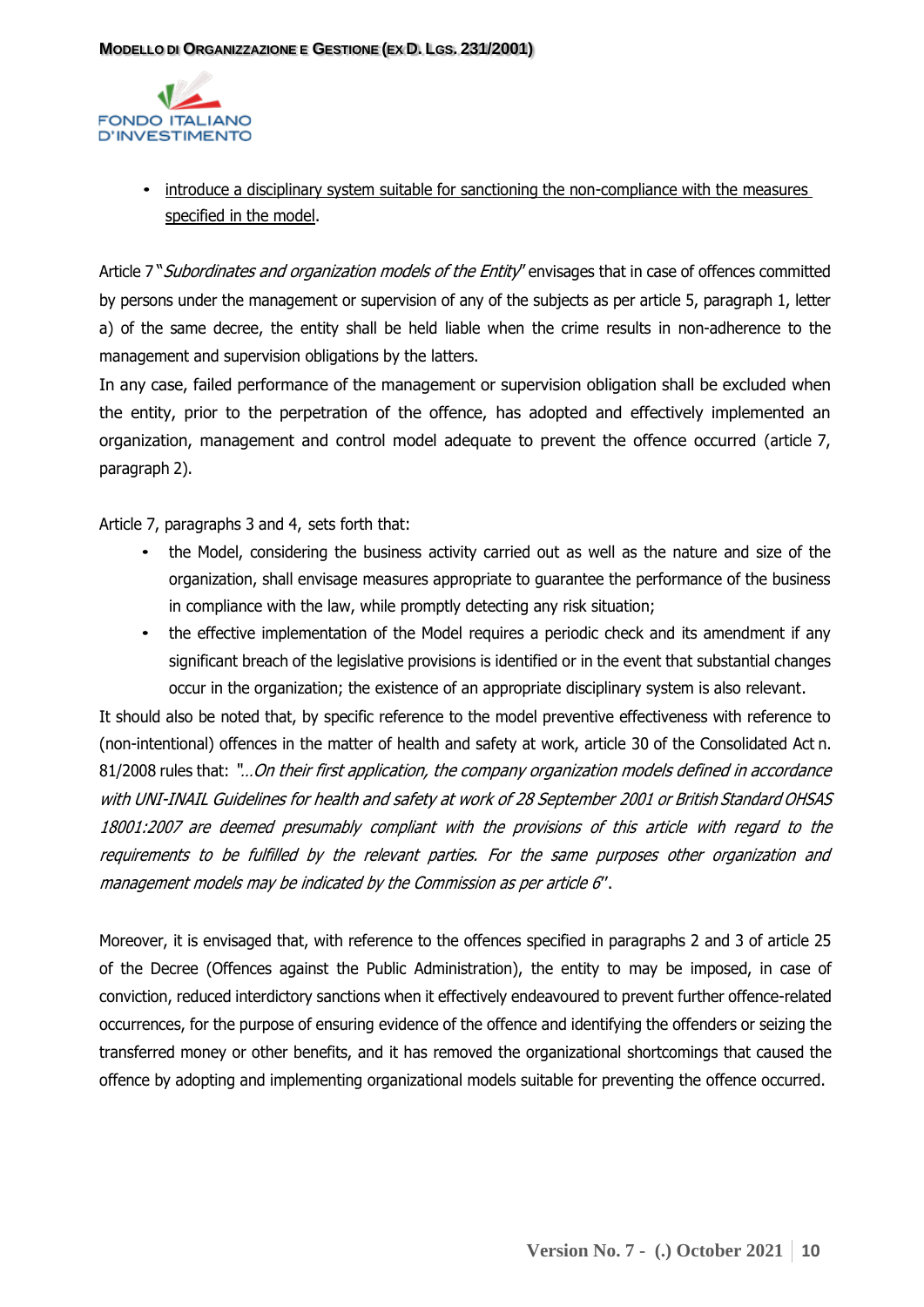

Therefore, considering the above, it is evident that the adoption and effective implementation of a suitable model is for Fondo Italiano d'Investimento SGR S.p.A. an essential prerequisite to benefit from the exemption envisaged by the Legislator.

#### <span id="page-10-0"></span>**2.2. Reference Guidelines**

As explicitly specified by the Legislator, the Models may be adopted based on codes of conduct drafted by trade associations that have been notified to the Ministry of Justice, which, in agreement with the competent Ministries, may file observations within 30 days about the suitability of the models for offence prevention.

The preparation of this Model is inspired by the Guidelines for the construction of the management and control Models pursuant to Legislative Decree n. 231 of 2001, approved by Confindustria on 7 March 2002 and subsequently updated, and the Guidelines prepared by ABI (hereinafter jointly referred to as "Guidelines").

The process described in the Guidelines for the Model preparation may be summarised as follows:

- $\triangleright$  identification of the areas at risk, for the purpose of verifying in which business units/sectors offences may be committed;
- $\triangleright$  creation of a control system capable to minimize risks through the adoption of specific protocols. To be supported, this requires a coordinated set of organizational functions, activities and operating rules applied by the management and consultants – according to the top management's instructions –, aimed at providing a reasonable certainty that the purposes underlying a good internal control system are achieved.

The control system must comply with the following principles:

- verifiability, traceability, consistency and congruity of each transaction;
- separation of functions (no one shall autonomously manage all the phases of any process);
- documentation of the controls;
- introduction of an adequate sanctioning system for the breach of the rules and protocols provided for by the Model;
- identification of a Supervisory Board whose main prerequisites are:
	- autonomy and independence,
	- professionalism,
	- continuity of action;
- $\triangleright$  obligation by the corporate functions, and namely by those identified as most "at risk of crime",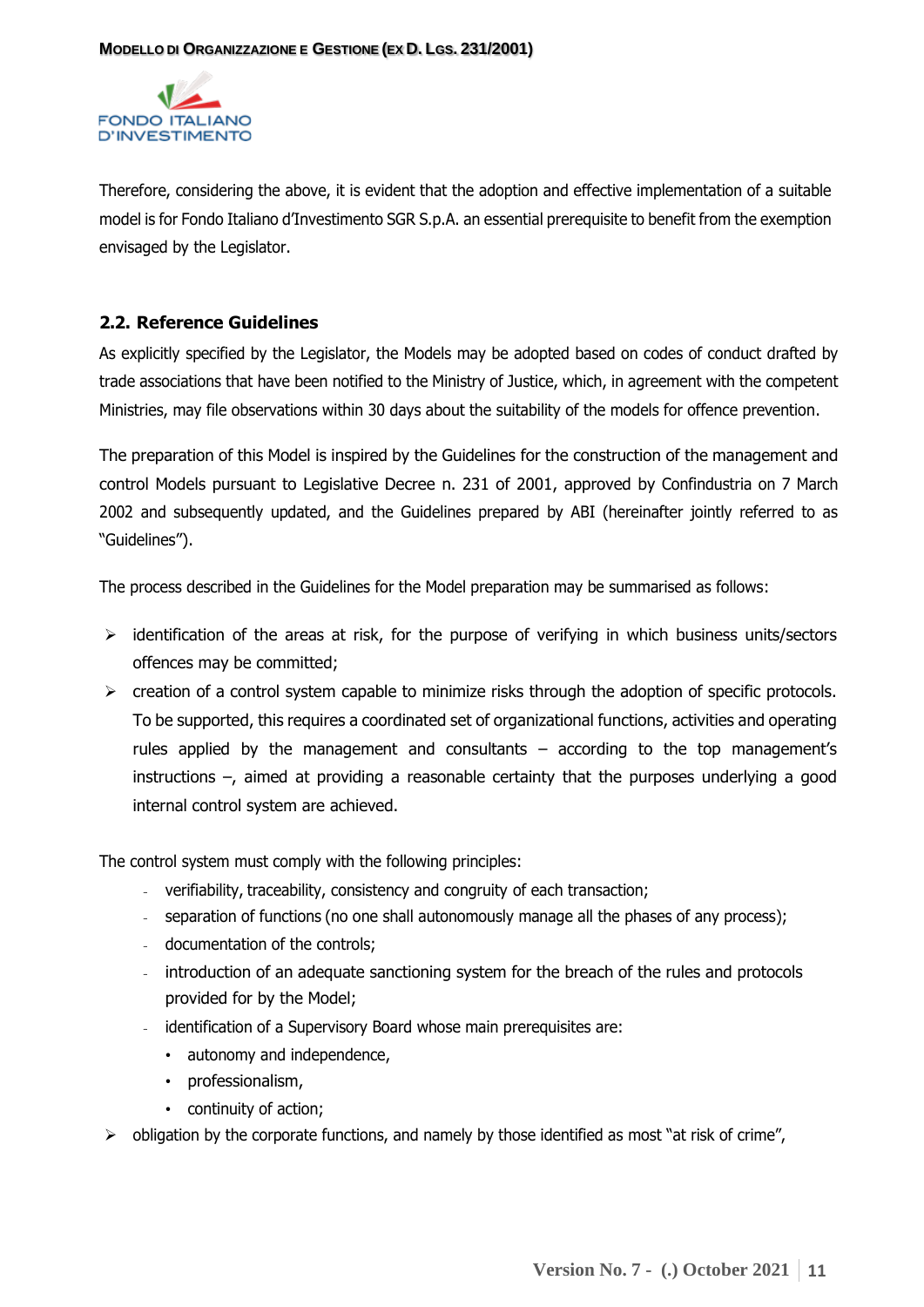

to provide information to the Supervisory Board, either on a structured basis (periodic information pursuant to the same Model) or to report irregularities or anomalies found in the available information.

#### <span id="page-11-0"></span>**3. Fondo Italiano d'Investimento SGR S.p.A.**

#### <span id="page-11-1"></span>**3.1. Fondo Italiano d'Investimento SGR**

Fondo Italiano d'Investimento SGR S.p.A. (hereinafter also referred to as "Fondo Italiano" or "Sgr") is a Sgr incorporated on 18 March 2010 on the initiative of the Ministry of Economy and Finance, of a group of Sponsor Banks and trade associations. The Sgr's purpose is the provision of collective asset management services through the promotion, establishment, organization and management of one or more closed-ended mutual investment funds to support enterprise development. Within the scope of such activity, the Sgr manages the relations with the investors of each fund, manages the assets of each established fund, makes – in the investors' interests – the investments, dispositions and negotiations, exercises the rights inherent to securities and any other right contemplated by the mutual funds under its management; distributes dividends and performs any other management activity, in compliance with the restrictions envisaged by legislative and regulatory provisions applicable from time to time, by the rules of each fund and the competent Authorities.

#### <span id="page-11-2"></span>**3.2 Organizational structure**

The Sgr organizational structure, designed to guarantee the separation of roles, tasks and responsibilities among the various functions, on one hand, and the highest efficiency, on the other, is characterised by an accurate definition of the competences of each business area and the relevant responsibilities.

The Sgr prepared specific organizational documents where the organizational structure of Fondo Italiano is defined (i.e. the document "Report on the organizational structure" sent to the Supervisory Authorities on an annual basis).

Such documents are available to the Sgr staff members.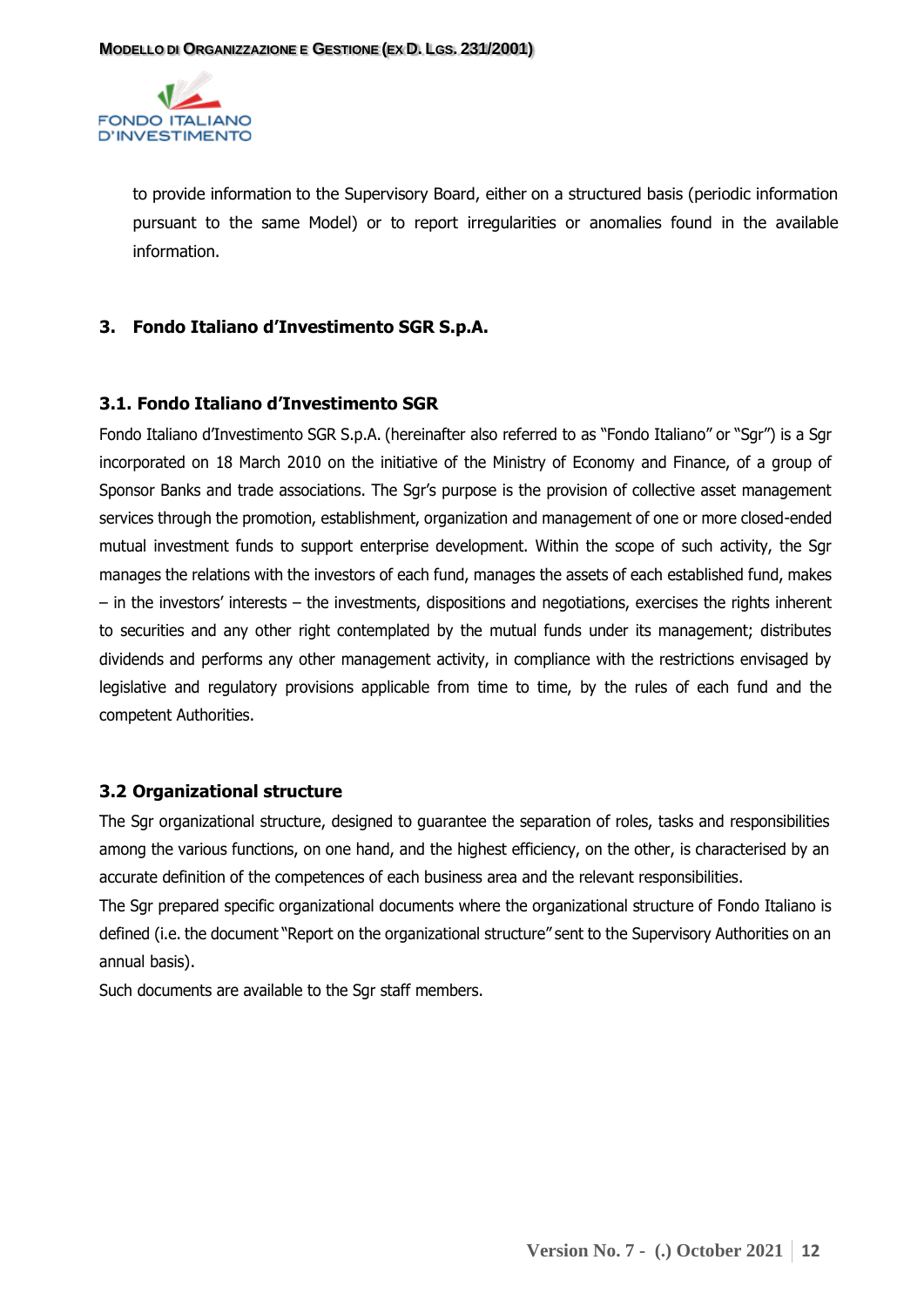

# <span id="page-12-0"></span>**4. The Organization and Management Model of Fondo Italiano d'Investimento SGR S.p.A.**

# <span id="page-12-1"></span>**4.1. Adoption of the Organization and Management Model by Fondo Italiano d'Investimento SGR S.p.A.: the objectives pursued by Fondo Italiano d'Investimento SGR S.p.A.**

Fondo Italiano decided to adopt its own Organization and Management Model, pursuant to article 6, paragraph 3 of the Decree (hereinafter also referred to as Model 231 and/or Model). More specifically, the Sgr resolved to prepare a document containing a consistent set of rules, procedures, provisions, that proportionally impact the organization and operation of the entity and how the entity maintains relations both internally and externally with third parties.

Although it is not mandatory to adopt a Model 231, the Sgr believes that the Model adoption is not only relevant for the purposes of the possible entity's exoneration from liability, but is also useful to improve the efficiency of the whole company.

The Sgr is an example of how an economic and industrial political initiative, aimed at promoting Italian small and medium enterprises, may be implemented by resorting to market instruments (like risk capital investments through the establishment and management of private equity funds) in the interest of the national system.

With a view to ongoing improvement, at the meeting of 22 February 2011 the Board of Directors approved the Organization and Management Model of Fondo Italiano (hereinafter also referred to as "Model") and the Code of Ethics for the purpose of preventing the offences that are relevant pursuant to Legislative Decree 231/01, by adopting and implementing ethic principles and company procedures which all the members of the company organization and all the trade partners shall comply with in performing their activities, and also by envisaging adequate controls on the company activities.

At the same meeting the Board of Directors appointed the Supervisory Board, pursuant to the Decree.

Subsequently, by various resolutions of the Board of Directors adopted new updated versions of the Sgr Organization and Management Model, required to take into account the new legislative and organizational rules enforced at the date of the last version of the document (the list of the updates made from the Model adoption is reported at the end of this General Part.

The updates concerned the General Part and the single Special Parts of the Model or parts thereof as well as the additional documents and Procedures pursuing the objectives specified in the Model and adopted by the Sgr pursuant to the same Model (see paragraph 4.3 below).

Lastly, in October 2021 the Model was further revised in order to include the new jurisprudence orientations in relation to the qualification of "public officer" and "public service officer" pursuant to articles 357 and 358 of the Italian Criminal Code in relation to Fondo Italiano representatives engaged in the management of funds of public origin (like, for example, Fondo Italiano Tecnologia e Crescita Lazio, also referred to as "Fitec Lazio").

## <span id="page-12-2"></span>**4.2 The Model implementation**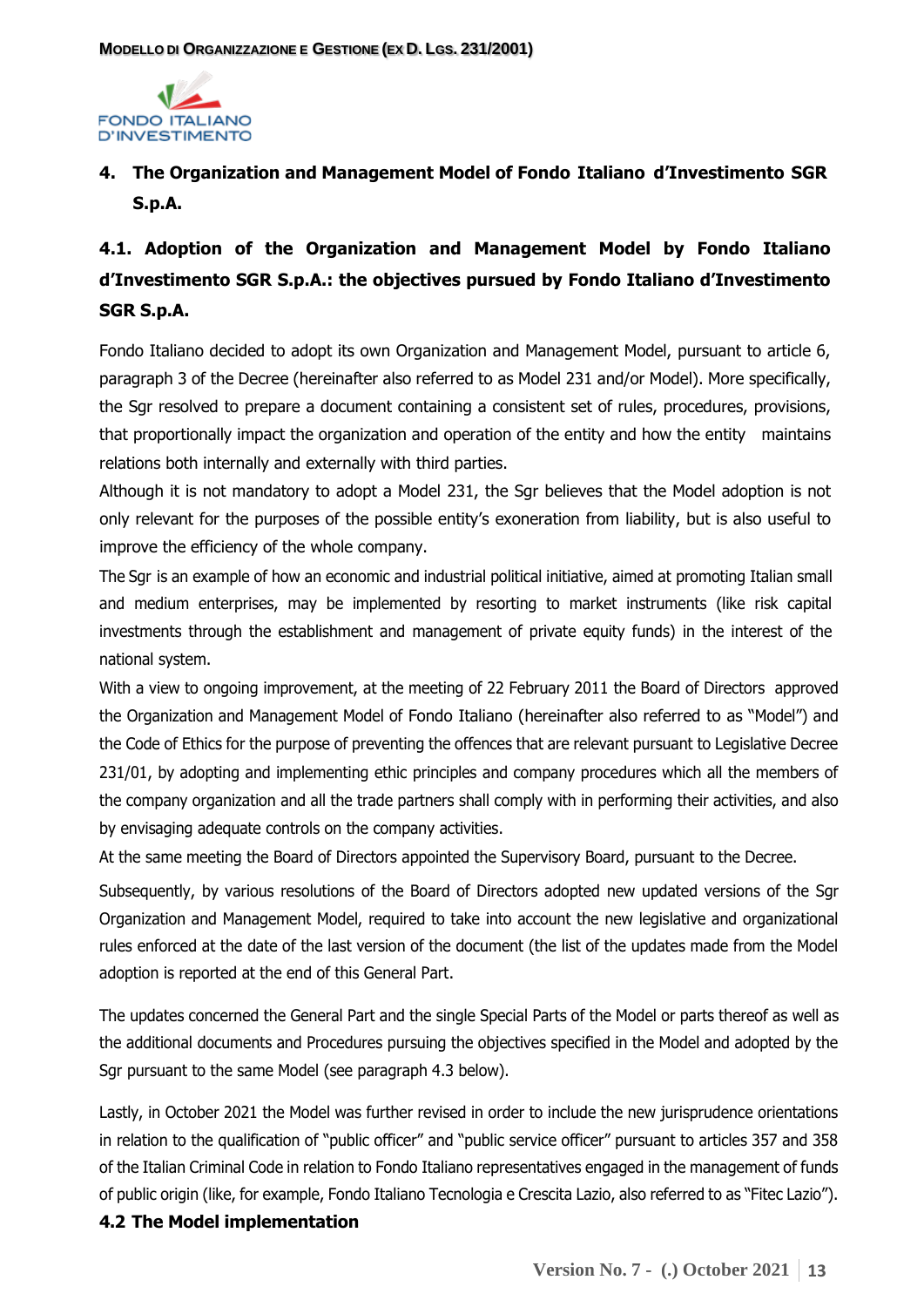

In developing its Model, Fondo Italiano d'Investimento Sgr performed an intense activity summarised in the steps described in the following paragraphs.

Upon completion of the activity, a document was drafted including the mapping of the risk areas, which is integral part of the Model 231.

After the mapping activity, the general criteria that inspired the preparation of the Model 231 document were identified.

Such criteria mainly consist in the following:

- provision of internal control systems allowing ongoing monitoring of the potential areas of activity at risk and prompt intervention to prevent or inhibit the commission of any offences;
- identification of internal specific procedures that are integral part of Model 231 and the persons responsible for the functions, relevant competences and responsibilities;
- provision of adequate separation of functions, for the purpose of preventing the Model 231 recipients from autonomously managing an entire process, as well as definition and assignment of powers in line with entrusted responsibilities;
- provision of reporting obligations to the Compliance Function and the SB, as well as ad hoc internal reporting channels;
- introduction of a sanctioning system that shall be applicable in case of breach of the rules of conduct specified for the purpose of preventing the offences provided for by the Decree and the internal procedures pursuant to Model 231;
- provision of mandatory internal training programmes for all corporate levels, and disclosure and dissemination of the Decree contents, rules of conduct and procedures adopted by the SGR to third parties.

Based on the indications contained in the reference Guidelines, the Model preparation (and the subsequent drafting of this document) included the following steps:

# <span id="page-13-0"></span>**4.2.1 Document collection and analysis**

In this phase, Fondo Italiano d'Investimento Sgr preliminarily focused on the collection and subsequent analysis of the relevant corporate documents.

# <span id="page-13-1"></span>**4.2.2 Identification of the areas at risk**

The activity was carried out through the analysis of the Sgr's organizational structure, for the purpose of identifying the operating criteria, the allocation of responsibilities and the existence, or nonexistence, of offence risk specified by the law.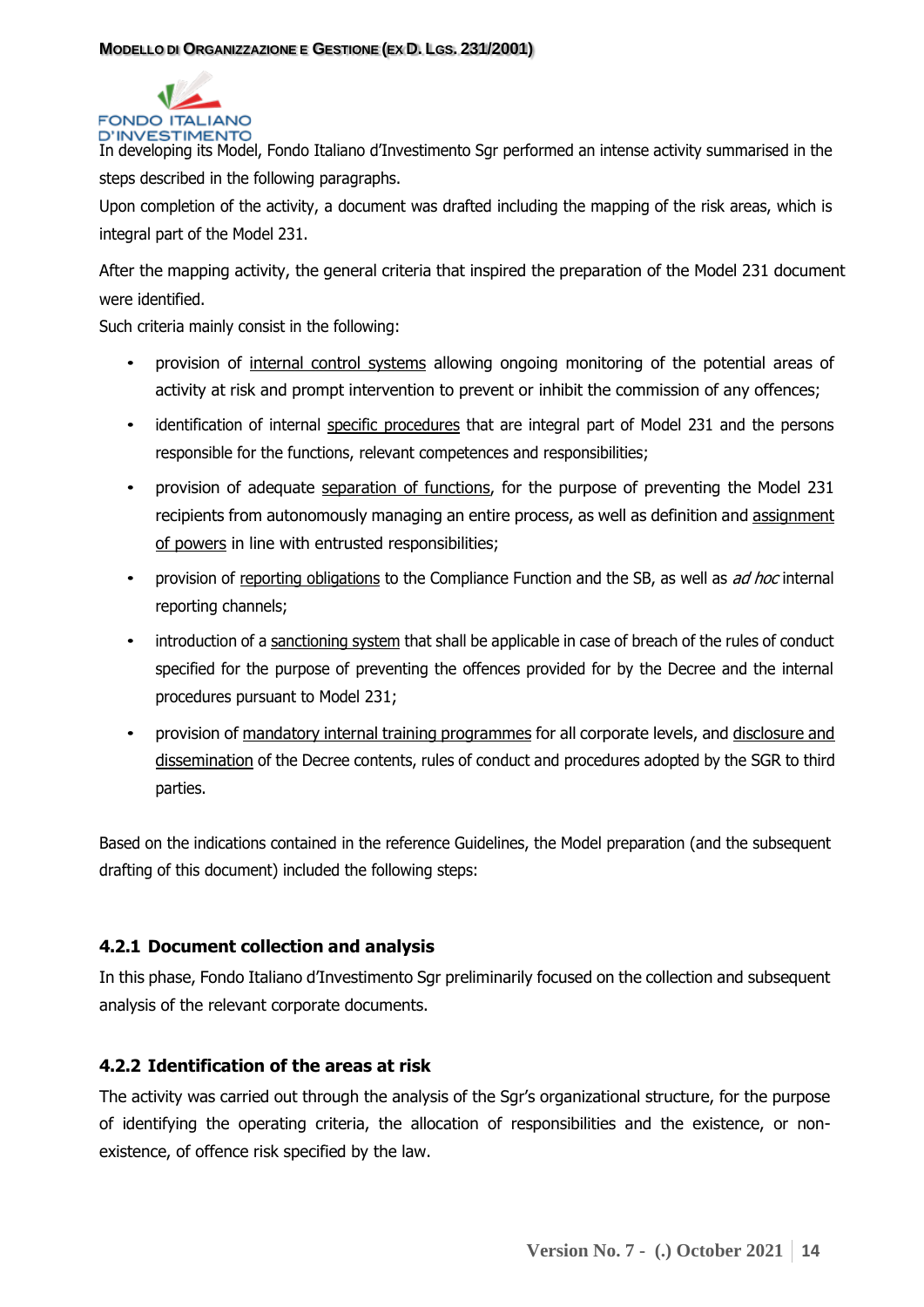

For the purpose of identifying the business areas at risk of offence pursuant to the Decree, the Sgr organization documentation was first examined and subsequently interviews were conducted with the heads of each business unit or office. In some cases, given the small size of the Sgr, interviews were also conducted with office employees. The results of the interviews were summarised in specific reports, the content of which was confirmed by each respondent to ensure process traceability.

"Sensitive" activities were identified for each area at risk, i.e. the activities associated with a potential risk of offence along with the company Departments/Functions involved. Upon completion of this step, the analysis the answers in the interviews were analysed to identify existing risk profiles relating to the offences identified by the law.

#### <span id="page-14-0"></span>**4.2.3 Identification of risk controls and gap analysis**

The purpose of this activity was to identify by reviewing the company documents that describe the existing procedures and rules adopted by the Sgr and relying on the outcome of the interviews addressed to the heads of the company areas at risk the operating procedures and the existing control systems suitable for controlling the identified risk.

The result of such activity was reported and documented by matching the currently adopted measures to the identified risk situations.

Following the identification and analysis of the already existing risk controls, the Sgr focused on the alignment of the risk profile with the risk control, on one hand, and with the Decree requirements, on the other, for the purpose of identifying any unmet need in the control system.

The Internal Control System was assessed pursuant to Decree 231; consequently, a documented description of the existing preventive control system of Fondo Italiano was prepared.

Based on the mapping of the sensitive activities, risk identification and Internal Control System analysis, the residual risks have been assessed, in terms of criticalities/likelihood that the risk event occurs.

For each company activity, the "risks" were assessed and risk priorities assigned according to the various elements qualifying the Company's Internal Control System: from the existing rules of conduct to the existing control and monitoring activities.

#### <span id="page-14-1"></span>**4.2.5 Management of financial resources for offence prevention**

Given that the management of the financial resources takes place in accordance with criteria adequate to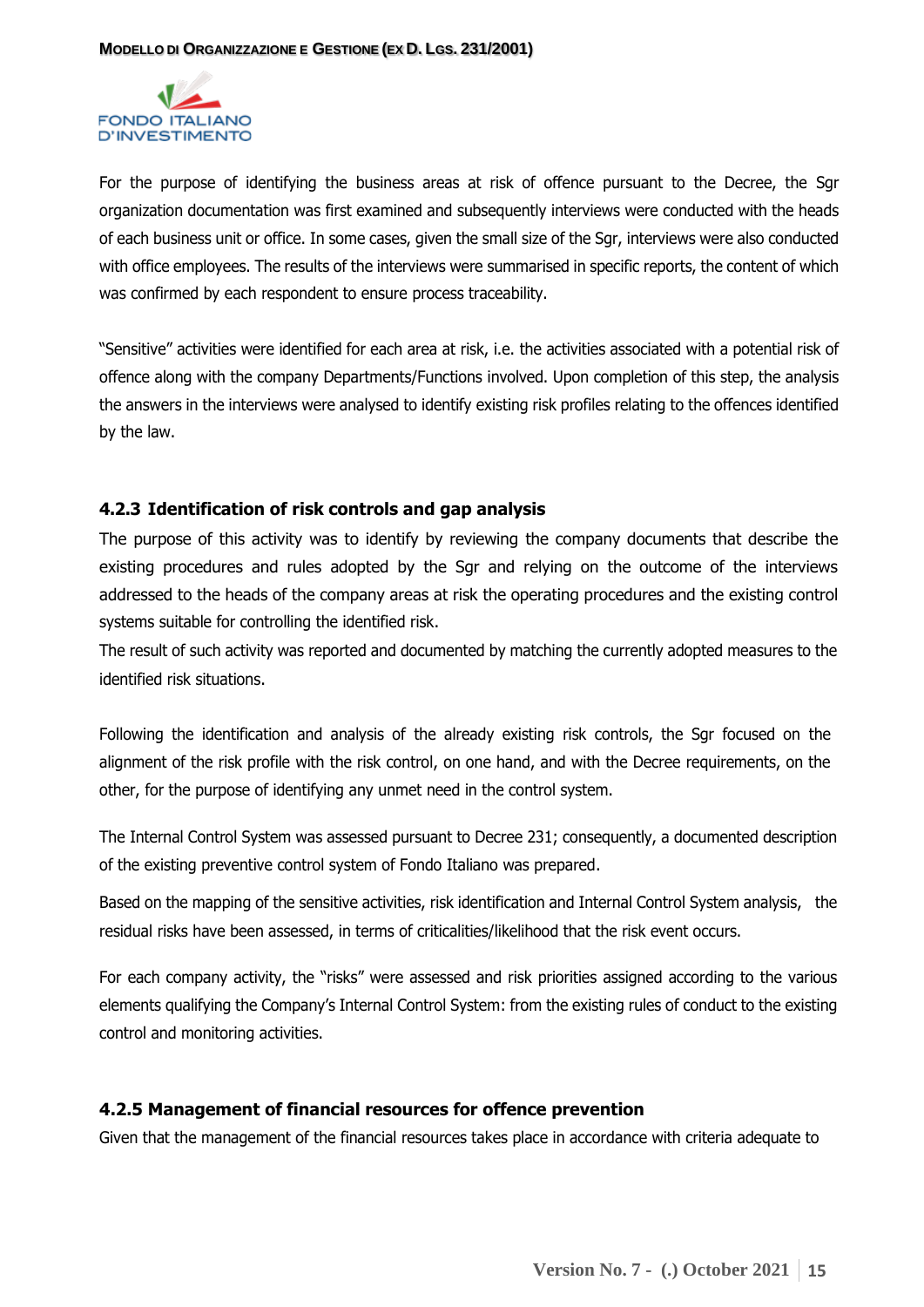

prevent the "predicate offences" as defined by Legislative Decree 231/2001, an expense authorisation process was identified, that guarantees adherence to the principles of transparency, verifiability and relevance of the company activity, ensuring that the authorisation and signature powers are assigned in line with the organizational and managerial responsibilities.

#### <span id="page-15-0"></span>**4.3. Organization and Management Model structure – Amendments and supplements**

The Company intended to adopt a specific Model for its business, in line with its corporate governance and capable of enhancing its existing controls and bodies.

More specifically, the Model of Fondo Italiano includes a "**General Part**", containing its key principles, and a "**Special Part**", that in turn is divided into Sections in relation to the different categories of offences envisaged by Legislative Decree n. 231/2001.

The "General Part" illustrates the contents of Decree 231, the Organization and Management Model function, the Supervisory Board organization, tasks and powers, the applicable sanctions in case of breach and, generally, its principles, rationale and structure.

The Special Part includes – for each category or predicate offences – a brief description of the offences that may result in the Company's administrative liability, the description of the identified Areas at Risk of Crime and the description of the main rules of conduct implemented by the Company, to which the Model Recipients (as defined hereinafter) shall adhere in order to prevent the commission of such offences. The Model also includes a specific Special Part (Special Part n. 9) that, differently from the other parts, is intnded to control any risk related to the management of the relations with the investee companies in which the funds managed by the SGR have invested.

Also considering the number of offences that may currently result in an administrative liability of the Entity pursuant to the Decree, some offence categories have not been deemed relevant for the purpose of this Model, as it was considered that the risk related to the perpetration of said offences could be only theoretical and not concrete.

Based on the analyses carried out, the risk of committing the following offences, which were defined in any Special Part, was considered quite remote. In particular:

- crimes against industry and trade (article 25 bis.  $1$ );
- forgery of money, public credit cards, stamp duties and identification instruments or marks (article  $25 \text{ bis}$ ;
- environmental crimes (article 25 undecies); offences of racism and xenophobia (article 25 terdecies).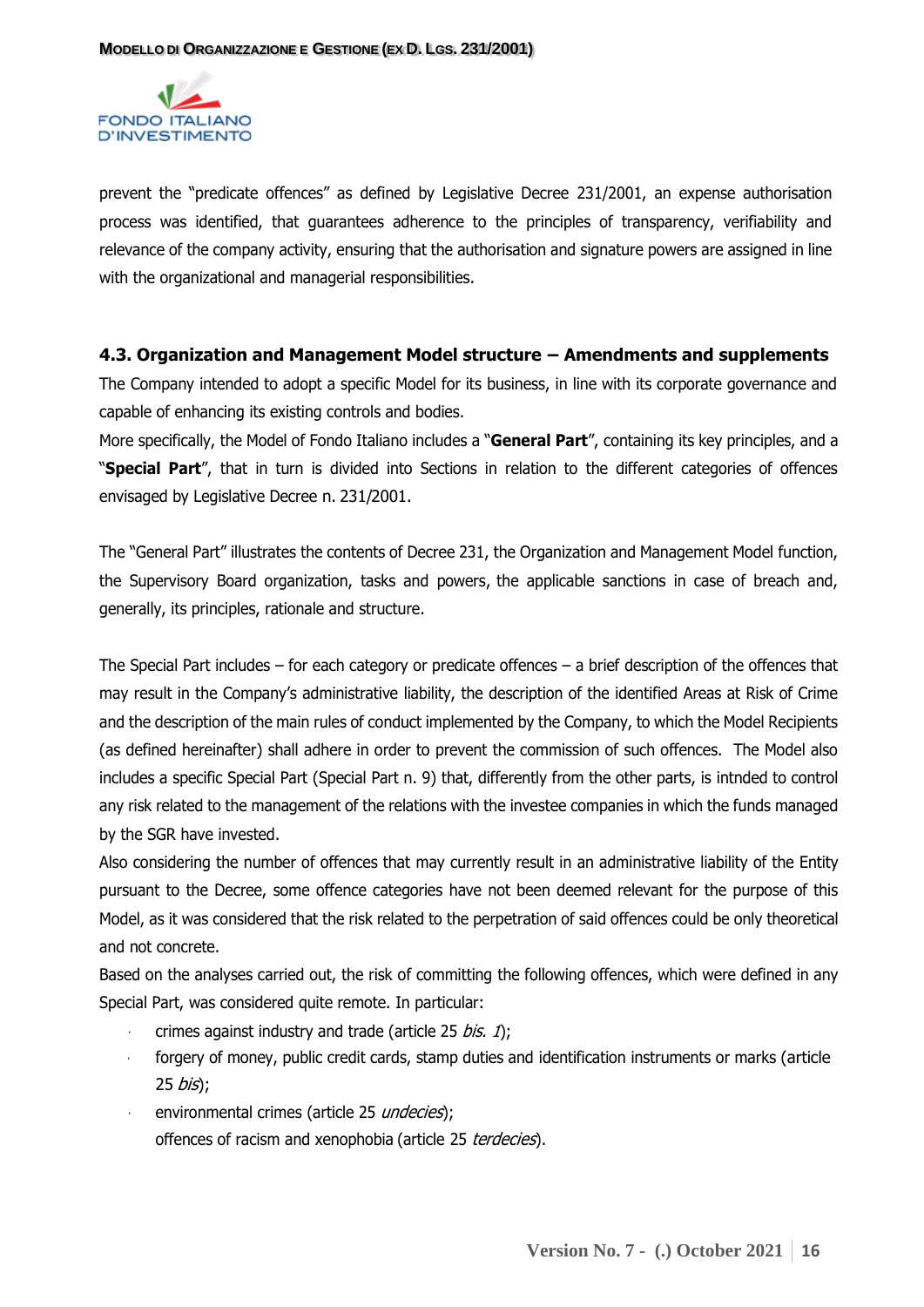

Moreover, from the analyses carried out the crimes related to female genital mutilation practices (article 25 quater.1), crimes against individuals (article 25 *quinquies*), crime of using illegally resident third Country nationals (article 25-*duodecies*); fraud offences in sporting competitions, gamine or betting and gambling exercised by means of prohibited means (art. 25 *quaterdecies*) are not applicable. Similarly, due to the type and peculiarity of the activity carried out by the Sgr, the risk of smuggling offences (art. 25 sexiesdecies) was not considered relevant.

In any case, the ethical principles on which the Company Model is based, its governance structure and its internal control system are aimed at preventing in general also the risk of perpetrating offences that, due to their irrelevance or non-applicability, are not specifically regulated in the Special Part of this Model.

The purpose of each Special Part is reminding the obligation for the identified recipients to adopt rules of conduct compliant with the provisions of the company procedures and rules envisaged by the Model in order to prevent the perpetration of the offences contemplated by Decree 231 and identified as theoretically relevant on the basis of the organizational structure and the activities carried out.

The Sgr undertakes to continuously monitor both the offences referred to in the Model and those that may be introduced in the Decree 231.

Moreover, the following documents are integral and substantial part of the Model:

- the code of ethics (hereinafter the **"Code of Ethics**");
- a system of delegation of authority and powers as well as all the documents having the purpose to describe and attribute responsibilities and/or tasks to any person operating in the Areas at Risk of Crime (i.e. organization charts, service orders, etc.);
- a system of procedures and protocol, envisaged by the Manual of Procedures, as well as internal controls characterised by the purpose of guaranteeing adequate transparency, verifiability and traceability of the financial, management and decision-making processes that govern conducts in the Areas at Risk of Crime and that shall be adopted by the Recipients of this Model.

 (The system of delegations of authority and powers, the internal controls, procedures and protocols referred to above will be hereinafter jointly referred to as "**Procedures**").

Consequently, the term Model means not only this document, but also all the other documents and Procedures adopted by the Sgr, including those that shall be subsequently adopted, according to the provisions of the same Model and that shall subsequently pursue the prevention purposes relating to the specified Areas at Risk of Crime.

The Organization and Management Model was adopted by the Board of Directors of Fondo Italiano responsible also for the relevant amendments and supplements. Therefore, subject to prior resolution, the Board of Directors may, at any time, amend all or part of this Model to adapt it to new law provisions or any process of company re-organization.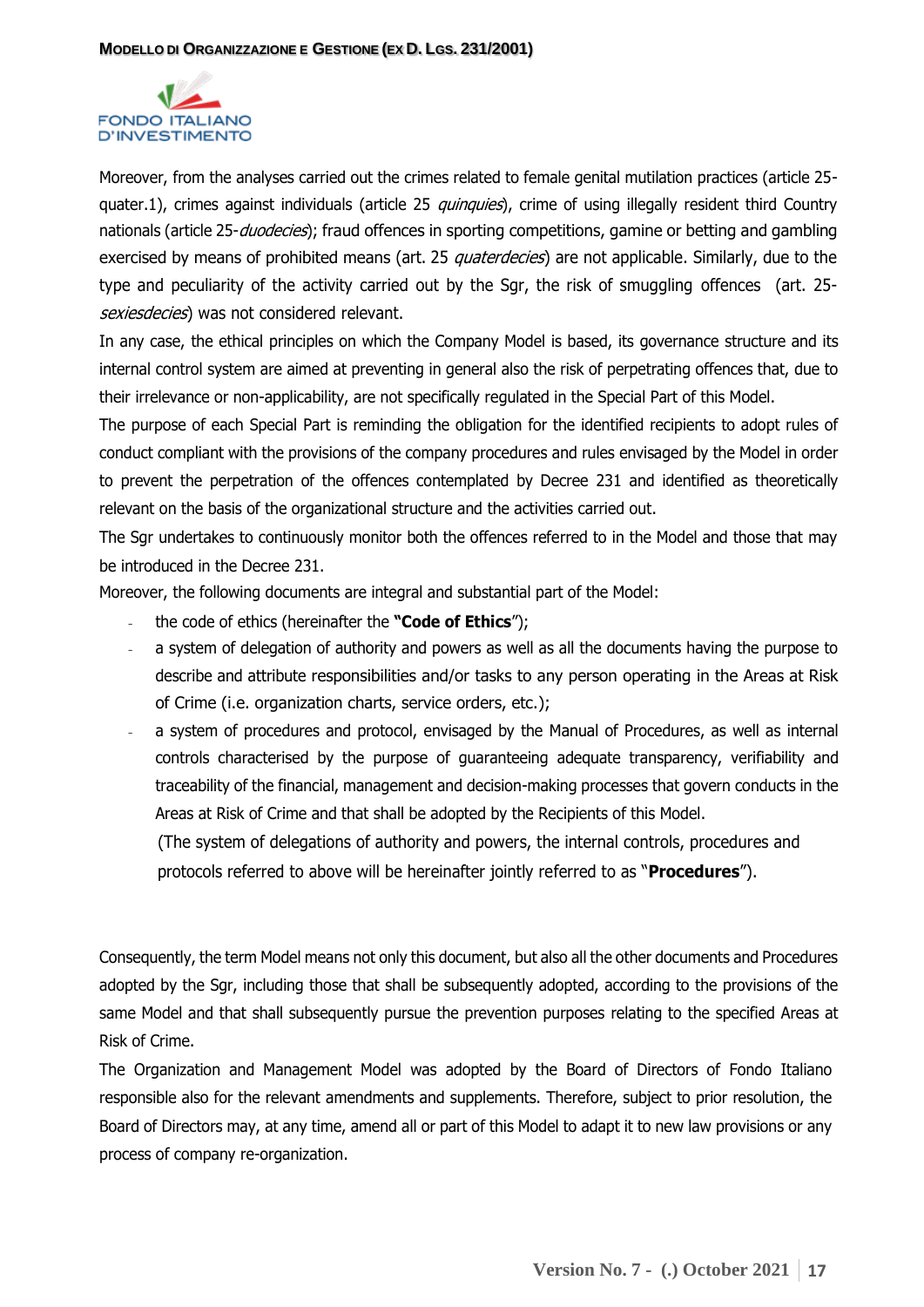

Without prejudice to non-material amendments to the Model, which do not change the structure of the risk analysis (specifications, formal specifications, for example in relation to the renaming of activities/functions), that can be approved by the CEO, upon specific mandate of the Board of Directors.

This Model completes and supplements the set of rules of conduct, principles, guidelines, policies, procedures, operating instructions and internal rules of the Sgr, including the Code of Ethics, as all as all further organization and control instruments that, when implemented, are capable of fulfilling the purposes of Decree 231 and preventing the relevant offences.

# <span id="page-17-0"></span>**4.4 The Model Recipients**

The following are the Recipients (hereinafter referred to as "Recipients") of the Organization and Management Model of Fondo Italiano adopted pursuant to Legislative Decree 231/2001, inclusive of all its components, including the Code of Ethics and the Code of Conduct, who undertake to comply with the relevant provisions:

- the members of Fondo Italiano corporate bodies;
- Fondo Italiano internal staff, i.e.:
	- the Sgr Managers;
	- the Sgr employees (defined as subordinates in accordance with article 5, paragraph 1, letter b) of Legislative Decree 231/2001) as well as, more generally, all the persons who, regardless of the type of the existing employment contract (e.g.: subordinate employment and service contract, project-based contract, stage, temporary contract, etc.) carry out their activity on behalf of Fondo Italiano under the direction and supervision of its top managers;
- persons responsible for certain functions within the Supervisory Board.

With regard to external staff (so-called "Third Parties") who, though not being employed by Fondo Italiano, collaborates with the Sgr under contract for the implementation of their activity, it is envisaged that – in the framework of the relationships with the Sgr – they undertake to comply, by specific contractual provisions, with the principles established in the Code of Ethics adopted by Fondo Italiano. It is agreed that for the Third Parties without an organization, management and control model pursuant to art. 6 of Legislative Decree 231/2001 the Sgr will also request them to adhere to the Model and undertake to comply with it.

By way of example without limitation, the following are considered as "Third Parties":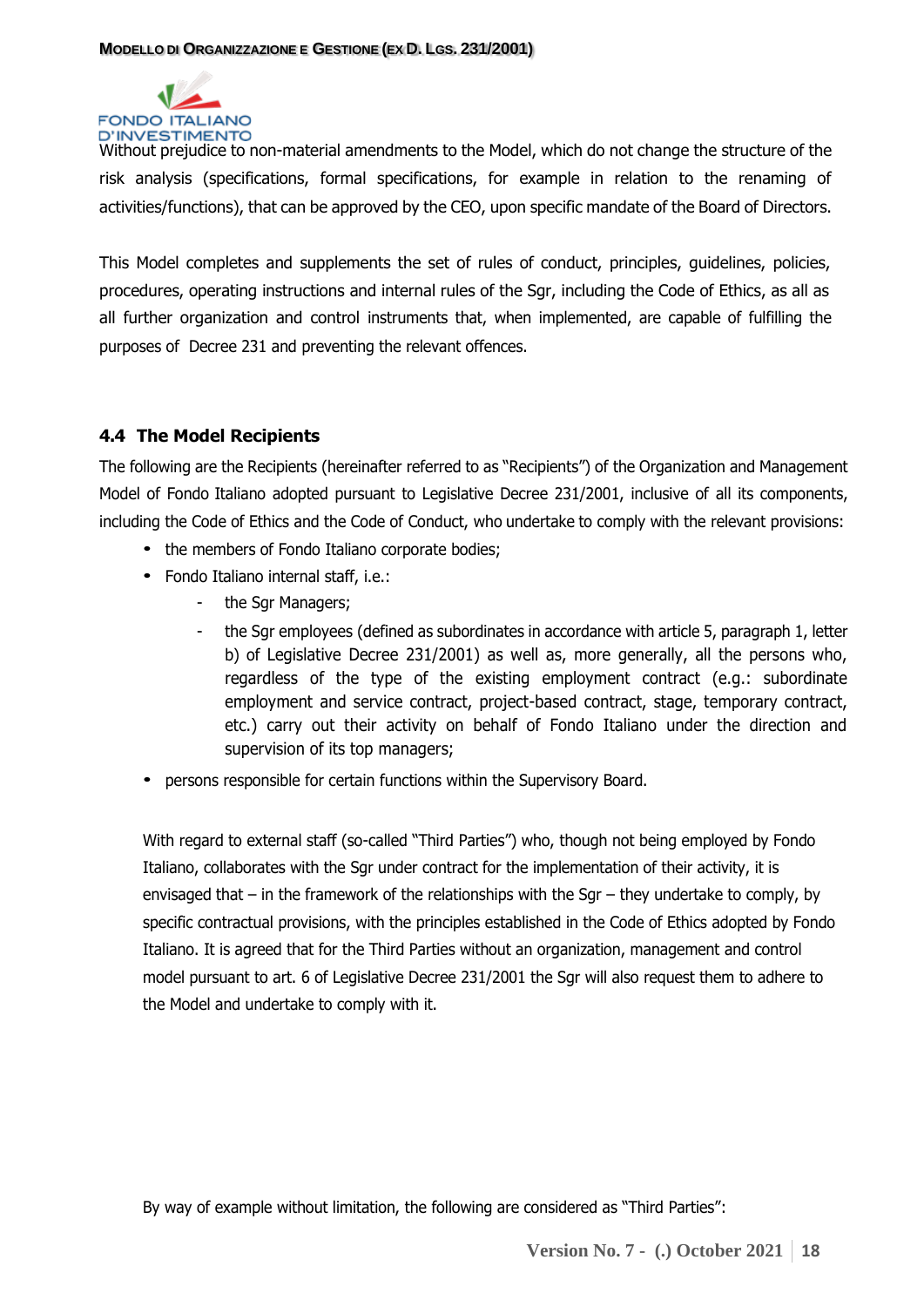

- advisors;
- suppliers;
- business partners;
- persons designated by the SGR to cover the role of company representatives within the corporate bodies of the target companies).

With special reference to the "Third Parties", possibly involved in the Sgr sensitive processes – i.e. those persons qualified as public service officers within the scope of the activity they perform for Fondo Italiano or any funds managed the latter, like in the case of Fitec Lazio management – it is also envisaged that these persons shall also undertake to comply, for what falls under their competence, with additional specific rules, defined from time to time by the Sgr in a specific "Addendum" to the contract, for the purpose of preventing the offences contemplated by the Model.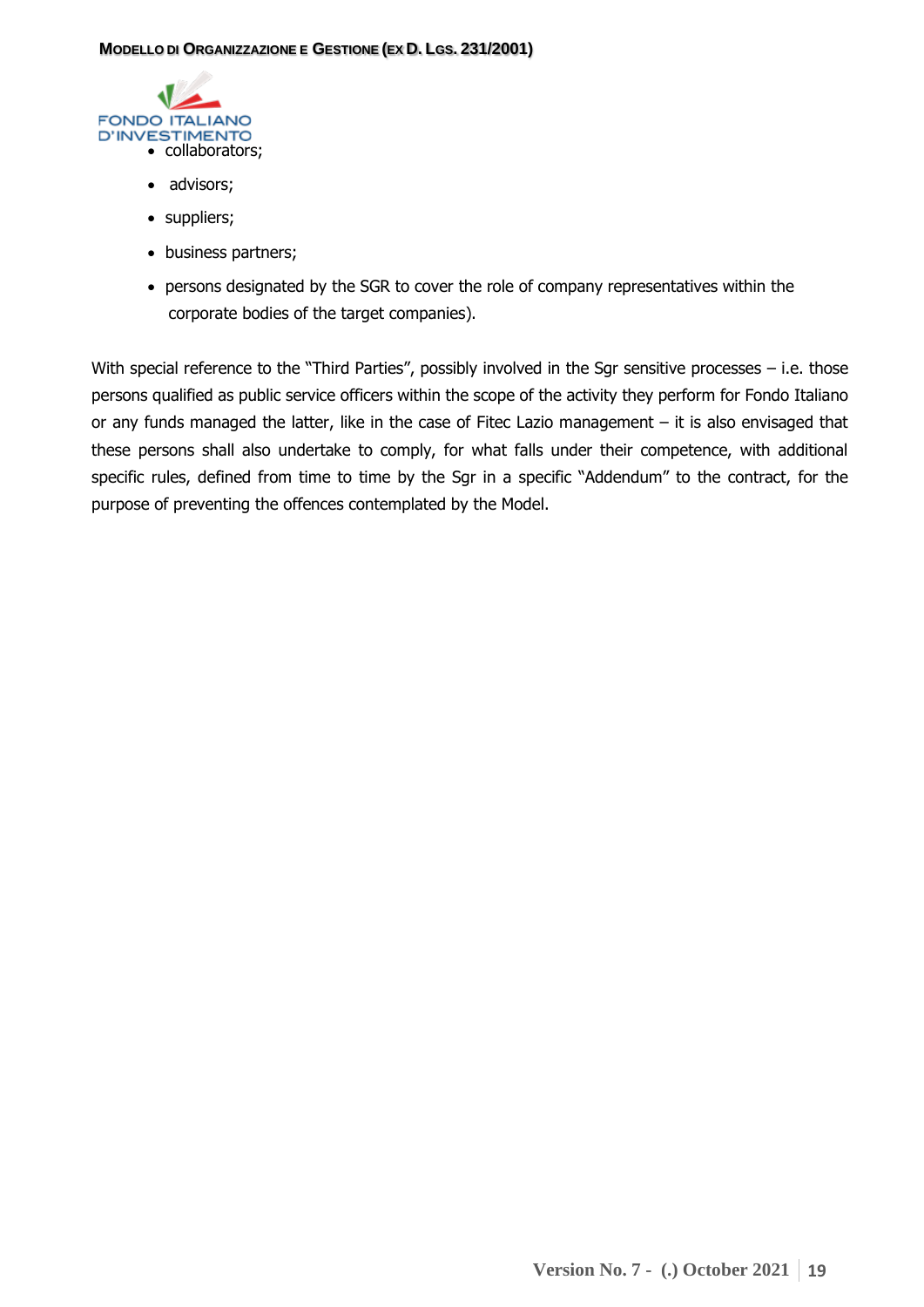

# <span id="page-19-0"></span>**5. The corporate bodies and the organizational structure of Fondo Italiano d'Investimento SGR S.p.A.**

#### <span id="page-19-1"></span>**5.1. Fondo Italiano corporate governance**

The corporate governance of Fondo Italiano is described below.

The ordinary and extraordinary **shareholders' meeting** has the competence to resolve upon the matters envisaged by the Law or the Company By-Laws.

The **Board of Directors** is vested with the broadest powers for the ordinary and extraordinary management of the Sgr and, more specifically, has all the powers for the implementation and achievement of the corporate purposes except for what is mandatorily reserved to Shareholders by law or by the Company By-Laws.

The Board of Directors may set up an executive Committee of which the Managing Director is a member by right, if appointed.

Moreover, as envisaged by the Company By-Laws, the Board of Directors may set up one or more technical board advisory Committees, establishing their composition and term from time to time and their functions.

The **Board of Statutory Auditors** is composed of 3 (three) standing statutory auditors and 2 (two) alternate statutory auditors. The Board of Statutory Auditors is assigned the task to check for:

- compliance with the Law and Deed of Incorporation;
- compliance with fair management principles;
- adequacy of the Sgr organizational structure, internal control system and accounting system, also with reference to the latter's reliability to accurately represent the management facts.

Fondo Italiano appointed **Independent Auditors**, registered in the Special Register kept by Consob pursuant to article 161 of the Consolidated Finance Act, for auditing its accounts.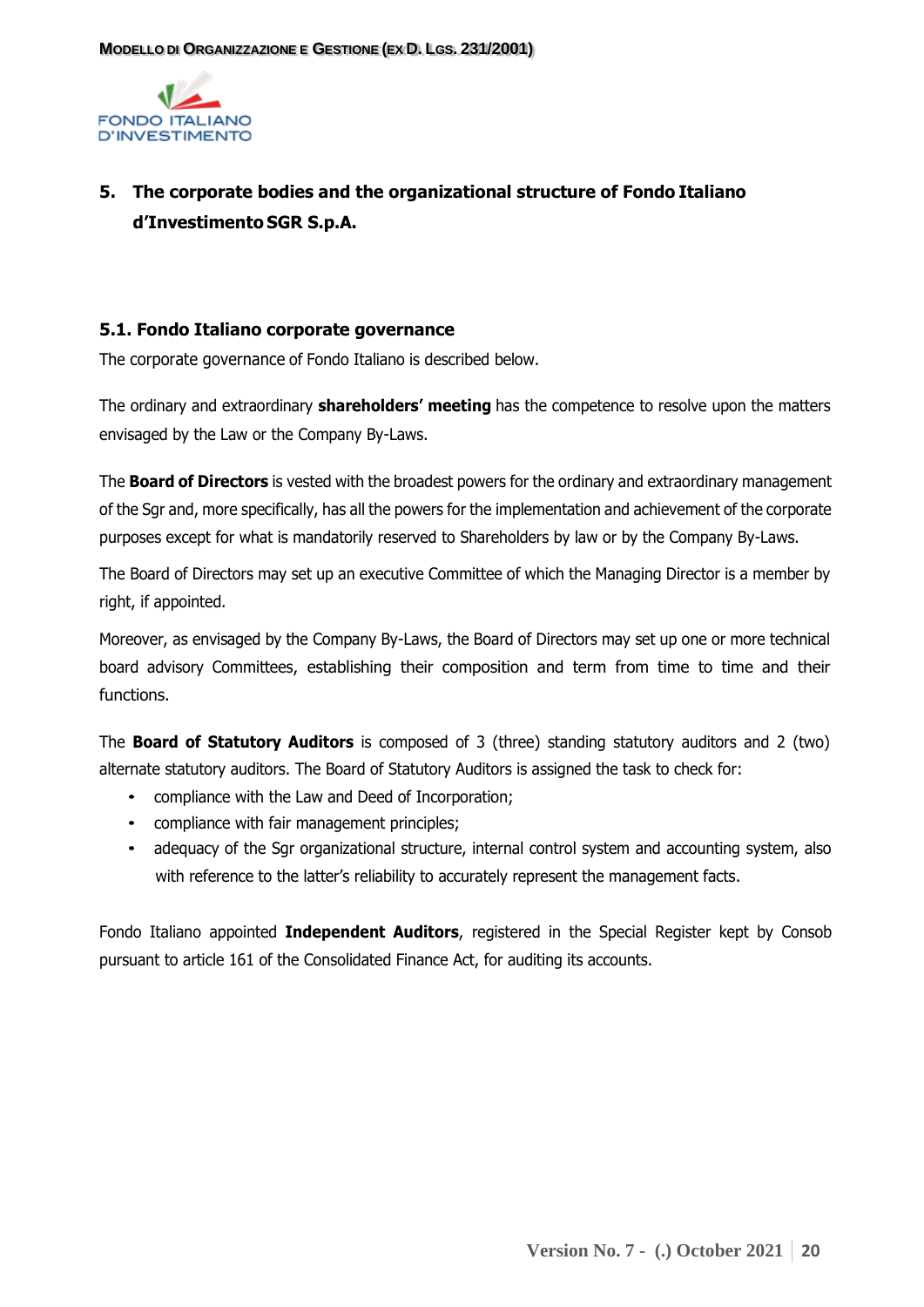

#### <span id="page-20-0"></span>**6. Delegation of authority and powers**

The Board of Directors of Fondo Italiano is the corporate body authorised to assign and formally approve powers, authorisations and powers of signature, in line with organizational and management responsibilities and expenditure limits.

The level of autonomy, the representation power and the expenditure limits assigned to power-of-attorney holders and persons vested with corporate powers within the Sgr are always identified and set in line with the persons' hierarchical level within the limits strictly necessary for the performance of the relevant tasks and duties.

Powers are assigned by BoD resolution and are periodically updated based upon any organizational changes in the Sgr organizational structure.

In this context, powers are also assigned to heads of functions according to the tasks and activity carried out by each of them. These powers relate to specifically defined and described activities.

Powers and powers-of-attorney are then formally notified to the individual representatives or power-of-attorney holders.

The following details are provided in each of these power-of-attorney or signatory power assignment instruments:

- delegating subject and source of the relevant authority or power-of-attorney;
- delegated person;
- subject-matter of authority or power-of-attorney;
- value limits at which the delegated persons are entitled to exercise the power conferred upon them.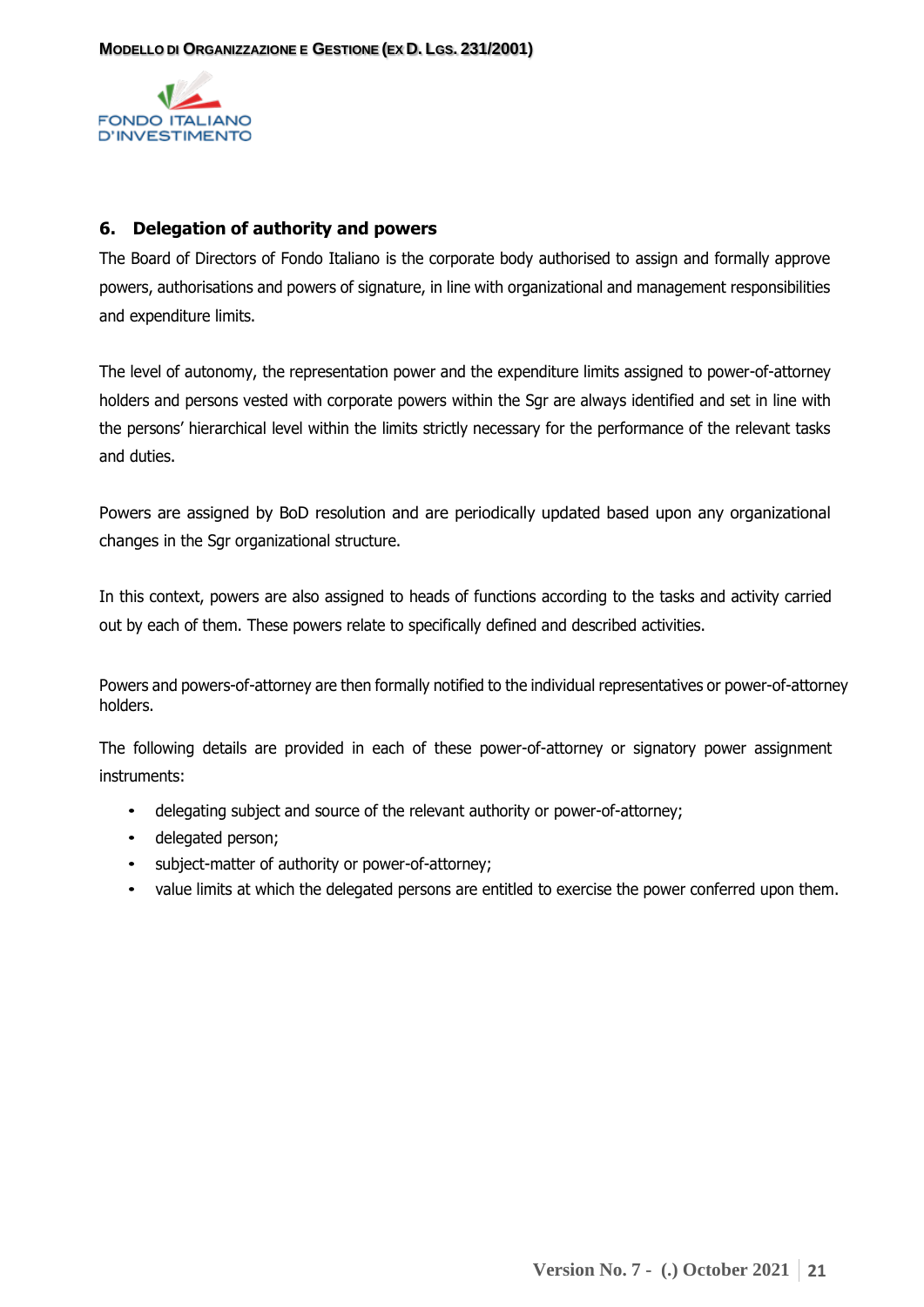

#### <span id="page-21-0"></span>**7. The control system and the procedures**

Fondo Italiano has a set of structured procedures with reference to the management of the company activities and, in particular, with regard to the activities concerning the areas at risk of crime.

In line with legislative and Supervisory provisions, the SGR adopted an internal control system suitable for continuously detecting, measuring and verifying the typical risks of the company business.

The internal control system is characterised by a set of rules that allows to systematically trace Fondo Italiano existing guidelines, procedures, organizational structures, risks and controls.

The set of rules consists of Corporate Governance documents governing the SGR operation (e.g., By-Laws, Code of Ethics, Codes of Conduct, etc.) and operating rules that regulate the company processes, the single activities and the relevant controls (Service Orders, Internal Procedures, Circular Letters, etc.).

More specifically, the corporate rules are intended to provide organizational solutions to:

- ensure enough separation between operating and control functions and prevent conflict of interest situations in assigning responsibilities;
- adequately identify, measure and monitor the main risks undertaken in the various operating segments;
- allow the reporting of each management event;
- ensure reliable information systems and suitable reporting procedures to the different management levels with control functions;
- guarantee that any anomalies identified by the operating units, internal audit or other persons in charge of controls are promptly reported to the company appropriate levels and immediately dealt with.

The internal control system is periodically subject to verification and adjustment in relation to the evolution of the company operations and the context of reference.

More specifically, the Internal Audit functions reports the results of its activity directly to the Board of Directors and the Board of Statutory Auditors.

The procedures are collected and made available to all Sgr staff members through their publication in the company intranet.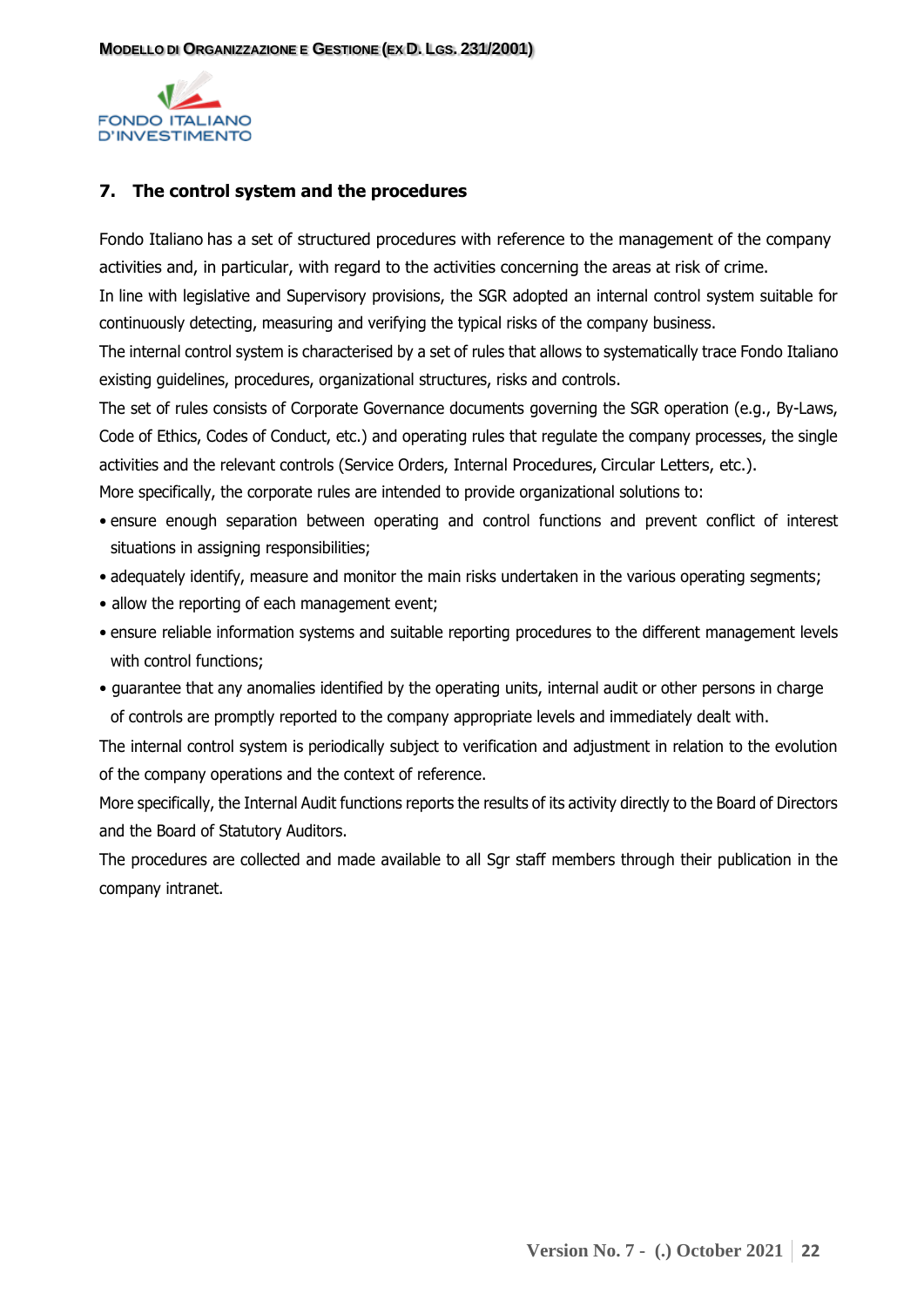

#### **8. Management of economic and financial resources**

Fondo Italiano d'Investimento S.p.A. implements specific procedures and rules to manage its (incoming and outgoing) economic and financial resources.

Internal Audit monitors, among other things, the transparency and control procedures used in the formation of the economic and financial resources and in the payment mechanisms.

Moreover, the SGR management control system includes control mechanisms suitable for controlling resource management in order to ensure the efficiency and cost-effectiveness of business activities in addition to expense identification and trackability. The following objectives are pursued:

- Clear, systematic and identifiable definition of the resources (monetary and non-monetary) made available to the single Departments and functions, and area in which these resources can be used through planning and budgeting;
- Identification of any potential deviation from any budgeted amount based on periodic "actual" situations; analysis of the causes; and reporting of the outcomes deriving from the evaluations to the appropriate hierarchical levels for the appropriate adjustments.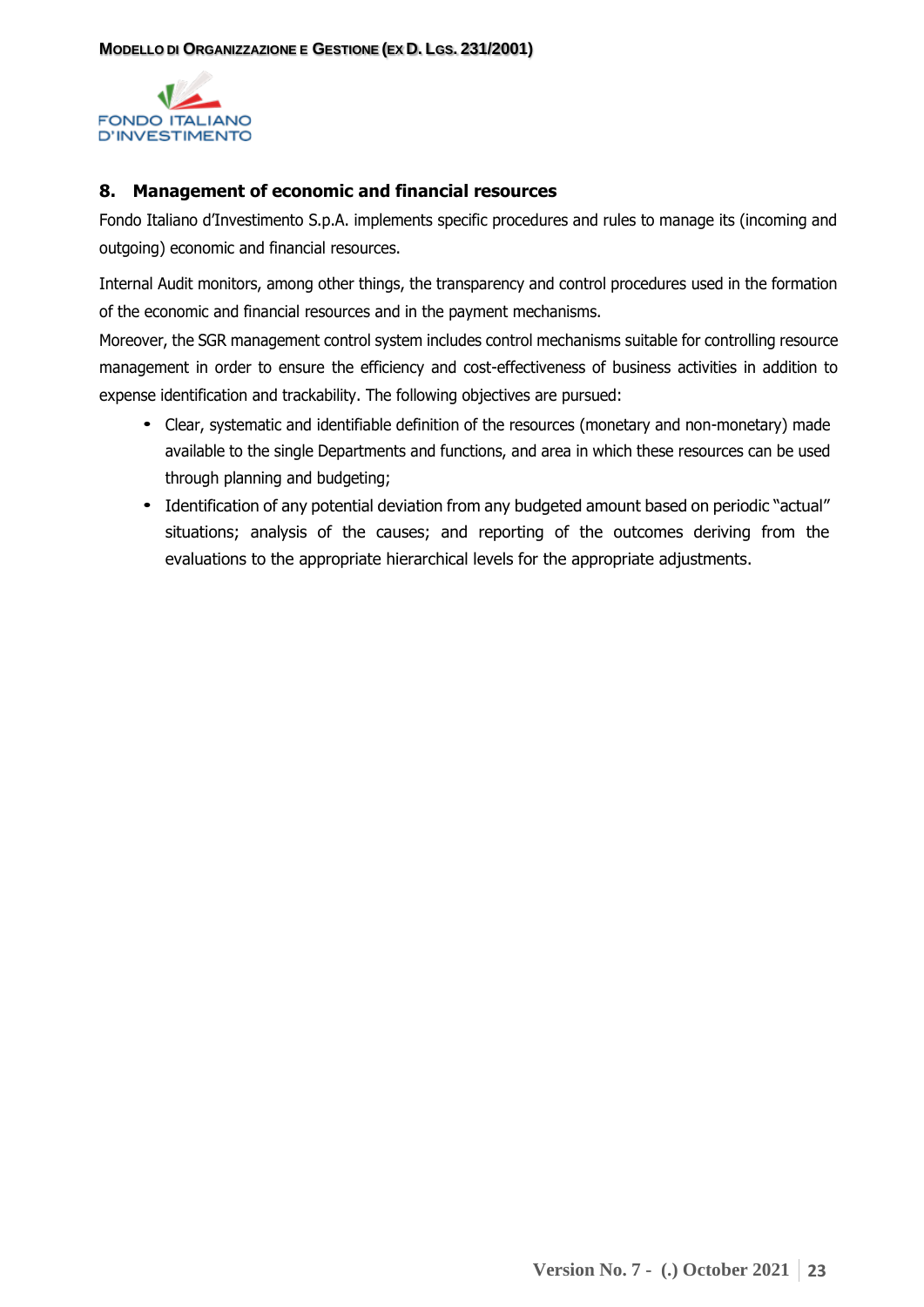

# <span id="page-23-0"></span>**9. The Supervisory Board**

#### <span id="page-23-1"></span>**9.1. Composition, appointment and requirements for the Supervisory Board**

The Supervisory Board is established as provided for in article 6, paragraph 1, letter b) of the Decree. Fondo Italiano has opted for a multi-subject, collective composition for its Supervisory Board, taking into account the goals pursued by the law and the size and structure of the SGR. The Supervisory Board was established for the first time with the resolution of the Board of Directors of February 22, 2011 and on that occasion the Board determined the number of its members.

The operation rules of the Supervisory Board are specified in the "Regulation of the Supervisory Board" document, adopted by the same (see next paragraph). Therefore, the tasks, powers, obligations and, in any case, below is a description of the essential features of the functions and activities carried out by the Supervisory Board.

The Supervisory Board is appointed by the Board of Directors and remains in office for three financial years.

In particular, the Supervisory Board of Fondo Italiano meets the following requirements in compliance with the provisions set out in Legislative Decree 231 and the reference Guidelines:

#### **Autonomy and independence**, i.e.:

- the control activities are not subject to any form of interference and/or influence by persons within Fondo Italiano;
- the Supervisory Board reports directly to the top management, i.e. the Board of Directors, with the possibility of reporting directly to the Shareholders and the Statutory Auditors;
- the Supervisory Board does not have any operational task, nor does it take part in operational decisions and activities in order to protect and guarantee objective judgment;
- the Supervisory Board has adequate financial resources to enable it to carry out its activities properly;
- the Supervisory Board's internal operating rules are defined and adopted by the body itself;

**Professionalism**, i.e.: the professional competencies present within the Supervisory Board enable it to rely on a wealth of expertise both in terms of inspection activities and analysis of the control system, and in terms of legal skills; to this end, the Supervisory Board has also the right to rely on the company functions, internal resources and external consultants;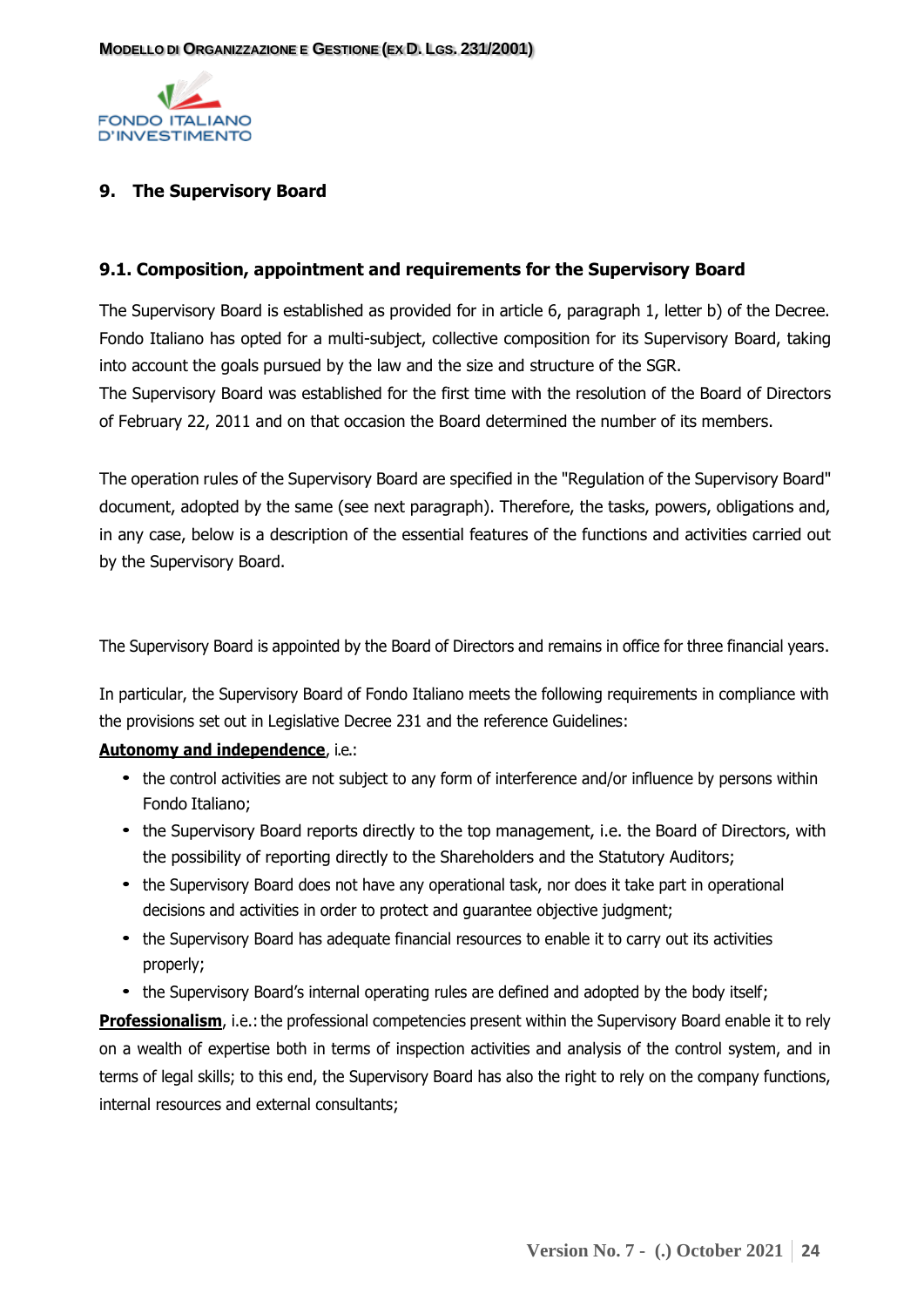

**Continuity,** i.e.: the Supervisory Board is an *ad hoc* body dedicated exclusively to the performance of supervisory activities on the operation of and compliance with the Model and has an adequate budget dedicated to the carrying out of its activities;

**Integrity**, as provided for by the applicable regulations concerning the representatives of the Sgr.

The Board of Directors verifies that the aforesaid requirements are continuously met along with the conditions of operation of the Supervisory Board, and also verifies that the members of the Supervisory Board meet the subjective requirements of integrity and competence and are not in situations of conflict of interest, in order to further guarantee the autonomy and independence of the Supervisory Board

In any case, the members are selected by taking into account the goals specified in the Decree 231 and based on the primary need to ensure the effectiveness of the controls and the Model, the latter adequacy and the satisfaction over time of its requirements, updating and adjustment.

The Supervisory Board is composed of three members, at least one is external to Fondo Italiano with legal, compliance and internal control expertise.

The Supervisory Board appoints its Chairman from among its members.

Upon the appointment, the Board of Directors establishes the remuneration due to the members of the Supervisory Board for the relevant tasks.

Finally, the Supervisory Board has a budget that it can use to meet any need necessary for the correct performance of its tasks (e.g. specialist advice, travel, etc.).

## <span id="page-24-0"></span>**9.2 The Rules of the Supervisory Board**

The Supervisory Board is responsible for the drafting of an internal document aimed at regulating the concrete aspects and criteria relating to the performance of its tasks, including its organization and operation.

## <span id="page-24-1"></span>**9.3 Duration of the appointment and causes of termination, revocation and expiry of office**

The Supervisory Board remains in office for the entire duration of the Board of Directors that appointed its members and can be renewed.

The termination of the appointment of the Supervisory Board or its members may occur for one of the following reasons:

- expiry of office;
- revocation by the Board of Directors;
- resignation of each member of the Supervisory Board formalized by means of a specific communication in writing sent to the Board of Directors;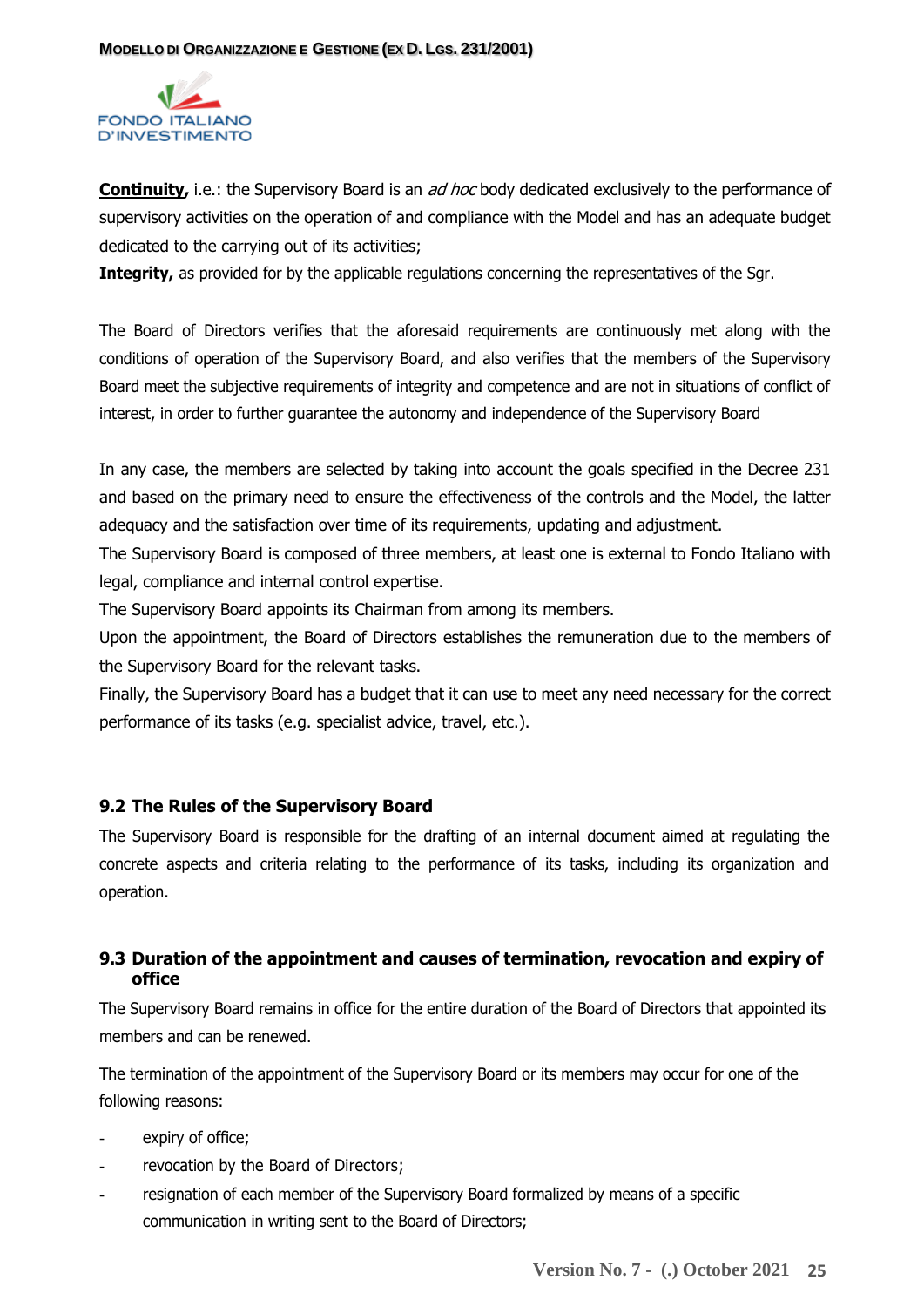

occurrence of one of the causes of ineligibility and/or termination.

The Supervisory Board or its members can be revoked only by just cause and in such case, without limitation, the following hypotheses should be considered:

- when the member is involved in criminal proceedings for having committed a crime that may impact integrity requirements;
- when a breach of the confidentiality obligations of the Supervisory Board is identified;
- when serious negligence is identified in the performance of the duties connected with the assignment;
- when there is a potential involvement of the SGR in criminal or civil proceedings that are related to omitted or insufficient supervision, or even negligent, by the Supervisory Board.

The revocation is resolved by the Board of Directors after having heard the non-binding opinion of the Board of Statutory Auditors.

In the event of termination, revocation or resignation, the Board of Directors shall immediately appoint a new member of the Supervisory Board, while the outgoing member remains in office until replacement.

The following constitute causes of ineligibility and/or termination of the member of the Supervisory Board:

- disqualification, incapacitation, bankruptcy or, in any case, a criminal conviction, even if not final, for one of the crimes provided for by the Decree or, in any case, a punishment resulting in the disqualification, even temporary, from holding public offices or the inability to exercise executive offices;
- existing relationships of kinship, marriage or affinity up to the fourth degree with the members of the Board of Directors or the Board of Statutory Auditors of the SGR, or with external auditors;
- existing relations of a financial nature between the member and the SGR, such as to impact the member's independence;
- loss of the integrity requirements required from corporate officers of the Sgr.

If, during the course of the assignment, a cause of disqualification or ineligibility is identified, the Supervisory Board member shall immediately inform the Board of Directors.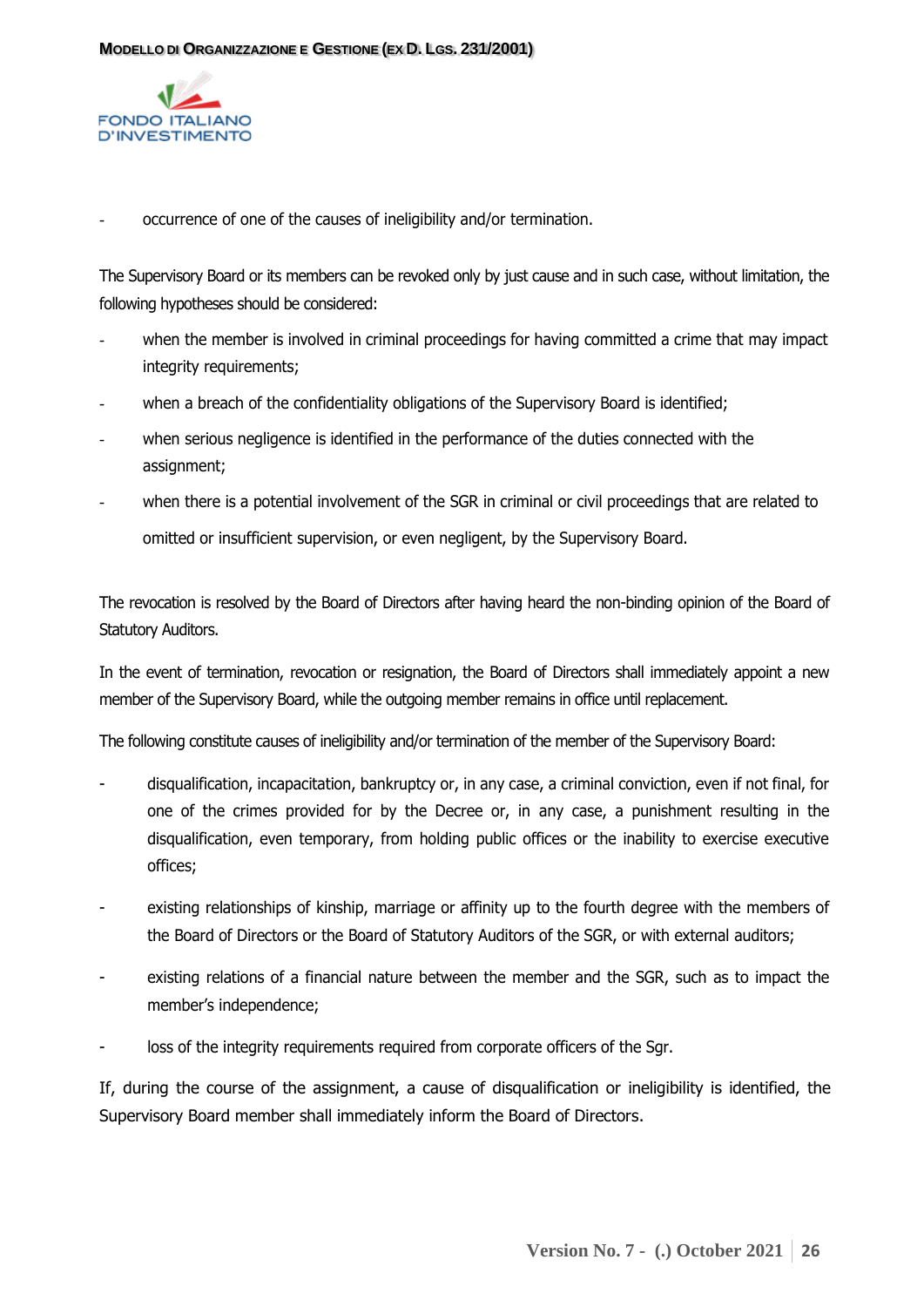

#### <span id="page-26-0"></span>**9.4. Functions and activities of the Supervisory Board**

In order to guarantee the proper operation of and compliance with the Model, the Supervisory Board shall:

- supervise the efficacy of the Model, i.e. supervise that the conduct of the SGR corresponds to the requirements set out in the Model and that the Recipients of the Model act in compliance with the provisions of the Model;
- supervise the adequacy of the Model, i.e. its real capacity of preventing undesired conducts;
- supervise the satisfaction over time of the requirements of soundness and functionality of the Model with particular reference to the organizational changes and new rules;
- supervise the necessary dynamic updating of the Model, when the analyses carried out identify the need for corrections and adjustments to be made and supervise the implementation and actual implementation of the adopted solutions by means of:
	- o presentation of Model adjustment and updating proposals to the company bodies for the relevant implementation and, in the most significant cases, to the Board of Directors;
	- $\circ$  follow-up, i.e. monitoring of the actual effective implementation of the suggested solutions.

In particular, the Supervisory Board has the following tasks, among others:

- monitor and, also requesting the assistance of the appointed company functions, promote initiatives suitable for the dissemination, knowledge and understanding of the Model, and, where required, respond to requests for instructions, clarifications or updates;
- monitor and suggest the updating of the mapping of the areas of activity at risk with the collaboration of the company functions involved;
- monitor the efficiency and efficacy of the Model in preventing and avoiding the commission of the offences set out in Decree 231;
- supervise the suitability of the disciplinary system pursuant to Decree 231, and its application;
- supervise compliance with the methods and procedures provided for by the Model, and identify any deviations also based on the analysis of the information flows and reports received;
- periodically carry out controls on specific operations or acts carried out in the areas of activity at risk, with the assistance of other company functions for the purpose of ensuring permanent and better activity monitoring in these areas;
- supervise the performance of internal investigations to ascertain presumed violations of the Model, and carry out independent controls if deemed necessary;
- receive and manage reports from company representatives, employees of the SGR, so-called Representatives in the target companies or third parties in relation to any criticality of the Model, violations of the Model and/or any situation that may expose Fondo Italiano to the risk of crime, and this in accordance with the Model 231, including the whistleblowing policies adopted by the SGR;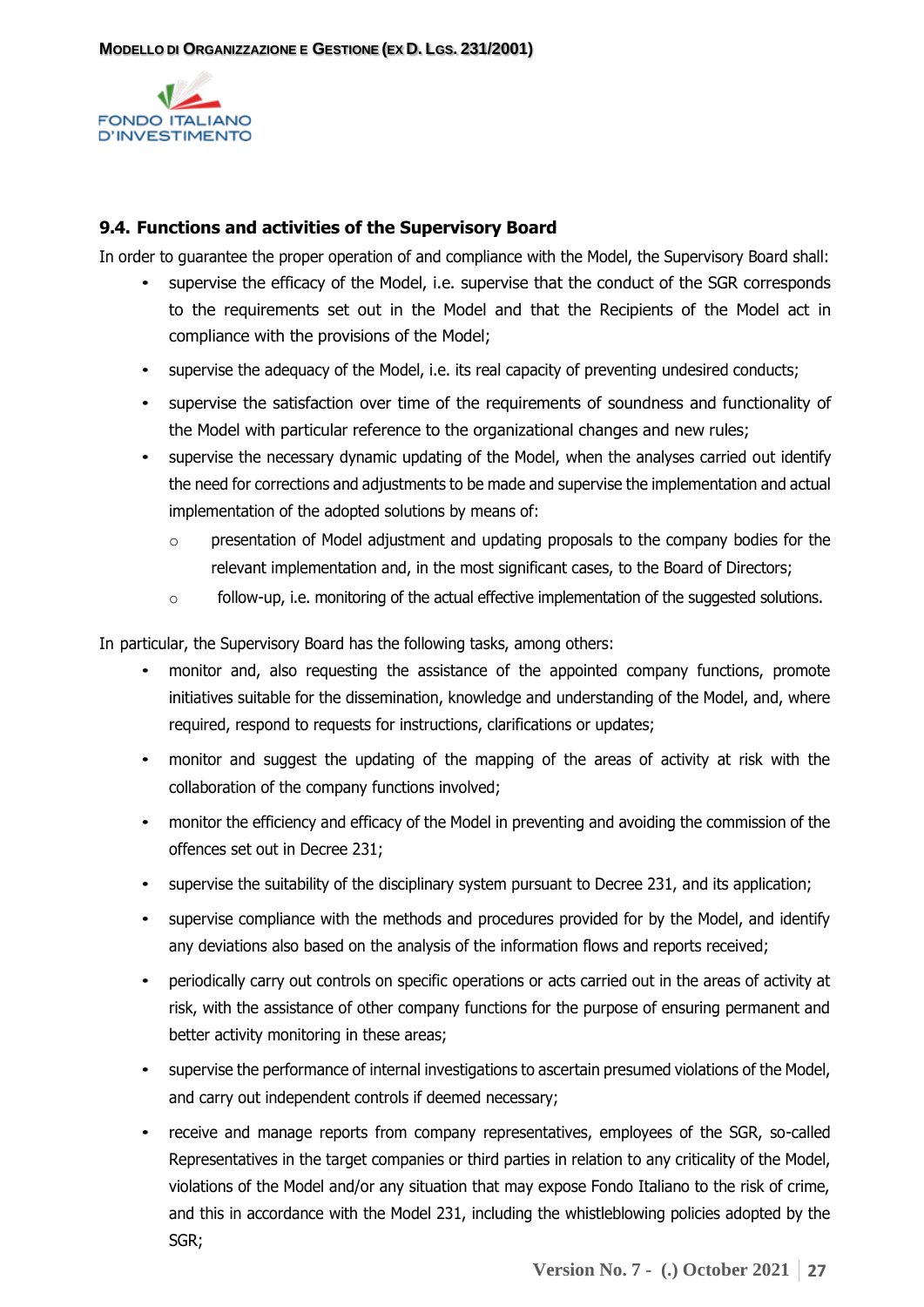

- supervise that the content specified in the Special Sections of the Model in relation to the different categories/types of offences, adequately complies with Decree 231;
	- collect and keep the documentation relating to the procedures and other measures provided for in the Model, the information collected during the performance of the supervisory activity, the documentation confirming the activity carried out and the meetings with the corporate bodies the Supervisory Board reports to;
	- provide recommendations to the functions responsible for the drafting of the new procedures and the adoption of any other organizational measure and the modification of the procedures and measures already applied, where appropriate;
	- submit proposals for the adjustment and updating of the Model to the appropriate corporate body (Board of Directors or, also, the Board Chairman) in particular with regard to the amendments and supplements necessary as a result of significant violations of the provisions of the Model and/or significant variations in the internal structure of Fondo Italiano and/or the operation criteria applied to the performance of the company's activities and/or changes in legislation, as well as supervise the implementation of the proposals formulated and the possible implementation;
	- report to the competent corporate body any breach identified of the Model for the appropriate measures to be taken, which may result in liability of Fondo Italiano pursuant to and for the purposes of Decree 231;
	- monitor the provisions of law relevant to the effectiveness and adequacy of the Model in relation to the company's activities;
	- in the case of direct investments made by the Funds, verify the adoption of Organization and Management Models and the setting up of the relative Supervisory Boards by the target companies within the timeframe agreed in the Final Agreements signed.

In the context of the SGR's Whistleblowing policy, the Supervisory Board is responsible for the performance, recording, evaluation and subsequent control of irregularities reported in accordance with the Whistleblowing Policy. The Supervisory Board is responsible for handling all reports in a confidential, consistent and timely manner.

The Supervisory Board ensures that the procedure is carried out correctly and reports directly and without delay to the company bodies the information reported, where relevant.

In order to carry out the aforementioned activities, the Supervisory Board may rely on the support of the various company structures and external consultants. In particular, with regard to the performance of the supervisory activities, the Supervisory Board relies on the Internal Audit function.

# <span id="page-27-0"></span>**9.5. Powers of the Supervisory Board**

**Version No. 7 - (.) October 2021 28** In addition to the previously described activities, in order to carry out the tasks assigned in the best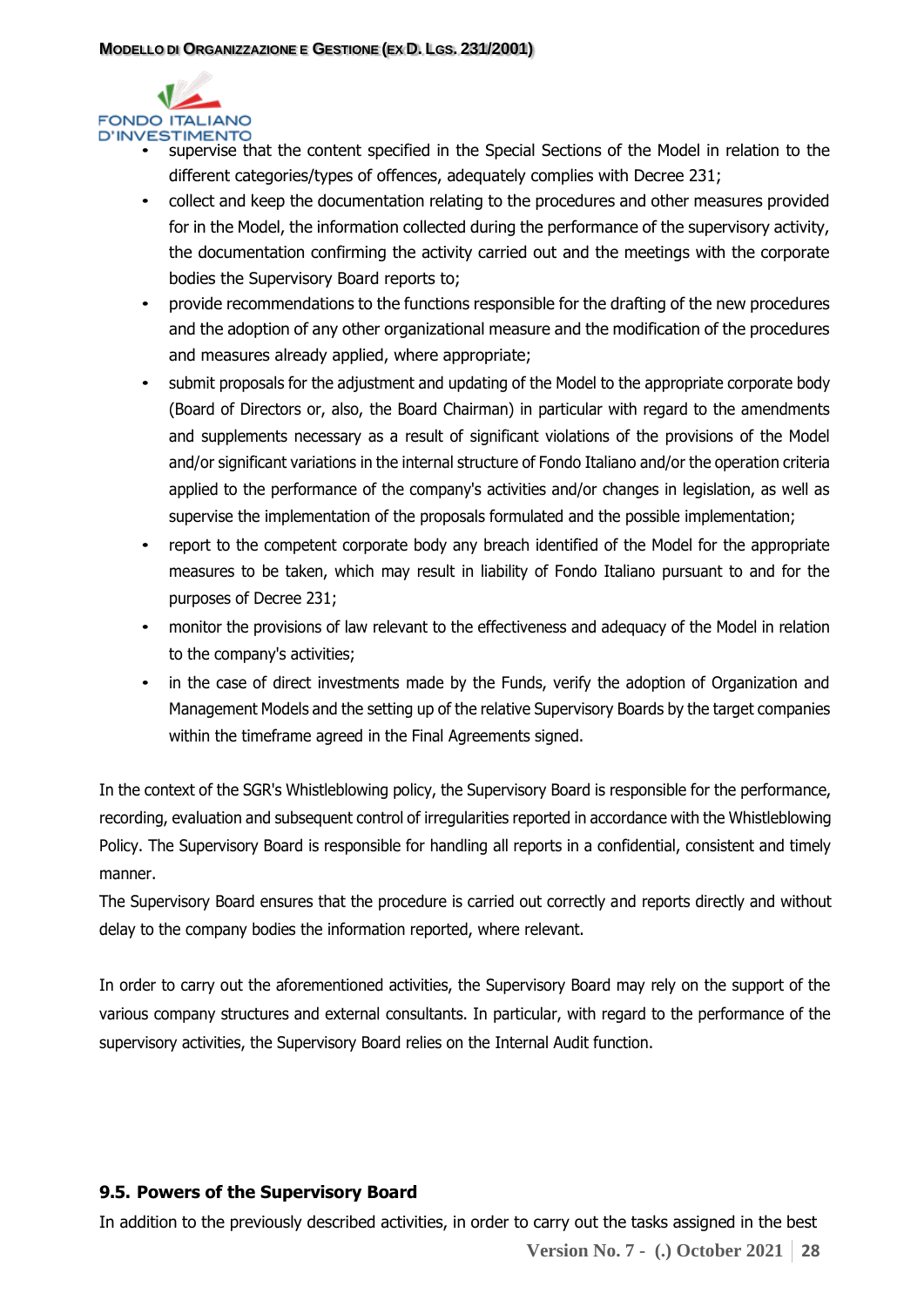

- access all the relevant documentation in order to verify the effectiveness and adequacy of the Model and request relevant information from the subjects responsible for the same purpose;
- carry out unannounced controls on the compliance with existing procedures and other existing control systems in the areas at risk.

In addition, the activities of the Supervisory Board are unquestionable by any body, office and company function, without prejudice, however, to the obligation of the Board of Directors to supervise the adequacy of the Supervisory Board and its operation, as the Board of Directors is in any case responsible for the operation and effectiveness of the Model.

In order to carry out the supervisory functions assigned to the Supervisory Board, the latter has adequate financial resources and has the right to rely - under its direct supervision and responsibility - on the assistance of internal company offices and, if necessary, the support of external consultants in accordance with the applicable company procedures.

The rules regarding the internal operation of the Supervisory Board are delegated to the same body, which shall therefore define – by means of a specific regulation - the aspects relating to the performance of the supervisory functions.

## <span id="page-28-0"></span>**9.6. Reporting obligations to the Supervisory Board**

The correct performance of the functions assigned to the Supervisory Board cannot exclude reporting obligations to the same body in compliance with article 6, paragraph 2, letter d) of Decree 231. Failure to receive information flows on the side of the Supervisory Board results in a violation of the Model.

To this end, the following categories of information flows towards the Supervisory Board have been identified:

- information flows from company representatives and personnel in general;
- information flows relating to the supervision of the SGR and governance and organization aspects in general;
- information flows relating to compliance with the protocols and procedures envisaged by the Model;
- information flows from the SGR representative in the target companies and information flows from the Supervisory Boards of the target companies (in case of majority shareholdings of the Funds in the target companies).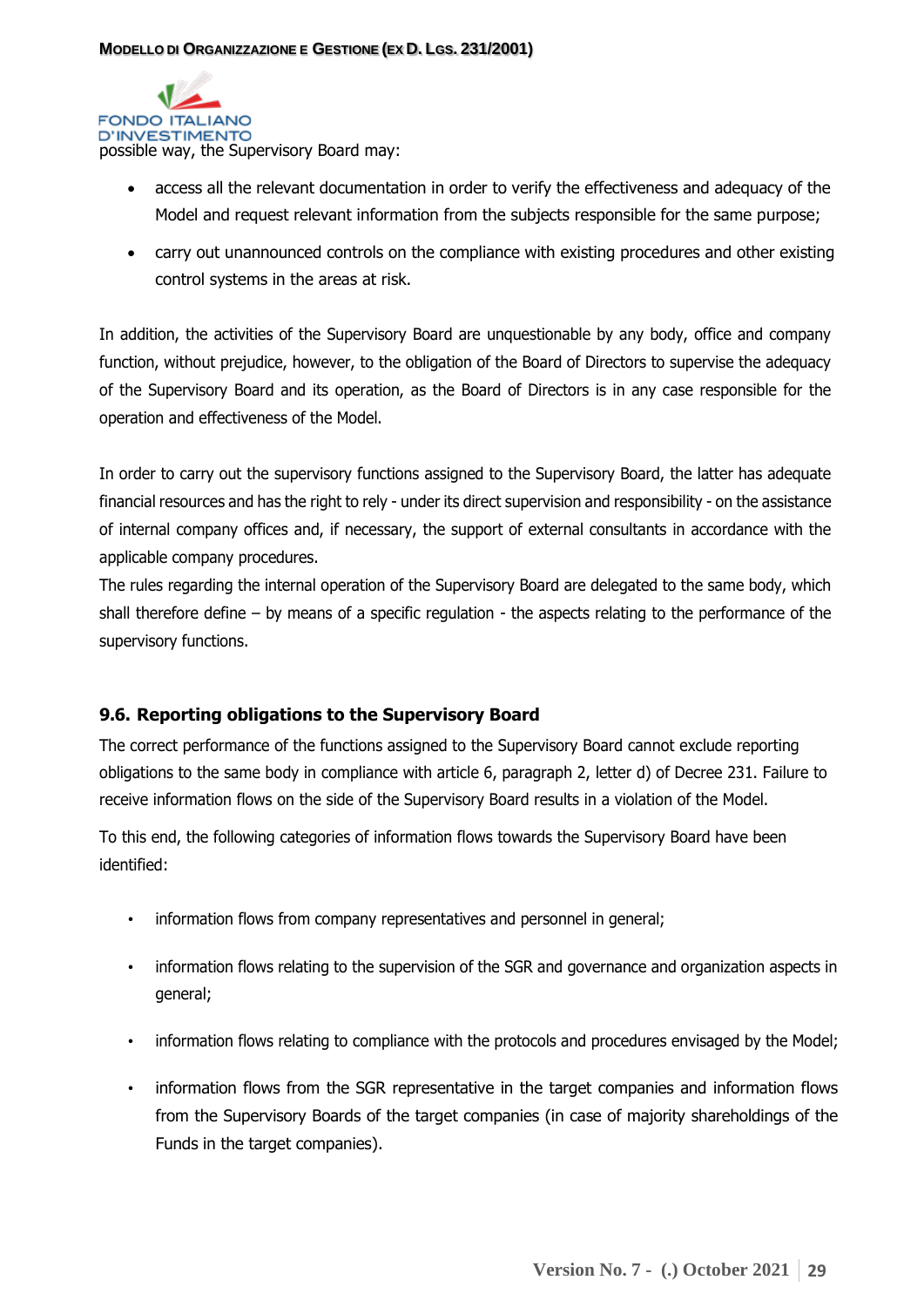

By way of example, the following information must be sent to the Supervisory Board in relation to:

- decisions concerning the application for, granting and use of public funds, if any;
- measures and/or news coming from the criminal police or any other authority, from which it can be inferred that investigations are being carried out, even against unknown persons, for the offences set out in Decree 231 or in any case inherent to the company's activities;
- requests for legal assistance made by employees and/or managers against whom the judge is proceeding for the offences set forth in Decree 231 or in any case inherent to the company's activity;
- any orders received from a superior and deemed to be in contrast with the law, internal regulations, or the Model;
- any requests for or offers of money, gifts (exceeding a modest value) or other benefits from, or intended for, public officers or public service officers;
- reports prepared by the managers of the functions involved with the possible identification of conducts that do not comply with the provisions set out in Decree 231 and that affect compliance with the Organization and Management Model;
- information relating to disciplinary proceedings carried out and the sanctions imposed, i.e. the measures for dismissal of such proceedings with the relative reasons;
- any significant deviations from the budget or spending anomalies;
- any omissions, carelessness or falsifications in bookkeeping or document filing relating to the recording of entries;
- information concerning deficiencies or inadequacies of work spaces, equipment, or protective devices made available to the SGR, and any other dangerous situation related to health and safety at work;
- periodic reporting on health and safety in the workplace, and specifically the minutes of the periodic meeting pursuant to article 35 of Legislative Decree n. 81/2008, as well as: all data relating to accidents occurred at the SGR site, information on the annual expenditure/investment budget prepared in order to carry out the necessary and/or appropriate improvements in the area of safety, any updates to the DVR, reports on safety monitoring activities, the list of disciplinary sanctions imposed for infringed regulations; reporting by the competent doctor of anomalous situations identified during periodic or planned visits;
- any conduct or situation identified concerning health and safety at work that did not comply with the Model, which has become known, regardless of whether or not it constitutes an offence;
- any discrepancies with reference to the evaluation process of supplier bids with respect to corporate procedures or predetermined criteria;
- information regarding organizational changes or changes in current company procedures, as well as updates to the system of powers and delegated authorities;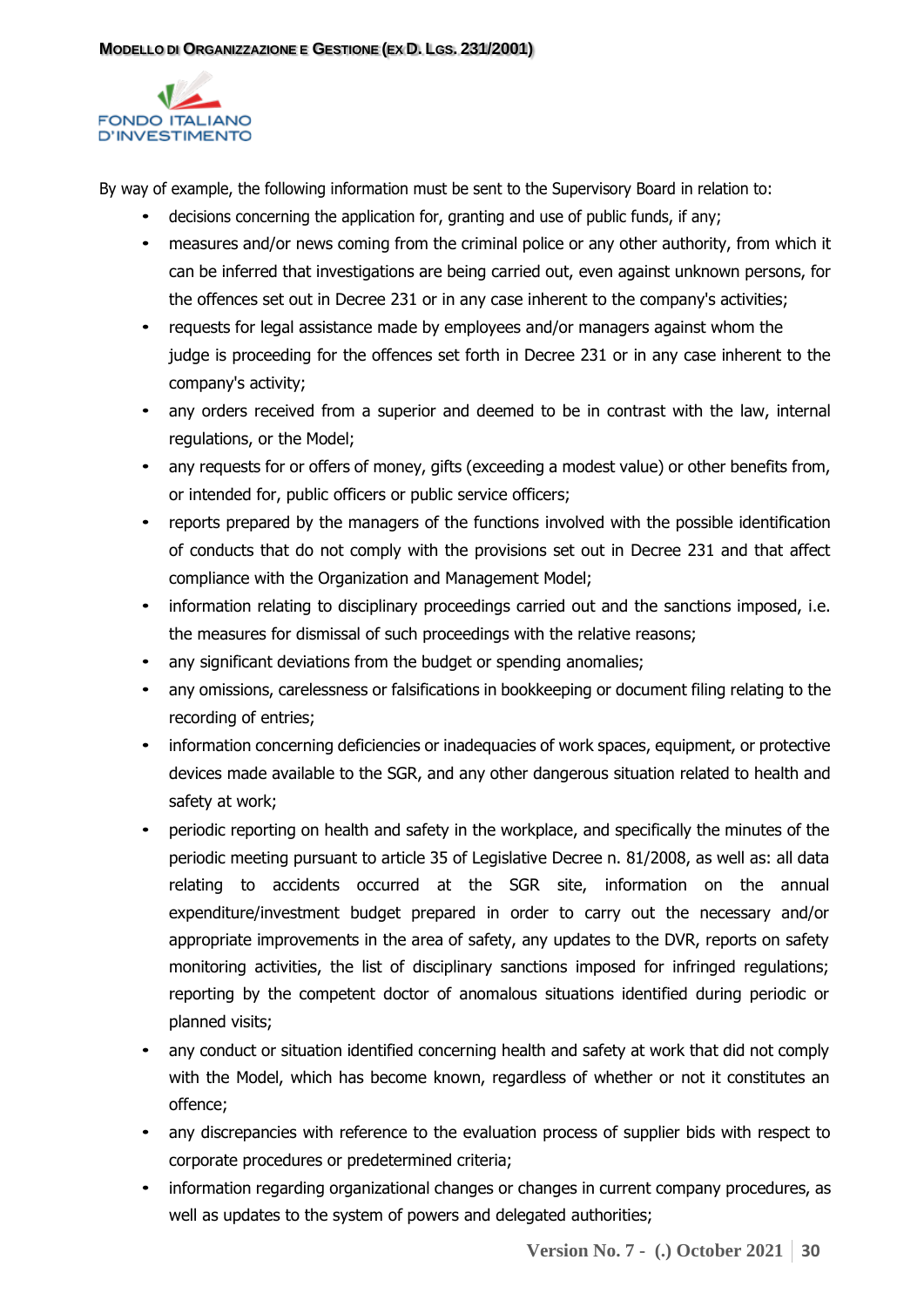

- any auditing communications of the SGR concerning aspects that may indicate a lack of internal controls;
	- the annual financial statements along with the explanatory notes, and the half-year report;
	- auditing communications from the Board of Statutory Auditors and the SGR concerning any critical aspects identified, even if resolved;
	- transactions perceived to be "at risk" (for example: payments and/or collections made through triangulation transactions; etc.);
	- transactions in breach of article 49 of Legislative Decree 231/07 (transactions involving cash and/or securities for amounts higher than the legal threshold);
	- measures and/or information from the criminal police, or any other authority, from which it can be inferred that investigations are being carried out, even against unknown persons, for offences that may in any case involve the SGR;
	- the resolutions of the meetings of the Board of Directors, the Board of Auditors, the Conflicts Committee and the Technical Investment Committee, where the subject matter is relevant for the purposes of Legislative Decree 231/01;
	- any significant changes relevant to the SGR information systems;
	- the results of periodic audits carried out by the Internal Audit function, not only in relation to Model 231;
	- the periodic reports of the Compliance and Risk Management functions;
	- the results of inspections carried out by supervisory bodies;
	- the development of new services;
	- reports of any discrepancies with the procedures and rules defined by the SGR in relation to Legislative Decree 231/01;
	- any other information which, although not included in the list above, is relevant for the purposes of correct and complete supervision and updating of the Model.

With regard to direct investments by the Funds in target companies and the appointment and management of the activities of the SGR's Representatives in the target companies, the Supervisory Board shall receive, as better specified in Special Section n. 9, at least the following information:

- immediate communication in the event that the target company is subject to a dispute of a criminal nature - even if the complaint does not result in legal proceedings - for facts attributable to employees and/or members of corporate bodies;
- reporting of any violations of Model 231, irregularities and/or breach of regulations relevant for the purposes of the liabilities envisaged in 231/2001, identified by the Representatives.
- communication by the relevant Investment Team regarding compliance with the commitment to adopt the Model and the establishment of a Supervisory Board by the target companies.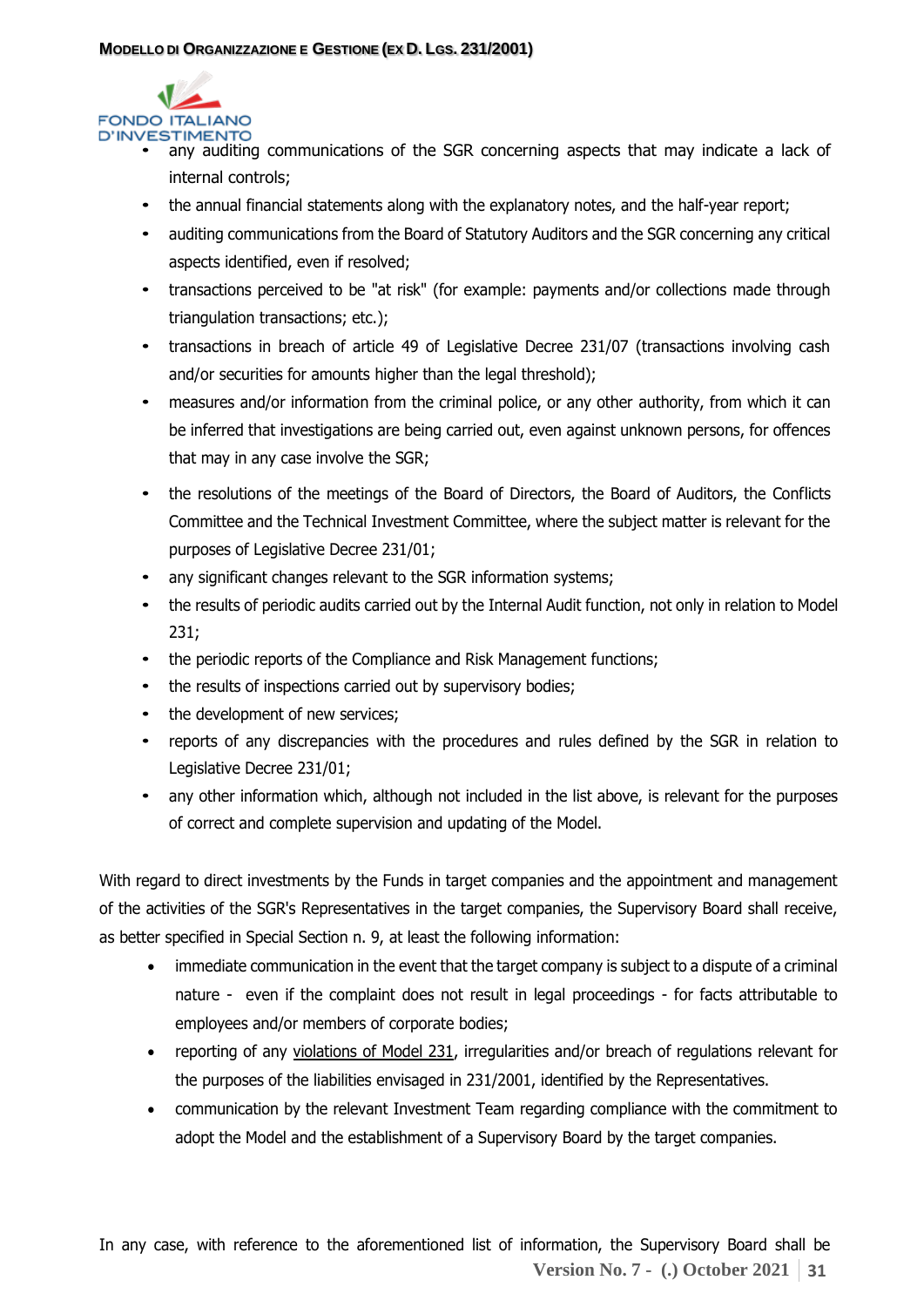

responsible for requesting, if deemed necessary or appropriate, any amendments and supplements to the information to be provided.

Recipients who become aware of information relating to offences committed within Fondo Italiano or practices that are not in line with the rules of conduct and the principles of the Code of Ethics shall promptly inform the Supervisory Board pursuant to and in compliance with the provisions of paragraph 12 below.

The SGR shall inform the Supervisory Board of the receipt of information addressed to it at the SGR registered office, making it exclusively available to them for consultation.

The information provided to the Supervisory Board is intended to facilitate and improve the Supervisory Board's control planning activities and does not impose on the Supervisory Board a systematic and punctual verification of all the phenomena represented: therefore, the Supervisory Board shall have discretion and be held responsible for deciding when to take action.

# <span id="page-31-0"></span>**9.7. Reporting obligations of the Supervisory Board to the Company Bodies**

The Supervisory Board shall report in writing at least every six months to the Chairman of the Board of Directors and the Chief Statutory Auditor, so that these bodies are informed about the activities carried out in the period and the relevant outcome, providing also an overview of the general lines of action envisaged for the period to follow.

The Supervisory Board shall promptly inform the SGR corporate bodies about any critical issues relevant to the operation of and compliance with the Model, if any.

Moreover, the Supervisory Board organizes periodic meetings with the Board of Auditors and the Independent Auditors. These meetings are minuted.

In any case, in cases of emergency, the Supervisory Board may report to the Chairman or the Board of Directors whenever it deems it appropriate for the purposes of the effective and efficient performance of the tasks assigned to it.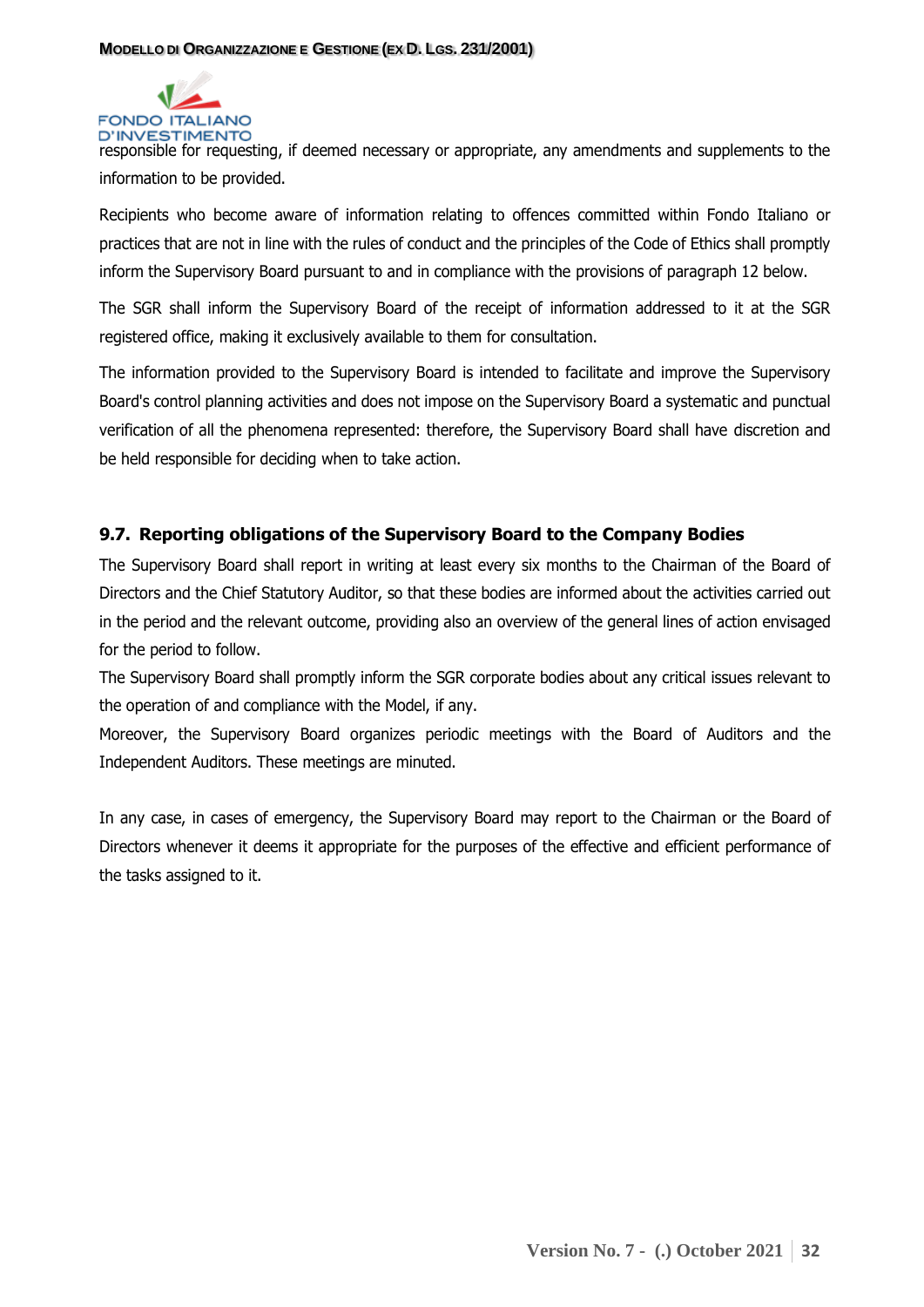

## <span id="page-32-0"></span>**10. The Code of Ethics and the Code of Conduct**

Together with the approval of the Model, Fondo Italiano has adopted its Code of Ethics, which is one of the fundamental protocols for the creation of a valid Model capable of preventing the offences indicated in the Decree.

The Code of Ethics, to which reference should be made for a more detailed analysis, highlights the following:

- the recipients of the Code of Ethics;
- the fundamental ethical principles that the SGR recognizes as positive ethical values;
- the specific rules of conduct dictated with regard to the subjects required to comply with the Code and with which these subjects must comply;
- the implementation and control system.

In addition, the SGR has also adopted a Code of Conduct promoted by AIFI (the Italian Private Equity and Venture Capital Association), which specifies the general rules of conduct that the Recipients must comply with in the exercise of their offices and duties with reference to:

a. the obligation of confidentiality on Confidential Information<sup>5</sup> acquired from Investors or which they have become aware of as a result of their functions;

b. procedures established to carry out transactions involving financial instruments;

c. procedures concerning relations with Investors<sup>6</sup> who intend to avail themselves of power-of-attorney holders or nominees for the purpose of stipulating contracts or carrying out transactions, when these are directors, auditors, employees, collaborators or financial promoters of the same SGR;

d. prohibition of receiving benefits from third parties that may induce them to conducts that are in contrast with the interests of the Investors or the entity on whose behalf they operate.

<sup>&</sup>lt;sup>5</sup> "Confidential Information": any other news, data or information, not available to the public, which, if disclosed, could result in a situation of information privilege in favour of the person to whom it is communicated compared to the generality of persons potentially interested in it.

<sup>&</sup>lt;sup>6</sup> "Investors" or, individually, "Investor": all those or, respectively, the one whom the SGR relies for the performance of its activities and services and, therefore, with particular reference to the promotion and management of private equity closed-end mutual funds, all those contacted, in their capacity as potential subscribers, or, after completion of the subscription of the first or subsequent issues of units, all fund participants (or investors) and, if applicable, any of their representatives or nominees. For the purposes of compliance with the general principles of conduct set out in this Code, the definition of Investor(s) should be deemed to include the broader meaning of clients.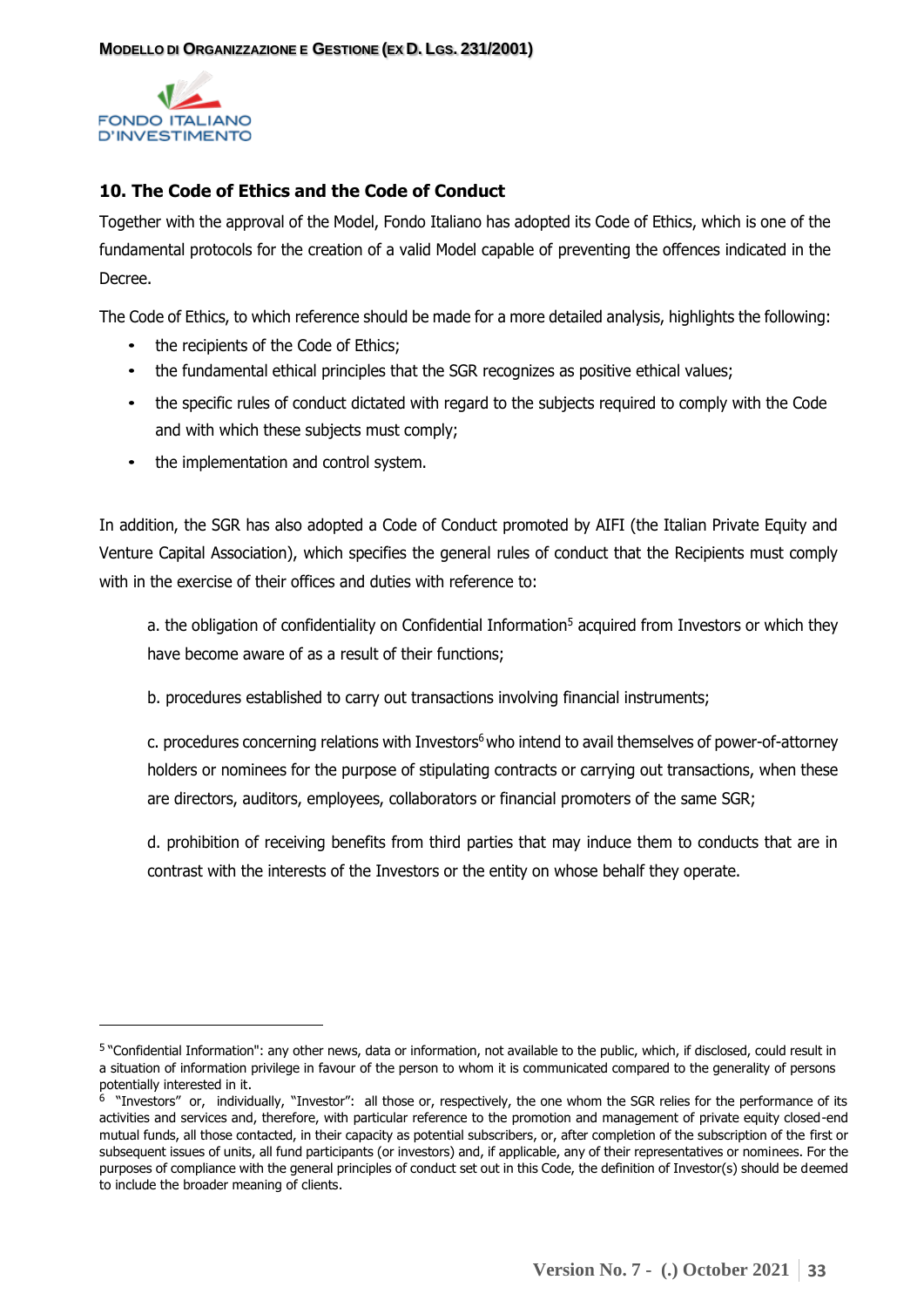

## <span id="page-33-0"></span>**11. Communication and training on the Organization and Management Model**

The SGR is aware of the importance of the dissemination of the Model, its communication to the personnel and training in order to ensure a correct and effective operation of Fondo Italiano Organization and Management Model. Therefore, the SGR undertakes to continue to implement the dissemination of the principles contained in the Model and in the Code of Ethics, adopting the most appropriate initiatives to promote and disseminate their knowledge, diversified according to role, responsibility and tasks.

The dissemination and training of managerial staff and staff with representative functions (the top managers) is carried out on the initiative of the competent company functions, by means of the following instruments:

- distribution of a copy of Model 231 followed by a statement signed by the subject stating that s/he has read it and undertakes to comply with the relevant provisions;
- initial training on the content of the Decree;
- updating sessions also regarding any amendments/supplements to the regulations;
- periodic updating emails.

Newly hired employees shall receive a copy of Model 231, followed by a statement signed by the subject involved stating that s/he has read it and undertakes to comply with the relevant provisions, and participate in an initial training on the contents of the Decree to be submitted upon hiring.

The communication to and training of other personnel (i.e. non-managerial employees and without representation functions) are performed by means of the following, on the initiative of the Supervisory Board:

- circulation of a copy of Model 231, followed by a written statement signed by the person for acknowledgement and commitment to comply with the Model provisions;
- periodical training courses.

The General Part of the Model and the Code of Ethics are available for the "Third Parties" on the Sgr website.

Furthermore, in the context of third-party relations (e.g. collaborators, consultants, clients, suppliers and external parties collaborating in various capacities with the Company), Fondo Italiano shall provide specific information and ensure that such third parties specifically comply with the Model provisions.

Such third parties shall submit a written statement of acknowledgement and acceptance of the Code of Ethics adopted by the Sgr, certifying receipt of a copy of the Code).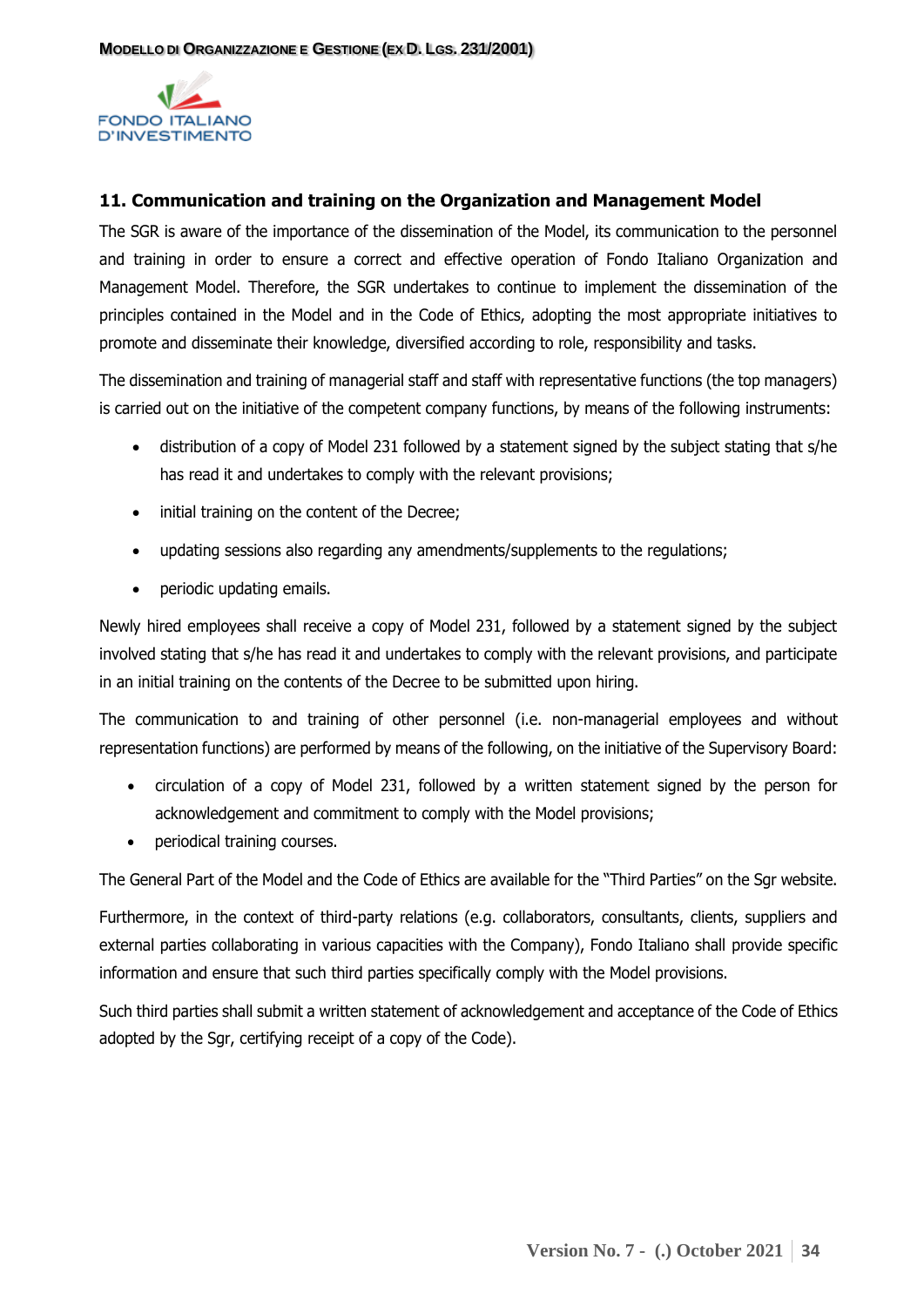

# <span id="page-34-0"></span>**12. Whistleblowing (pursuant to Italian Legislative Decree 231/2001, article 6, paragraphs 2-bis, 2-ter and 2- quater)**

In order to ensure responsible management and in line with legal requirements, the SGR has implemented a system to report irregularities and violations (the **Whistleblowing Policy**), adjusted to the regulatory amendments implemented in 2017, and, in particular, with Law n. 179 of November 30, 2017 concerning the "Provisions for the protection of whistleblowers reporting crimes or irregularities of which they have become aware as part of a public or private employment," novating Article 6 of the Decree.

Therefore, pursuant to new paragraph 2-bis of article 6 of the Decree, the Sgr:

- **a)** set up a number of specific reporting channels that allow whistleblowers to submit, while protecting the Company's integrity, detailed reports (based on precise and accurate facts) of unlawful conducts relevant in relation to the Decree and/or the legislation applicable to the SGR's activities, i.e. violations of the Model, of which they have become aware as a result of the performance of their functions;
- **b)** guarantees that the identity of the whistleblower remains confidential;
- **c)** prohibits any act of retaliation or discrimination, both direct and indirect, against the whistleblower for reasons directly or indirectly connected to the reported event;
- **d)** protects the reported person through specifically developed measures.

In particular, the whistleblowing system adopted by the SGR is governed by the Whistleblowing Policy. In order to ensure the protection of the whistleblower and reported person, the SGR has set up a dedicated reporting channel including a specific email address [odv231@fondoitaliano.it], to be used by whistleblowers to send their reports. Alternative reporting channels have also been set up, including the email address of the Chairman of the SB231 and the traditional mail (registered mail), which is delivered directly to the Chairman of the SB231. For details, however, reference should be made to the Whistleblowing Policy.

In order to ensure the confidentiality of the personal data of the whistleblower and the alleged perpetrator of the violation, the SGR has adopted the following measures:

- The Supervisory Board is the recipient of the reports and is responsible for the identification, recording, evaluation and subsequent control of the irregularities reported under the Whistleblowing Policy. The Supervisory Board is responsible for managing all reports in a confidential, consistent and prompt manner;
- The Supervisory Board ensures the proper performance of the procedure and reports directly and without delay the information reported to the company bodies, where relevant.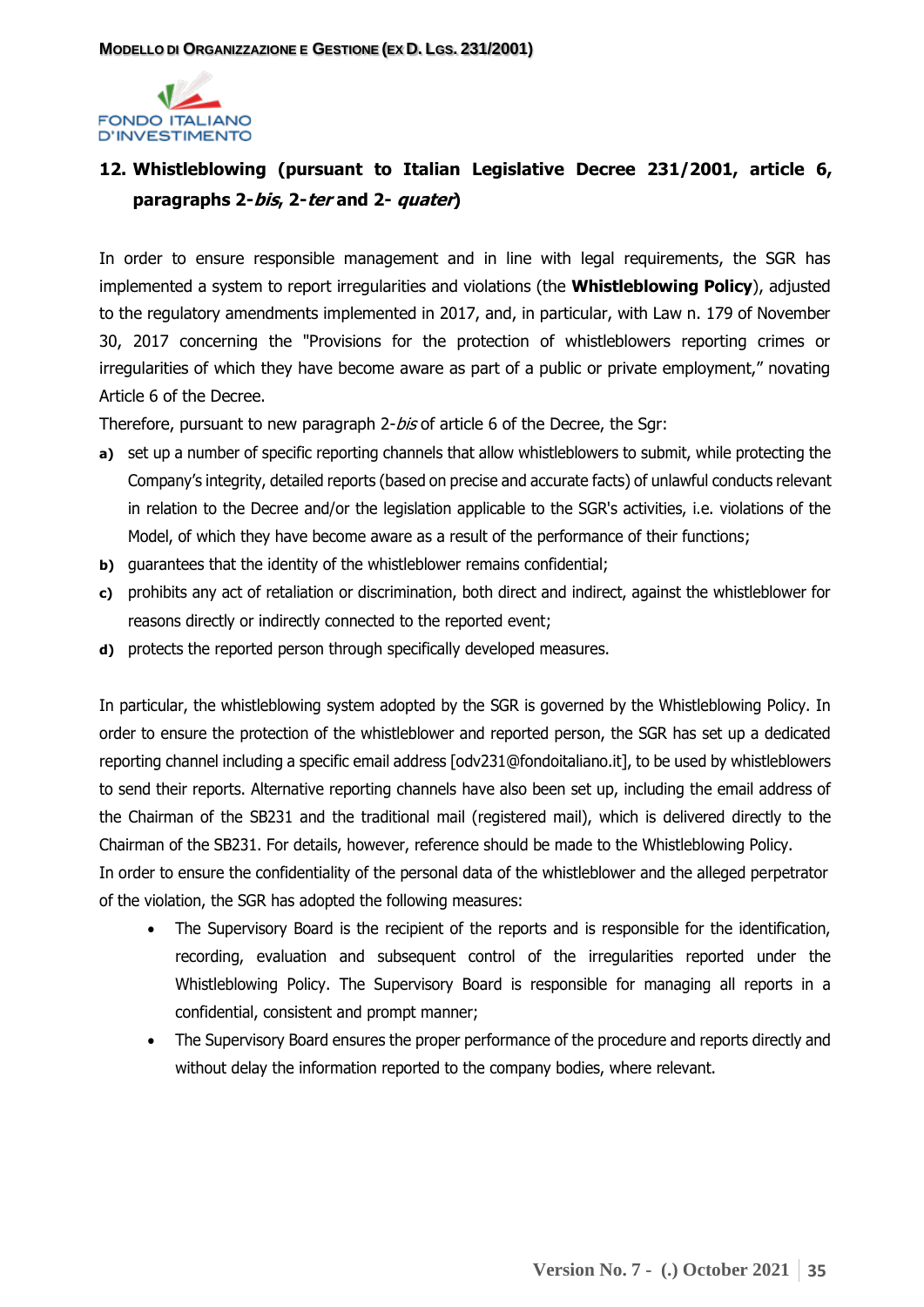

After receipt of a Report, the Supervisory Board promptly informs the Head of the Internal Audit function (Head of the Procedure) unless the report was submitted by Internal Audit or relates to the same function, in which case the resulting investigation shall be carried out by the Head of the Compliance & AML, who shall act as Head of the Procedure.

The Head of the Procedure carries out a preliminary assessment of the report received and, if s/he considers that there is sufficient evidence for an unlawful conduct to be identified within the meaning of the Policy with an investigation to be commenced, s/he shall will inform the Head of the Organization and HR to start the investigation.

If, as a result of the assessment carried out, the reasons for the Report are considered unfounded, or in the event that these reasons are instead considered founded, the Head of the Procedure shall report this in writing to the Supervisory Board, which is responsible for filing or investigating the violation, in accordance with the terms and procedures provided for by the SGR Whistleblowing Policy.

In addition, pursuant to paragraph 2-ter of article 6 of the Decree, the Whistleblowing Policy provides for the protection of the whistleblower against any discriminatory or retaliatory measure, both direct and indirect, which may be reported to the National Labor Inspectorate, for the implementation of the measures falling under its competence, not only by the whistleblower, but also by the trade union organization of the whistleblower, and, if deemed justified, this may result in the imposition of a disciplinary measure pursuant to paragraph 9 of the Model.

The regulation also establishes the nullity of retaliatory or discriminatory dismissal of the whistleblower and the modification of the tasks pursuant to article 2103 of the Italian Civil Code, as well as any other retaliatory or discriminatory measure taken against the whistleblower. Finally, sanctions are envisaged for those who violate the measures regarding the protection of the whistleblower (see paragraph 13 below - Disciplinary system).

# <span id="page-35-0"></span>**13. Disciplinary System (pursuant to Italian Legislative Decree 231/2001, article 6, paragraph 2, letter e)**

The disciplinary system adopted by Fondo Italiano d'Investimento Sgr S.p.A. aims at preventing and sanctioning under contract any violation of Model 231.

The application of sanctions is irrespective of the initiation and outcome of criminal proceedings filed with the Judicial Authority, when the allegedly unlawful conduct constitutes one of the offences covered by Decree 231.

The disciplinary system adopted by the SGR (the "Disciplinary System") is based on the following fundamental principles:

1. legality: article 6, paragraph 2, letter e), of Decree 231 requires that the organizational and management model adopted includes a disciplinary system that is suitable for sanctioning failed compliance with the

**Version No. 7 - (.) October 2021 36**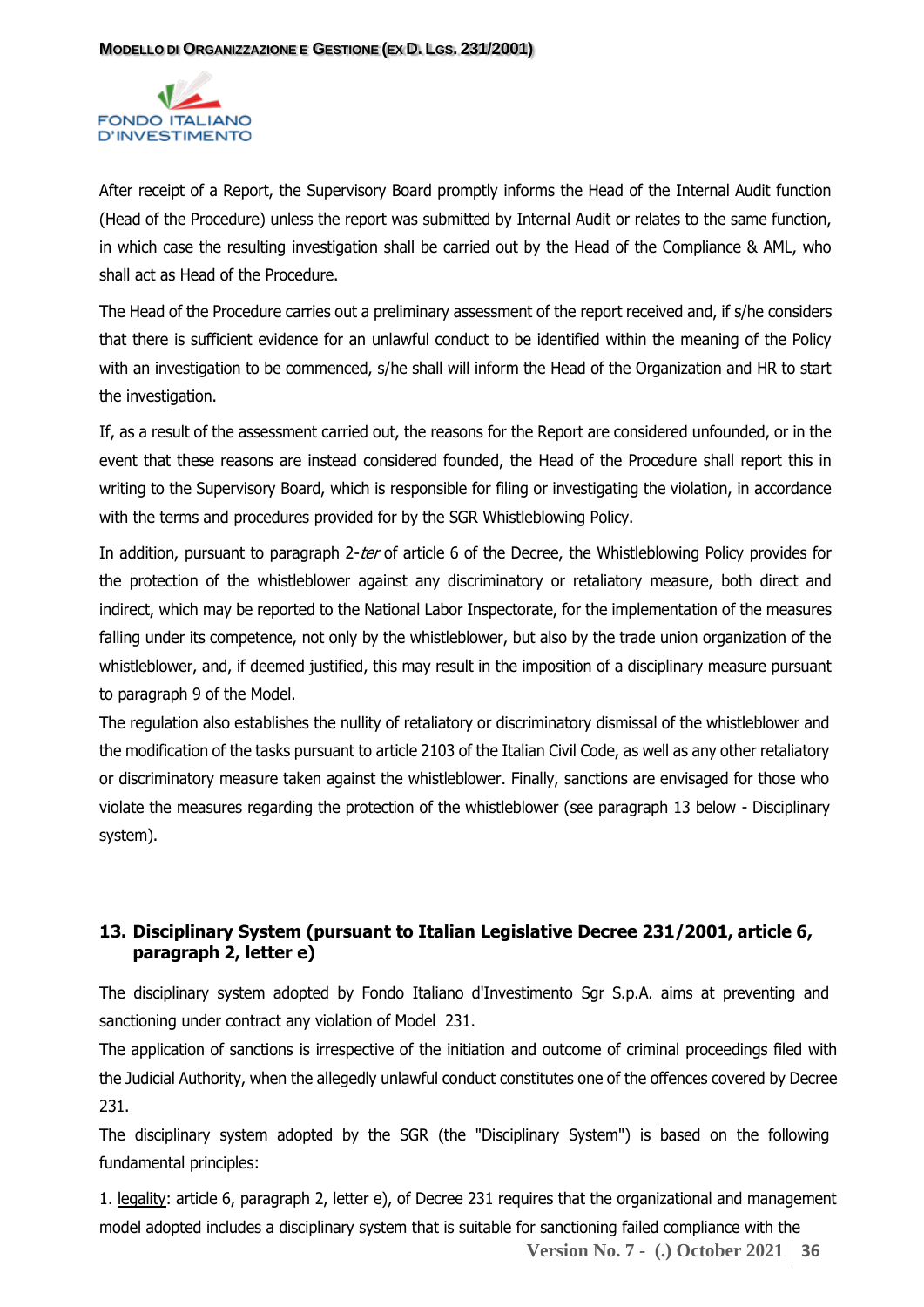

measures therein specified; for this reason the SGR took steps to: i) preliminarily draft a set of conduct rules and procedures included in the special section of the model adopted (the "Model 231"); ii) sufficiently specify the disciplinary cases and the relevant sanctions;

2. complementarity: the Disciplinary System envisaged by Model 231 is complementary and not an alternative to the disciplinary system established by the national collective labour agreement in force and applicable to the different categories of employees in service at the SGR;

3. publicity: the SGR shall circulate knowledge about the Disciplinary System in the most effective and adequate manner, by means of, first and foremost, its publication in a place that is accessible to all workers (as required by article 7, paragraph 1, Italian Law 300/1970, the so-called Workers' Statute), in addition to delivering it to all employees;

4. cross-examination: the guarantee of the cross-examination is satisfied, in addition to the prior publication of Model 231, with the prior written notification in a specific, immediate and irreversible manner of any charges (see article 7, paragraph 2, Workers' Statute);

5. gradual sanctions: the disciplinary sanctions have been processed and shall be applied based on the level of seriousness of the relevant infringements, taking into account all circumstances, both objective and subjective, aggravating or otherwise, which characterized the conduct complained, and the level of seriousness of the damage to the company asset protected;

6. efficacy and sanctionability of the attempted violation: in order to make the disciplinary system suitable and consequently effective, the sanctionability shall be measured also of a mere conduct that puts at risk the rules, prohibitions and procedures of Model 231 or also only the preliminary acts underlying any attempted violation (article 6, paragraph 2, letter e) of Decree 231).

## <span id="page-36-0"></span>**13.1 The Subjects concerned**

All the Model "Recipients" are persons subject to the application of the Disciplinary System, as defined in paragraph 4.4.

The procedure for the application of the sanctions referred to in the Disciplinary System takes into account the particularities arising from the legal status of the subject involved against whom proceedings are being filed. In any case, the Supervisory Board shall be involved in the disciplinary procedure.

Violations of Model 231 shall be ascertained as part of the disciplinary procedure. The complaint and imposition of sanctions are attributed to the competence of the company functions or the Corporate Bodies according to the provisions set out in the company regulations.

A dedicated information channel to facilitate the flow of reports to the Supervisory Board on any breach of provisions of Model 231 will be set up.

All recipients must be informed about the existence and content of this document.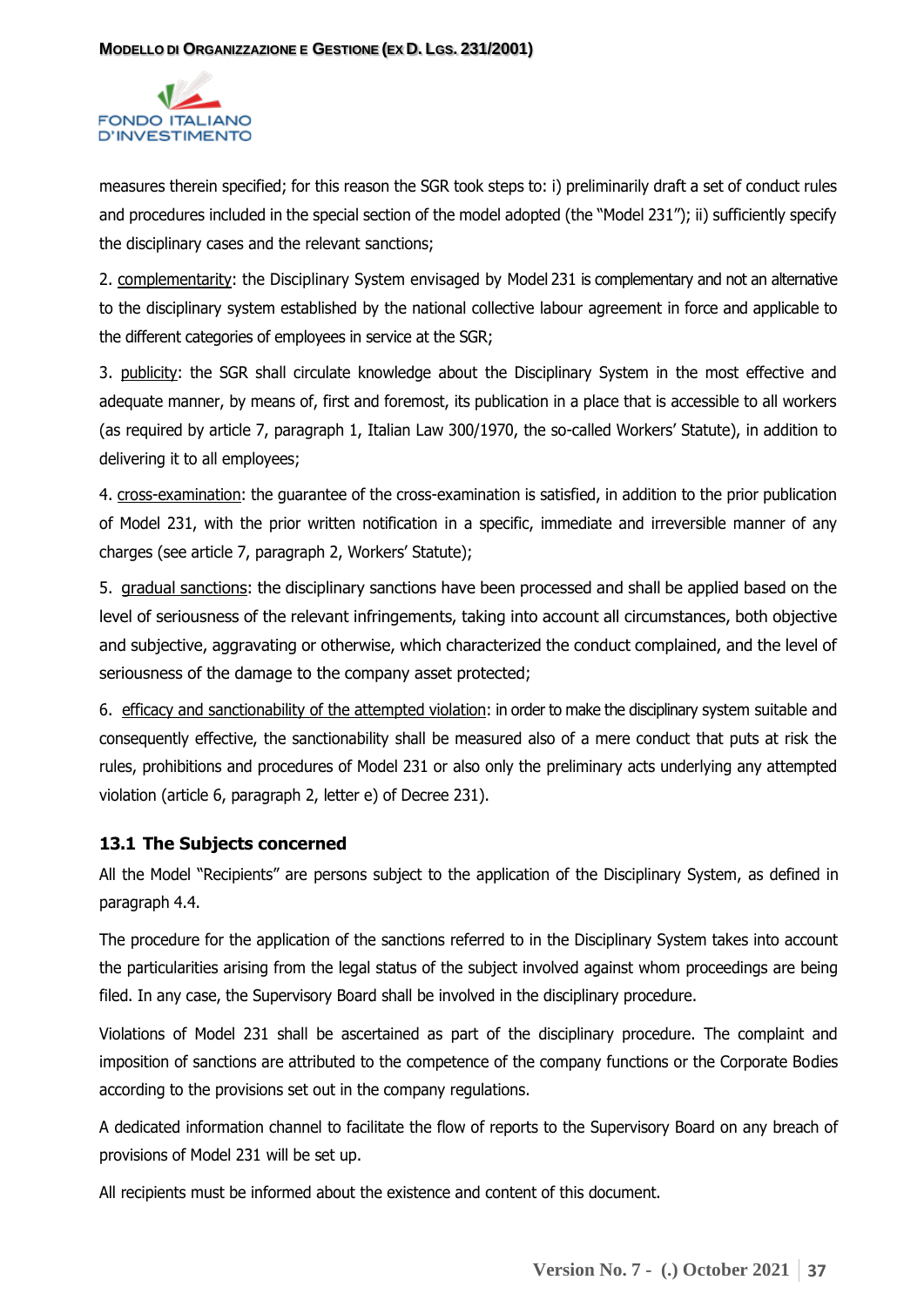

However, with regard to the "Third Parties" as defined in paragraph 4.4, in case of breach of the provisions of the Code of Ethics adopted by Fondo Italiano, the sanctioning measures envisaged by the contract shall apply, i.e. contract termination and/or damage indemnification pursuant to the agreement stipulated (see below paragraph 13.3.5).

#### <span id="page-37-0"></span>**13.2. The rules contained in Model 231**

All violations of the principles and rules contained in Model 231 and in the organizational procedures identified in order to regulate the company activities potentially exposed to the offences set out in Decree 231, are sanctioned pursuant to and for the purposes of the Disciplinary System. Furthermore, pursuant to article 6, paragraph 2-bis letter d), sanctions shall be applied to those subjects infringing the measures protecting the whistleblower, as well as those who file reports with malice or gross negligence, that turn out to be unfounded.

#### <span id="page-37-1"></span>**13.3. The disciplinary sanctions**

In order for Model 231 to be effectively operational, it is necessary to adopt a Disciplinary System that is suitable for sanctioning infringements of the rules contained therein. Considering the seriousness of the consequences for the SGR arising from unlawful conducts of employees, any substantial failure to comply with Model 231 constitutes a violation of the employee's duties of diligence and loyalty and, in the most serious cases, is to be considered damaging to the relationship of trust established with the employee. The aforementioned violations shall therefore be subject to the disciplinary sanctions described above, regardless of any criminal proceedings.

Any employee conduct in breach of any individual rule of conduct set out in Model 231 is defined as a disciplinary offence. The SGR's corporate disciplinary system integrates the provisions of the Italian Civil Code and the rules set out in the relevant national collective labor agreement (banking agreement).

The Disciplinary System does not replace the sanctions provided for in the respective national collective labour agreements, but is intended to stigmatize and sanction only violations of company operating procedures and conduct unfaithful to the SGR that employees or top managers have engaged in.

The Disciplinary System is brought to the attention of all employees (for example, by posting a copy on the bulletin board or by means of various specific corporate communication tools such as the intranet, email, service communications, etc.).

A paper copy of this document is made available to employees and, if requested, shall be circulated to them together with the Model.

Therefore, employees violating the Model and/or the Whistleblowing provisions shall be subject to the application of the sanctions contained in the disciplinary rules regulating, at a collective level, the employment relationship in compliance with the principle of gradual sanctions and proportional seriousness of the breach.

With regard to the subjects not included in the company's workforce as employees, the violations may result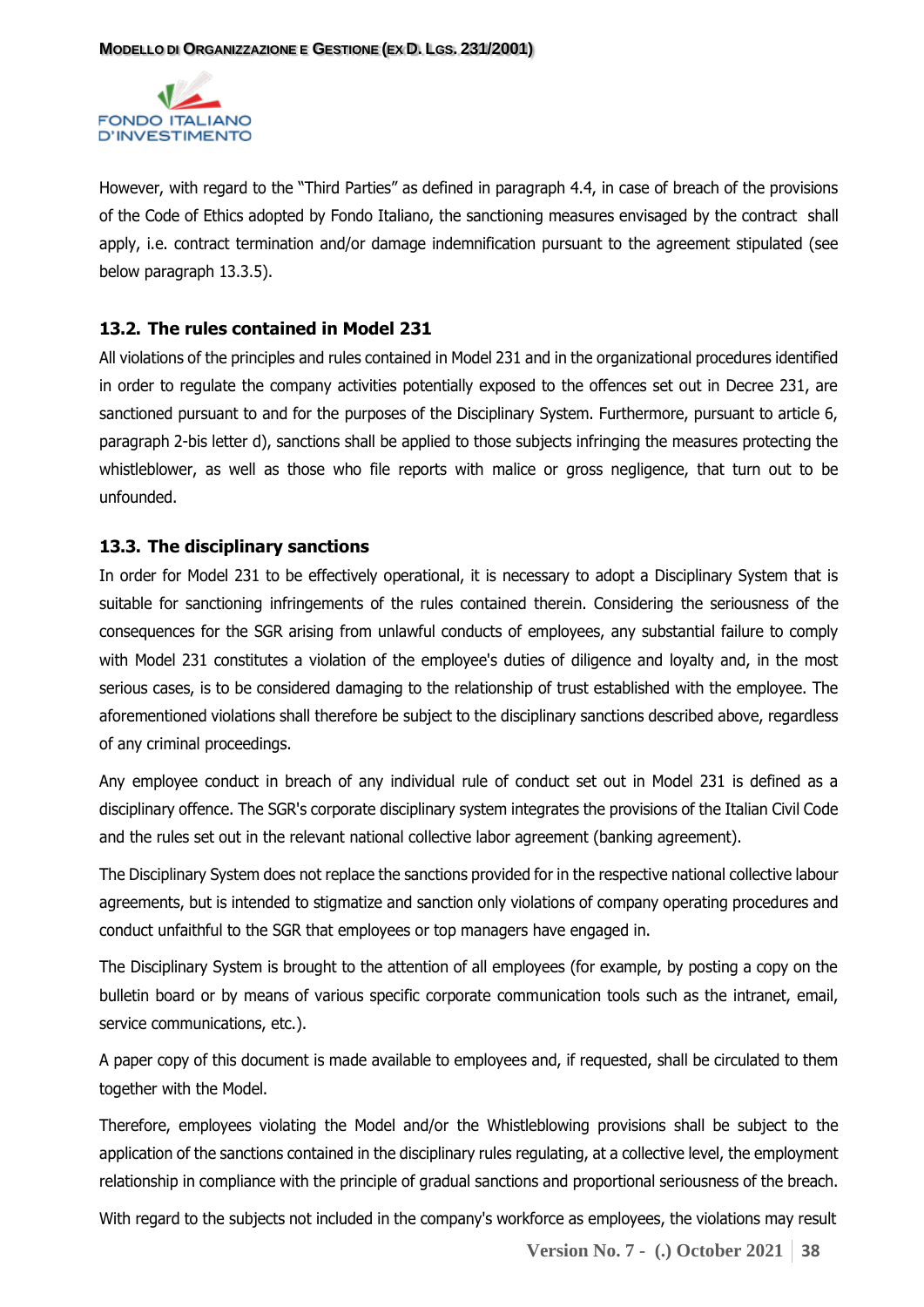

# <span id="page-38-0"></span>**13.3.1 Sanctions against employees**

The sanctions applicable to middle managers and white-collar workers coincide with those specified in Article 7 of the Workers' Statute, as explained below.

The dismissal for disciplinary reasons may be challenged according to the procedures provided for by Law 604/1966 ("Regulations on individual dismissals").

The choice of the type of disciplinary sanction to apply shall be made on a case-by-case basis and basically based on the relevant criteria.

The disciplinary sanctions to apply in the event of violations of the rules concerning Model 231 are, in ascending order of seriousness, the following:

a) preservation of employment:

1. Verbal reprimand – this sanction is applicable in case of:

- violation of the internal procedures envisaged by Model 231, "due to non-compliance with the service provisions" or "poor diligence in the performance of the tasks";
- conduct consisting in "tolerance of irregularities in services" or in "failure to comply with the service duties, in any case not prejudicial to the service or interests of the Sgr".

2. Written reprimand – this sanction is applicable in case of:

- failures punishable with a verbal reprimand but which, due to specific consequences or reiterations, are of greater significance (reiterated breach of the internal procedures of Model 231 or reiterated adoption of a conduct that does not comply with the provisions of Model 231);
- repeated failure by supervisors to report, or tolerance of, minor irregularities committed by other staff members.

3. Suspension from service and salary for a period not exceeding 10 days – this sanction is applicable in case of:

- failure to comply with the internal procedures set forth in Model 231 or carelessness with respect to the provisions set out in Model 231;
- failure to report or tolerance of severe irregularities committed by other staff members that are such as to expose the company to an objective situation of danger or result in negative repercussions.
- b) termination of employment:
	- 1. dismissal for justified reason this sanction is applicable in case of: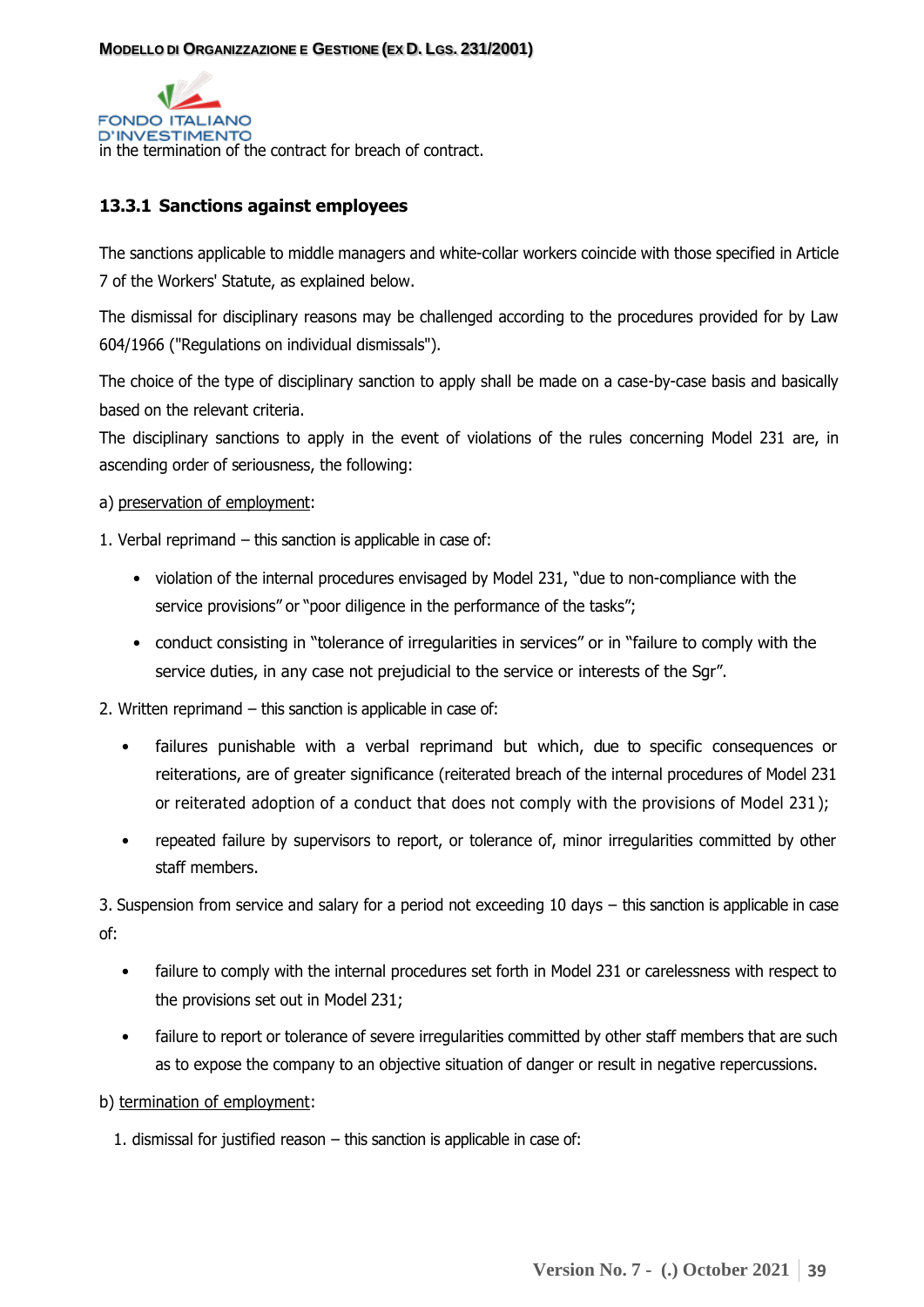

- breach of one or more of the provisions of Model 231 by way of a conduct that could result in a possible application of the sanctions set out in Decree 231 against the Sgr;
- significant failure to comply with the employee's contractual obligations or reasons inherent to the production activity, labour organization and regular operation (pursuant to article 3, Law 604/1966);

2. dismissal for just cause, pursuant to article 2119 of the Italian Civil Code - this sanction is applicable in case of:

- conduct in clear violation with the provisions of Model 231, since such conduct must be considered a "willful violation of laws or regulations or official duties that may cause or have caused serious damage to the Company or third parties";
- conduct aimed at committing an offence under Decree 231.

It should be noted that, for disciplinary measures that are more serious than verbal reprimands, the worker involved must be notified in writing, with a specific indication of the infringement committed.

The measure shall be issued not earlier than 5 days from the notification, during which the worker may submit his/her reasons and be assisted by a union representative. The disciplinary measure must be motivated and communicated in writing. The worker may also present his/her reasons verbally. The disciplinary rules relating to the sanctions, and the offences based upon which the relevant sanctions become applicable and the procedures for challenging them, must be brought to the attention of the workers using the communication channels that are accessible to all, as provided for by current legislation.

## <span id="page-39-0"></span>**13.3.2 Sanctions against managers**

Model 231 is circulated to the SGR managers by means of specific communications. In the event of breach by managers of the internal procedures of Model 231 or the adoption, in the performance of activities in areas at risk, of a conduct that does not comply with the provisions set out in the Model, the following disciplinary sanctions shall become applicable to the subjects involved:

- a) in case of a non-serious violation of one or more conduct or procedural rules of Model 231, the manager shall receive a written reprimand for compliance with the Model;
- b) in the event of a serious violation of one or more of the provisions of Model 231, resulting in a material breach, the manager shall be dismissed with notice;
- c) in the event of a severe breach of one or more provisions of Model 231 resulting in a irreparably damage of the relationship of trust with the SGR, not allowing the continuation, even temporary, of the employment relationship, the manager shall be subject to dismissal without notice.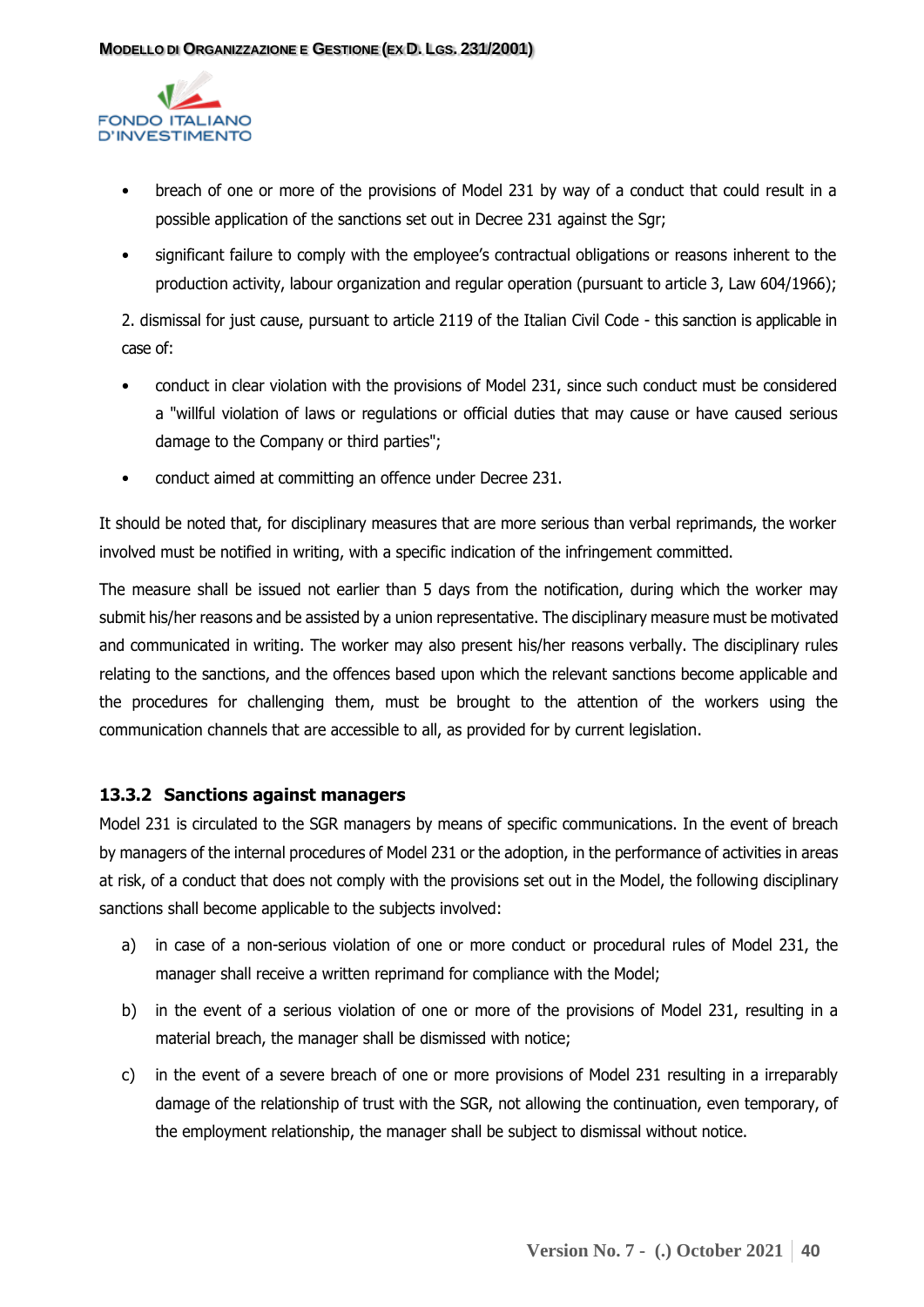

The relationship that binds managers in the SGR is a relationship of trust. Therefore, in hypotheses sub b) and c) above, as the existing relationship of trust would be compromised, the SGR believes that the only disciplinary sanction applicable is termination of employment.

The disciplinary measures examined in this paragraph are applied based on the sanction determination criteria (see paragraph 13.4) and in compliance with the procedure for the assessment of sanctions (see paragraph 13.5).

#### **13.3.3. Sanctions applicable to violations related to Whistleblowing**

In accordance with the provisions of article 6, paragraph 2 bis, letter d) of Legislative Decree 231/01, the sanctions indicated in the previous paragraphs 13.3.1. and 13.3.2. shall be applied proportionally to the level of seriousness of the violations of the Whistleblowing legislation and Whistleblowing Policy with reference to the measures for the protection of the whistleblower and also against the subjects making reports with malice and gross negligence that are later proven to be unfounded.

# **13.3.4 Sanctions against the members of the Board of Directors and the Board of Statutory Auditors**

In the event of a breach of Model 231 by the Chairman of the Board of Directors, a member of the Board of Directors and/or a member of the Board of Statutory Auditors of the SGR, the corporate bodies, for their respective areas of responsibility, shall inform the Supervisory Board in writing about the necessary steps to be taken.

The corporate bodies the offender belongs to shall take the most appropriate and adequate measures consistently with the level of seriousness of the breach and proportionally with the powers envisaged by law and/or the SGR By-Laws.

# **13.3.5 Sanctions against consultants, collaborators, interns, service companies and third parties**

Any conduct on the part of the consultants, collaborators, interns and third parties who have relations with the Sgr, in contrast with the principles set forth by the Code of Ethics adopted by Fondo Italiano which are designed to protect against the risk of committing an offence, which is sanctionable by Model 231, shall result, as provided for in specific contractual clauses to be included in the relevant letters of appointment, agreements and contracts, in the immediate termination of the relationship.

With specific reference to the "Third Parties" involved in the Sgr sensitive processes as specified in paragraph 4.4, also non-compliance with any further rules, defined *ad hoc* by the Sgr, that during the negotiation stage said Third Parties undertook to respect within the scope of the activities or services performed by the same under contract shall be deemed a severe breach and may result in the immediate termination of the contract and/or damage indemnification.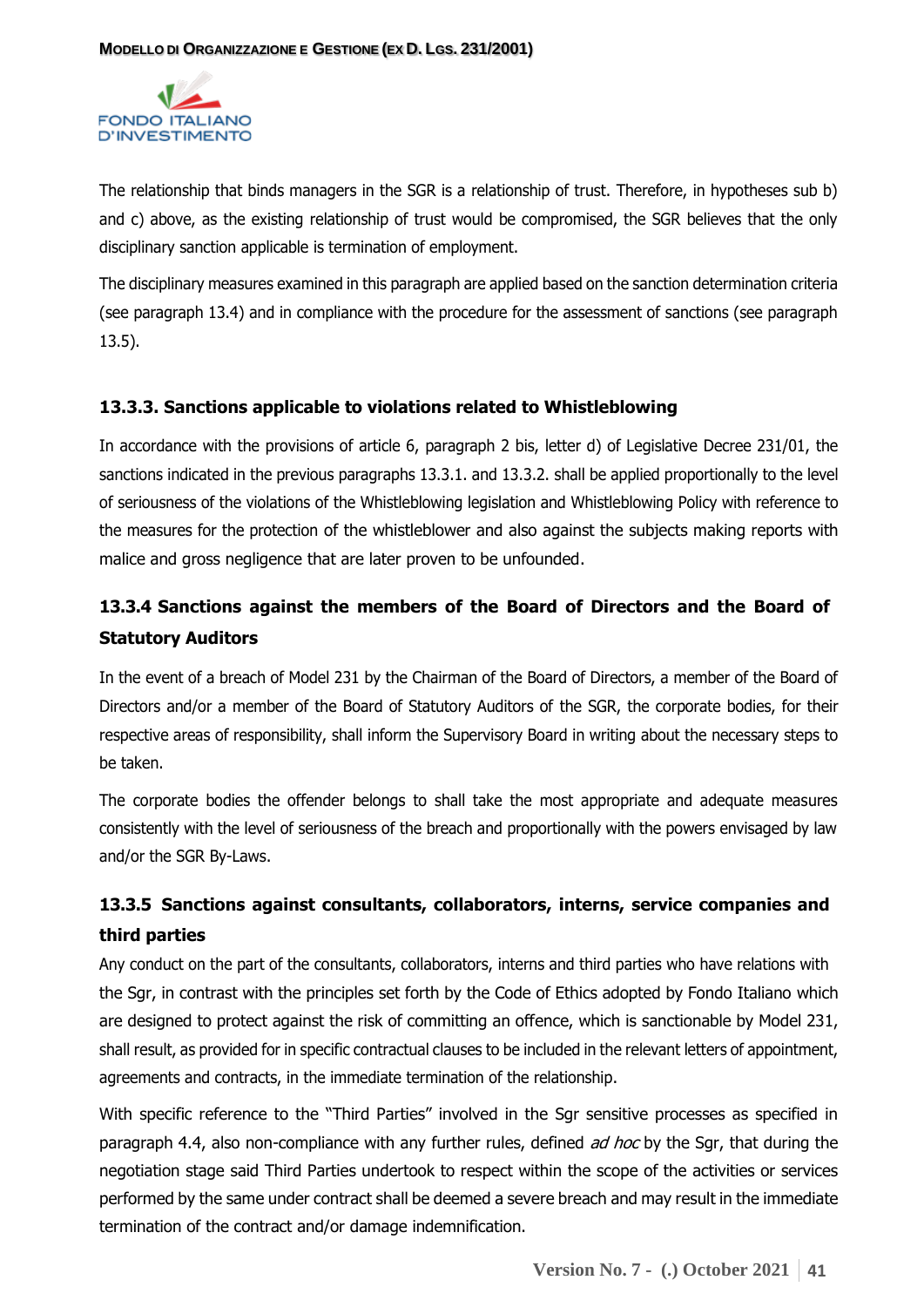

<span id="page-41-0"></span>Such conduct shall be evaluated by the SGR competent functions, which, having heard the opinion of the manager of the Area/Office or company Function that requested the intervention of the professional and subject to warning submitted to the subject involved, shall promptly report in writing to the Chairman of the Board of Directors and, in the most severe cases, also the Board of Statutory Auditors. Moreover, these functions shall also inform the Supervisory Board.

The SGR also reserves the right to file a claim for compensation, if the conduct of the aforementioned subjects causes concrete damage to the SGR, both patrimonial (in particular, the application by the judge of the monetary or interdictory sanctions provided for in Decree 231) and non-patrimonial damage.

#### **13.4 Basis of determination of the disciplinary sanctions**

The level of seriousness of the violation shall be determined based on the following circumstances:

- <span id="page-41-1"></span>• timing and criteria for the violation;
- presence and intensity of the intentional element;
- extent of the damage or danger as a result of the violation for the SGR and all the employees and stakeholders;
- predictability of the consequences;
- circumstances under which the violation was committed.

Reiteration constitutes an aggravating circumstance and leads to the application of a more serious sanction.

## **13. 5 The assessment of disciplinary and contract violations**

With reference to the procedure for ascertaining infringements, a distinction is made between subjects bound to the SGR by an employment relationship and other categories of subjects.

For SGR employees, the disciplinary procedure can only be the one specified in the Workers' Statute and the applicable national collective labour agreement. To this end, even for the violations of the rules of Model 231, the powers already conferred within the limits of the respective competences remain unaffected. However, the necessary involvement of the Supervisory Board in the procedure for ascertaining violations and subsequently imposing the relevant measures in the event of violations of the rules of Model 231 is nevertheless envisaged.

Therefore, no disciplinary measure may be dismissed or disciplinary sanction imposed for the above violations without the prior information and opinion of the Supervisory Board, even if the latter itself suggested to open the disciplinary procedure.

For other categories of subjects, linked to the SGR by a relationship other than employment, the disciplinary procedure shall be managed by the competent company functions and adequate information shall be given to the Chairman of the Board of Directors and the Supervisory Board. In the case breach by a director or a statutory auditor, the corporate body to which they belong will also be involved, while for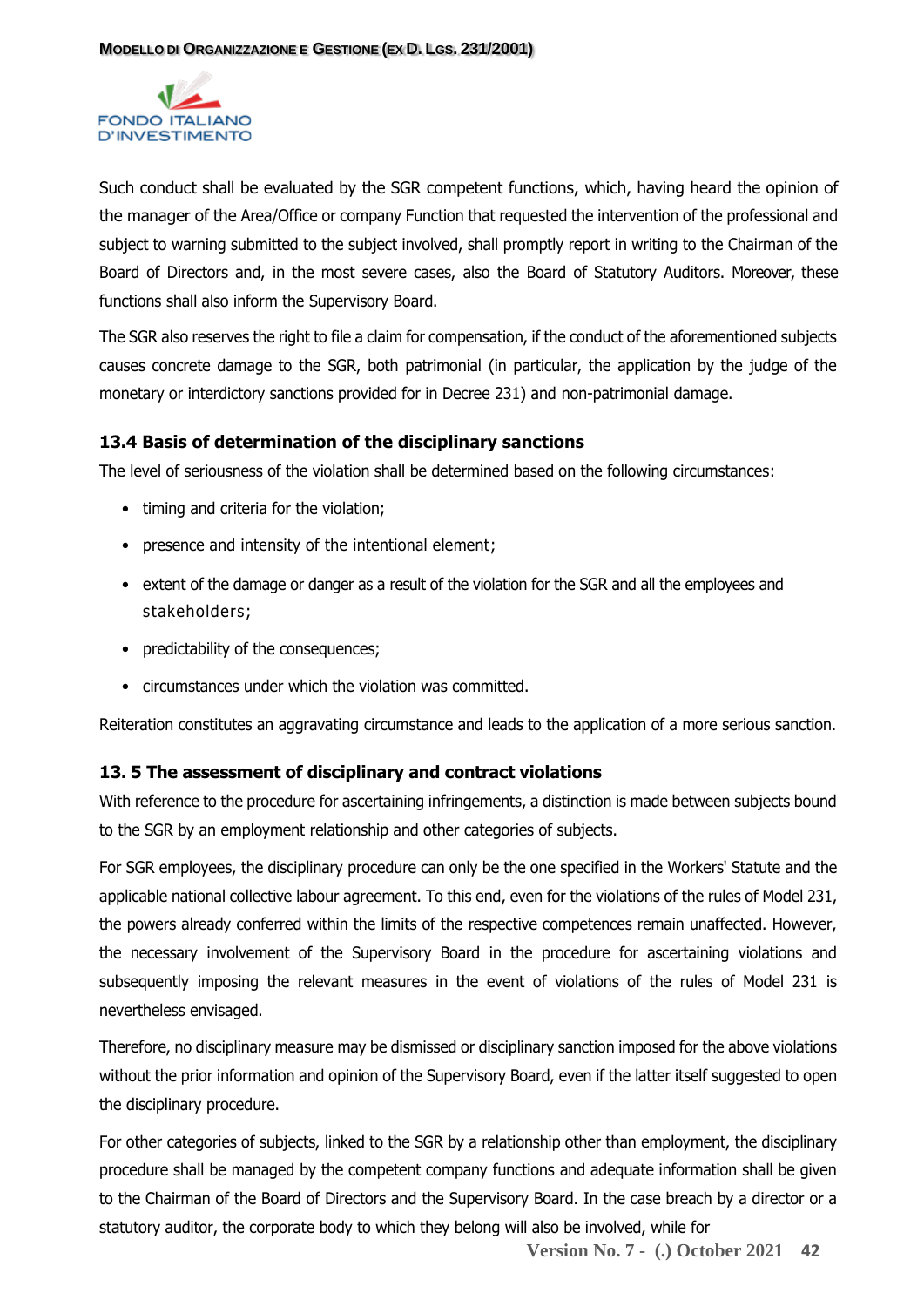

any breach committed by subjects linked to the SGR by agreements, the right of termination shall be exercised in accordance with the relevant contractual provisions.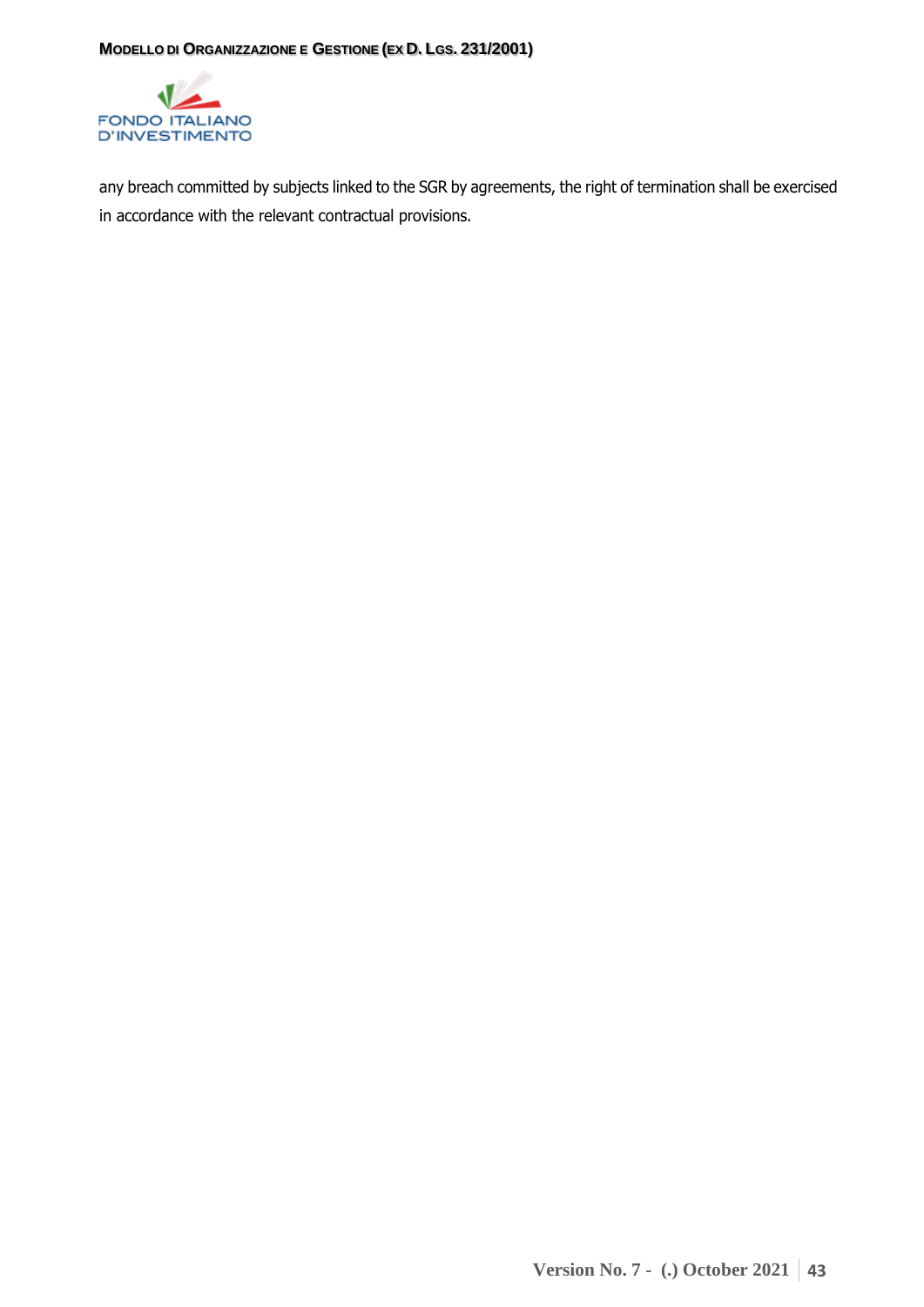

# **Updates of the Organisation, Management and Control Model pursuant to Legislative Decree 231/2001 of Fondo Italiano di Investimento SGR S.p.A.**

| Date of approval         | <b>Action</b>                                                                                                                                                                                                                                                                                                                                                                                                                    | <b>Amendments</b>                                                                                                                                |
|--------------------------|----------------------------------------------------------------------------------------------------------------------------------------------------------------------------------------------------------------------------------------------------------------------------------------------------------------------------------------------------------------------------------------------------------------------------------|--------------------------------------------------------------------------------------------------------------------------------------------------|
| n.1<br>4 June 2013       | - Adoption of the new Model pursuant to<br>Legislative Decree 231/2001                                                                                                                                                                                                                                                                                                                                                           | - Revision of General Part<br>$\overline{z}$ Revision of Special Parts no. 1, 2, 3, 4, 5,<br>6, 7 and 8                                          |
| n. 2<br>14 October 2015  | - Update due to new rules introduced by<br>Law 69/2015 (Self Laundering offence)                                                                                                                                                                                                                                                                                                                                                 | - Revision of General Part<br>- Revision of Special Parts no. 1, 2, 3 and<br>8                                                                   |
| n.3<br>16 November 2017  | - Update due to new rules introduced on<br>instigation to bribery between private<br>parties (art. 2635-bis of the Italian Civil<br>Code), criminal association (art.416 of the<br>Italian Criminal Code) and false corporate<br>communications.<br>- Revision                                                                                                                                                                   | -Update and Revision of General<br>Part<br>-Update and Revision of Special<br>Parts no. 1, 2, 3, 4, 5, 6, 7 and 8                                |
| n.4<br>20 December 2018  | - Update due to new rules introduced by<br>Law 167/2017 and Law 179/2017 and<br>amendments to EU Regulation 679/2016<br>(GDPR) and Legislative Decree 90/2017<br>(AML)                                                                                                                                                                                                                                                           | -Drafting of Special Part no. 9 -Tax<br><b>Offences</b><br>- Revision of General Part<br>- Revision of Special Part no. 3                        |
| n.5<br>26 September 2019 | - Update due to new rules introduced by<br>Law 3/2019 and concerning<br>some<br>predicate offences (articles 316-ter, 322-<br>bis, 640-bis of the Italian Criminal Code<br>and articles 2635 and 2635-bis of the<br>Italian Civil Code; articles 184, 185 and<br>185-quinquies of Legislative Decree<br>58/1998)                                                                                                                 | - Revision of General Part<br>- Revision of Special Parts no. 1 and 4                                                                            |
| n.6<br>23 October 2020   | - Update due to new rules introduced by<br>Law 127/2019 and Legislative Decree<br>75/2020<br>- Revision                                                                                                                                                                                                                                                                                                                          | -Drafting of Special Part no. 10 -Tax<br>Offences<br>- Update and Revision of General<br>Part<br>- Update and Revision of Special<br>Part no. 1  |
| n. 7<br>21 October 2021  | -Update due to new rules introduced by<br>Legislative Decree 75/2020 with specific<br>reference to crimes against the Public<br>Administration<br>jurisprudence<br>and<br>orientations<br>relating<br>subjective<br>to<br>qualifications as per articles 357 and 358<br>of the Italian criminal law<br>Revision of the special part given that<br>the portfolio includes equity investments<br>in a listed company (SECO S.p.A.) | Update and revision of Special Part<br>n. 1<br>Update and revision of Special Part<br>no. 9<br>- Special Part no. 4<br>-Revision of General Part |